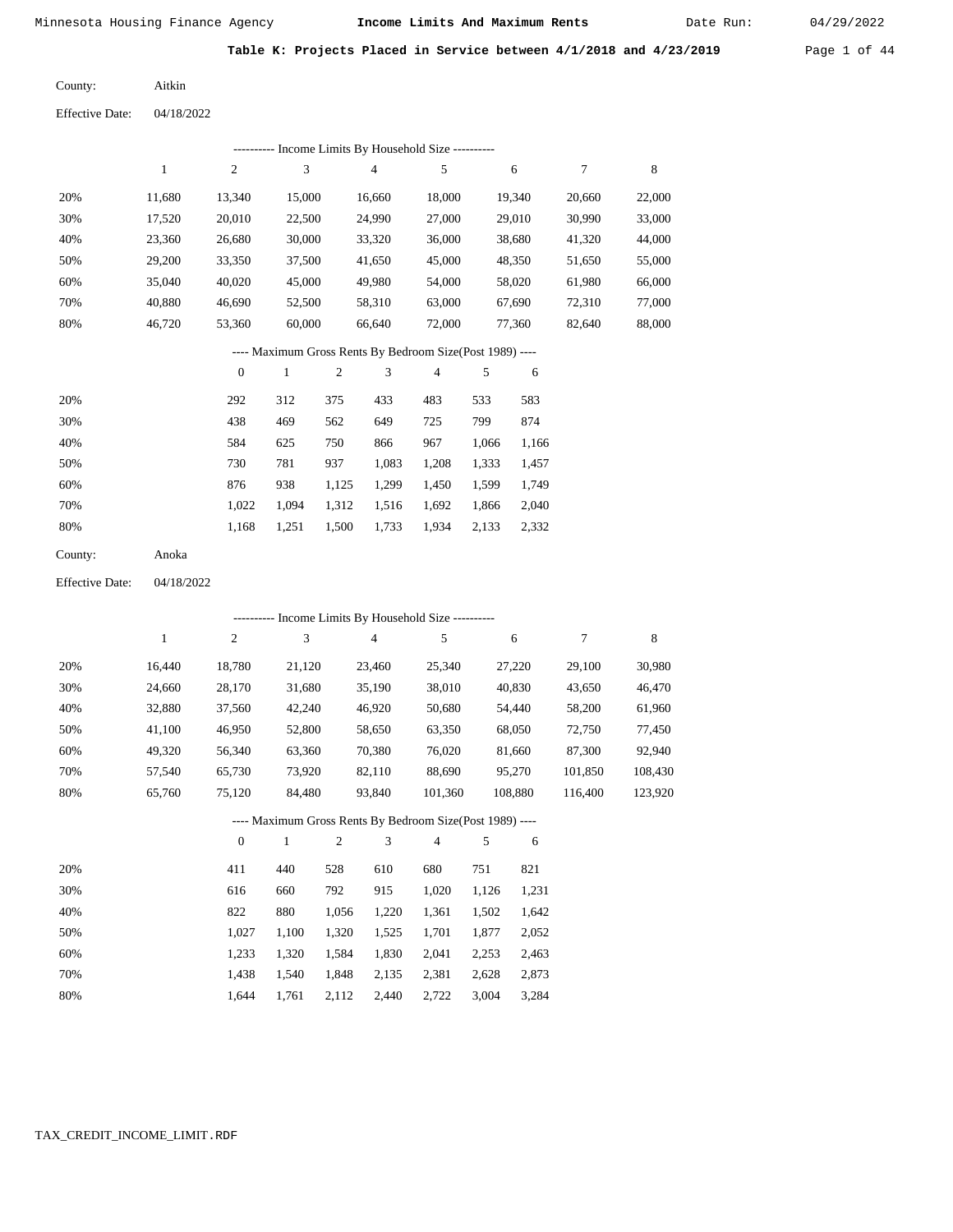Date Run:

Table K: Projects Placed in Service between 4/1/2018 and 4/23/2019 Page 2 of 44

Becker County:

04/18/2022 Effective Date:

| ---------- Income Limits By Household Size ---------- |        |        |        |                                                           |        |        |        |        |  |  |  |  |
|-------------------------------------------------------|--------|--------|--------|-----------------------------------------------------------|--------|--------|--------|--------|--|--|--|--|
|                                                       | 1      | 2      | 3      | 4                                                         | 5      | 6      | 7      | 8      |  |  |  |  |
| 20%                                                   | 11.680 | 13.340 | 15,000 | 16.660                                                    | 18,000 | 19.340 | 20,660 | 22,000 |  |  |  |  |
| 30%                                                   | 17,520 | 20.010 | 22,500 | 24,990                                                    | 27,000 | 29,010 | 30.990 | 33,000 |  |  |  |  |
| 40%                                                   | 23.360 | 26,680 | 30,000 | 33,320                                                    | 36,000 | 38,680 | 41,320 | 44,000 |  |  |  |  |
| 50%                                                   | 29,200 | 33,350 | 37,500 | 41,650                                                    | 45,000 | 48,350 | 51,650 | 55,000 |  |  |  |  |
| 60%                                                   | 35,040 | 40,020 | 45,000 | 49,980                                                    | 54,000 | 58,020 | 61,980 | 66,000 |  |  |  |  |
| 70%                                                   | 40.880 | 46.690 | 52,500 | 58.310                                                    | 63,000 | 67.690 | 72.310 | 77,000 |  |  |  |  |
| 80%                                                   | 46.720 | 53,360 | 60,000 | 66.640                                                    | 72,000 | 77.360 | 82,640 | 88,000 |  |  |  |  |
|                                                       |        |        |        | ---- Maximum Gross Rents By Bedroom Size (Post 1989) ---- |        |        |        |        |  |  |  |  |

|     |       |       | $\overline{2}$ | 3     | 4     |       | 6     |
|-----|-------|-------|----------------|-------|-------|-------|-------|
| 20% | 292   | 312   | 375            | 433   | 483   | 533   | 583   |
| 30% | 438   | 469   | 562            | 649   | 725   | 799   | 874   |
| 40% | 584   | 625   | 750            | 866   | 967   | 1,066 | 1,166 |
| 50% | 730   | 781   | 937            | 1,083 | 1,208 | 1,333 | 1,457 |
| 60% | 876   | 938   | 1,125          | 1,299 | 1,450 | 1,599 | 1,749 |
| 70% | 1,022 | 1.094 | 1,312          | 1,516 | 1,692 | 1,866 | 2,040 |
| 80% | 1,168 | 1,251 | 1,500          | 1,733 | 1,934 | 2,133 | 2,332 |

| County: | Beltrami |
|---------|----------|
|         |          |

04/18/2022 Effective Date:

|     |              |                  |        |                | ---------- Income Limits By Household Size ----------    |                |       |        |        |             |
|-----|--------------|------------------|--------|----------------|----------------------------------------------------------|----------------|-------|--------|--------|-------------|
|     | $\mathbf{1}$ | $\boldsymbol{2}$ | 3      |                | $\overline{4}$                                           | 5              |       | 6      | 7      | $\,$ 8 $\,$ |
| 20% | 11,680       | 13,340           | 15,000 |                | 16,660                                                   | 18,000         |       | 19,340 | 20,660 | 22,000      |
| 30% | 17,520       | 20,010           | 22,500 |                | 24,990                                                   | 27,000         |       | 29,010 | 30,990 | 33,000      |
| 40% | 23,360       | 26,680           | 30,000 |                | 33,320                                                   | 36,000         |       | 38,680 | 41,320 | 44,000      |
| 50% | 29,200       | 33,350           | 37,500 |                | 41,650                                                   | 45,000         |       | 48,350 | 51,650 | 55,000      |
| 60% | 35,040       | 40,020           | 45,000 |                | 49,980                                                   | 54,000         |       | 58,020 | 61,980 | 66,000      |
| 70% | 40,880       | 46,690           | 52,500 |                | 58,310                                                   | 63,000         |       | 67,690 | 72,310 | 77,000      |
| 80% | 46,720       | 53,360           | 60,000 |                | 66,640                                                   | 72,000         |       | 77,360 | 82,640 | 88,000      |
|     |              |                  |        |                | ---- Maximum Gross Rents By Bedroom Size(Post 1989) ---- |                |       |        |        |             |
|     |              | $\theta$         | 1      | $\overline{2}$ | 3                                                        | $\overline{4}$ | 5     | 6      |        |             |
| 20% |              | 292              | 312    | 375            | 433                                                      | 483            | 533   | 583    |        |             |
| 30% |              | 438              | 469    | 562            | 649                                                      | 725            | 799   | 874    |        |             |
| 40% |              | 584              | 625    | 750            | 866                                                      | 967            | 1,066 | 1,166  |        |             |
| 50% |              | 730              | 781    | 937            | 1,083                                                    | 1,208          | 1,333 | 1,457  |        |             |
| 60% |              | 876              | 938    | 1,125          | 1,299                                                    | 1,450          | 1,599 | 1,749  |        |             |
| 70% |              | 1,022            | 1,094  | 1,312          | 1,516                                                    | 1,692          | 1,866 | 2,040  |        |             |

1,500 1,733

1,934 2,133 2,332

 1,022 1,094 1,168

1,251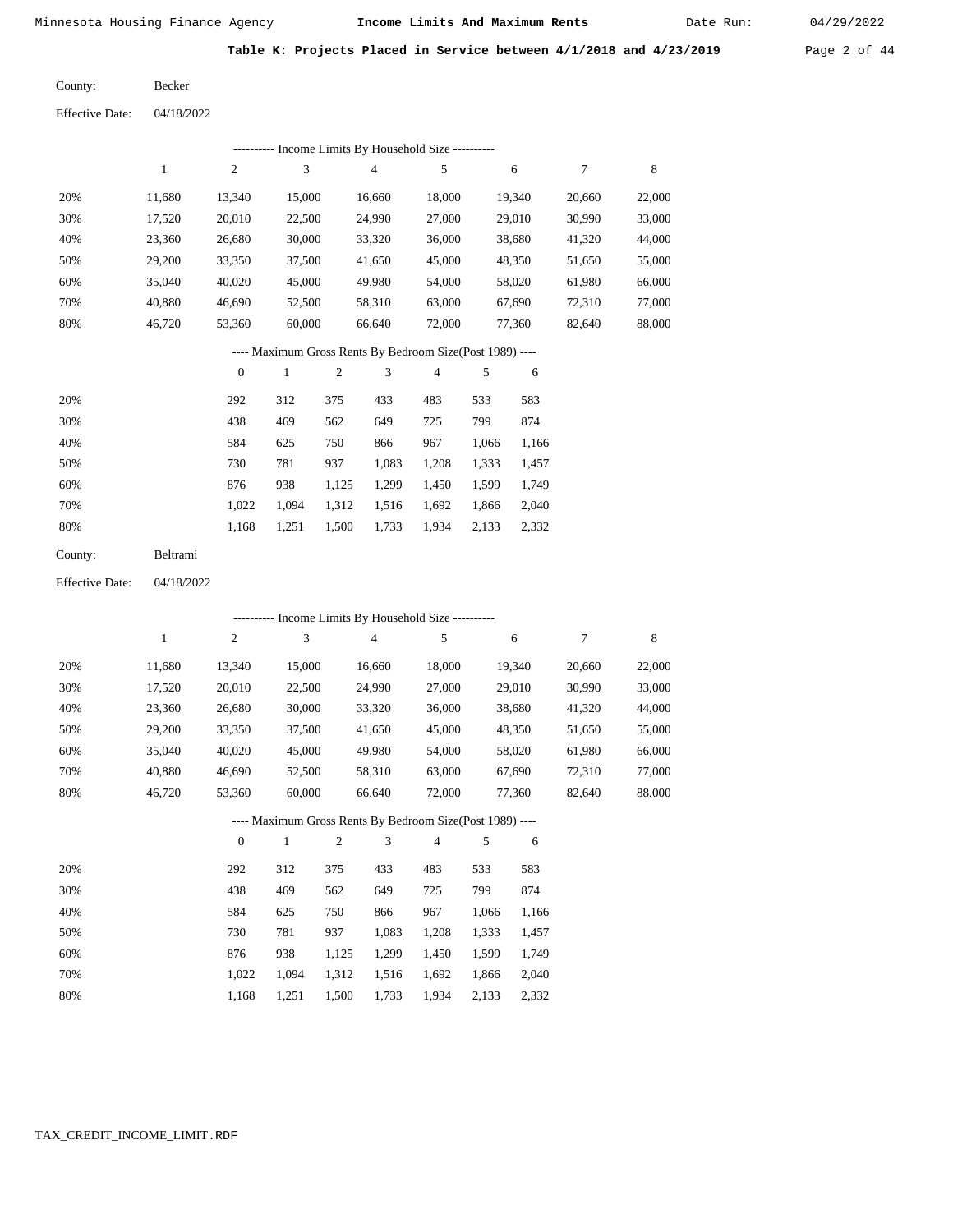Date Run:

Table K: Projects Placed in Service between  $4/1/2018$  and  $4/23/2019$  Page 3 of 44

Benton County:

04/18/2022 Effective Date:

|     | Income Limits By Household Size ----------<br>---------- |                |        |                                                          |                |        |        |        |  |  |  |  |
|-----|----------------------------------------------------------|----------------|--------|----------------------------------------------------------|----------------|--------|--------|--------|--|--|--|--|
|     | 1                                                        | $\overline{2}$ | 3      | 4                                                        | 5              | 6      | 7      | 8      |  |  |  |  |
| 20% | 12,380                                                   | 14,140         | 15,900 | 17,660                                                   | 19,080         | 20,500 | 21,900 | 23,320 |  |  |  |  |
| 30% | 18,570                                                   | 21,210         | 23,850 | 26,490                                                   | 28,620         | 30,750 | 32,850 | 34,980 |  |  |  |  |
| 40% | 24,760                                                   | 28,280         | 31,800 | 35,320                                                   | 38,160         | 41,000 | 43,800 | 46,640 |  |  |  |  |
| 50% | 30,950                                                   | 35,350         | 39,750 | 44,150                                                   | 47,700         | 51,250 | 54,750 | 58,300 |  |  |  |  |
| 60% | 37,140                                                   | 42,420         | 47,700 | 52,980                                                   | 57,240         | 61,500 | 65,700 | 69,960 |  |  |  |  |
| 70% | 43,330                                                   | 49,490         | 55,650 | 61,810                                                   | 66,780         | 71,750 | 76,650 | 81,620 |  |  |  |  |
| 80% | 49,520                                                   | 56,560         | 63,600 | 70.640                                                   | 76,320         | 82,000 | 87,600 | 93,280 |  |  |  |  |
|     |                                                          |                |        | ---- Maximum Gross Rents By Bedroom Size(Post 1989) ---- |                |        |        |        |  |  |  |  |
|     |                                                          | $\mathbf{0}$   | 1      | 3<br>2                                                   | $\overline{4}$ | 5<br>6 |        |        |  |  |  |  |
|     |                                                          |                |        |                                                          |                |        |        |        |  |  |  |  |

| 20% | 309   | 331   | 397   | 459   | 512   | 565   | 618   |
|-----|-------|-------|-------|-------|-------|-------|-------|
| 30% | 464   | 497   | 596   | 688   | 768   | 847   | 927   |
| 40% | 619   | 663   | 795   | 918   | 1.025 | 1,130 | 1,236 |
| 50% | 773   | 828   | 993   | 1.148 | 1.281 | 1.413 | 1,545 |
| 60% | 928   | 994   | 1.192 | 1.377 | 1,537 | 1.695 | 1,854 |
| 70% | 1.083 | 1.160 | 1,391 | 1,607 | 1,793 | 1,978 | 2,163 |
| 80% | 1.238 | 1,326 | 1,590 | 1,837 | 2,050 | 2,261 | 2,472 |
|     |       |       |       |       |       |       |       |

| County: | Big Stone |
|---------|-----------|
|         |           |

04/18/2022 Effective Date:

|     |        |                |        |                |                | - Income Limits By Household Size ----------             |       |        |        |        |
|-----|--------|----------------|--------|----------------|----------------|----------------------------------------------------------|-------|--------|--------|--------|
|     | 1      | $\overline{c}$ | 3      |                | $\overline{4}$ | 5                                                        |       | 6      | 7      | 8      |
| 20% | 11,680 | 13,340         | 15,000 |                | 16,660         | 18,000                                                   |       | 19,340 | 20,660 | 22,000 |
| 30% | 17,520 | 20,010         | 22,500 |                | 24,990         | 27,000                                                   |       | 29,010 | 30,990 | 33,000 |
| 40% | 23,360 | 26,680         | 30,000 |                | 33,320         | 36,000                                                   |       | 38,680 | 41,320 | 44,000 |
| 50% | 29,200 | 33,350         | 37,500 |                | 41,650         | 45,000                                                   |       | 48,350 | 51,650 | 55,000 |
| 60% | 35,040 | 40,020         | 45,000 |                | 49,980         | 54,000                                                   |       | 58,020 | 61,980 | 66,000 |
| 70% | 40,880 | 46,690         | 52,500 |                | 58,310         | 63,000                                                   |       | 67,690 | 72,310 | 77,000 |
| 80% | 46,720 | 53,360         | 60,000 |                | 66,640         | 72,000                                                   |       | 77,360 | 82,640 | 88,000 |
|     |        |                |        |                |                | ---- Maximum Gross Rents By Bedroom Size(Post 1989) ---- |       |        |        |        |
|     |        | $\theta$       | 1      | $\overline{2}$ | 3              | $\overline{4}$                                           | 5     | 6      |        |        |
| 20% |        | 292            | 312    | 375            | 433            | 483                                                      | 533   | 583    |        |        |
| 30% |        | 438            | 469    | 562            | 649            | 725                                                      | 799   | 874    |        |        |
| 40% |        | 584            | 625    | 750            | 866            | 967                                                      | 1,066 | 1,166  |        |        |
| 50% |        | 730            | 781    | 937            | 1,083          | 1,208                                                    | 1,333 | 1,457  |        |        |
| 60% |        | 876            | 938    | 1,125          | 1,299          | 1,450                                                    | 1,599 | 1,749  |        |        |
| 70% |        | 1,022          | 1,094  | 1,312          | 1,516          | 1,692                                                    | 1,866 | 2,040  |        |        |

1,500 1,733 1,934 2,133 2,332

1,168 1,251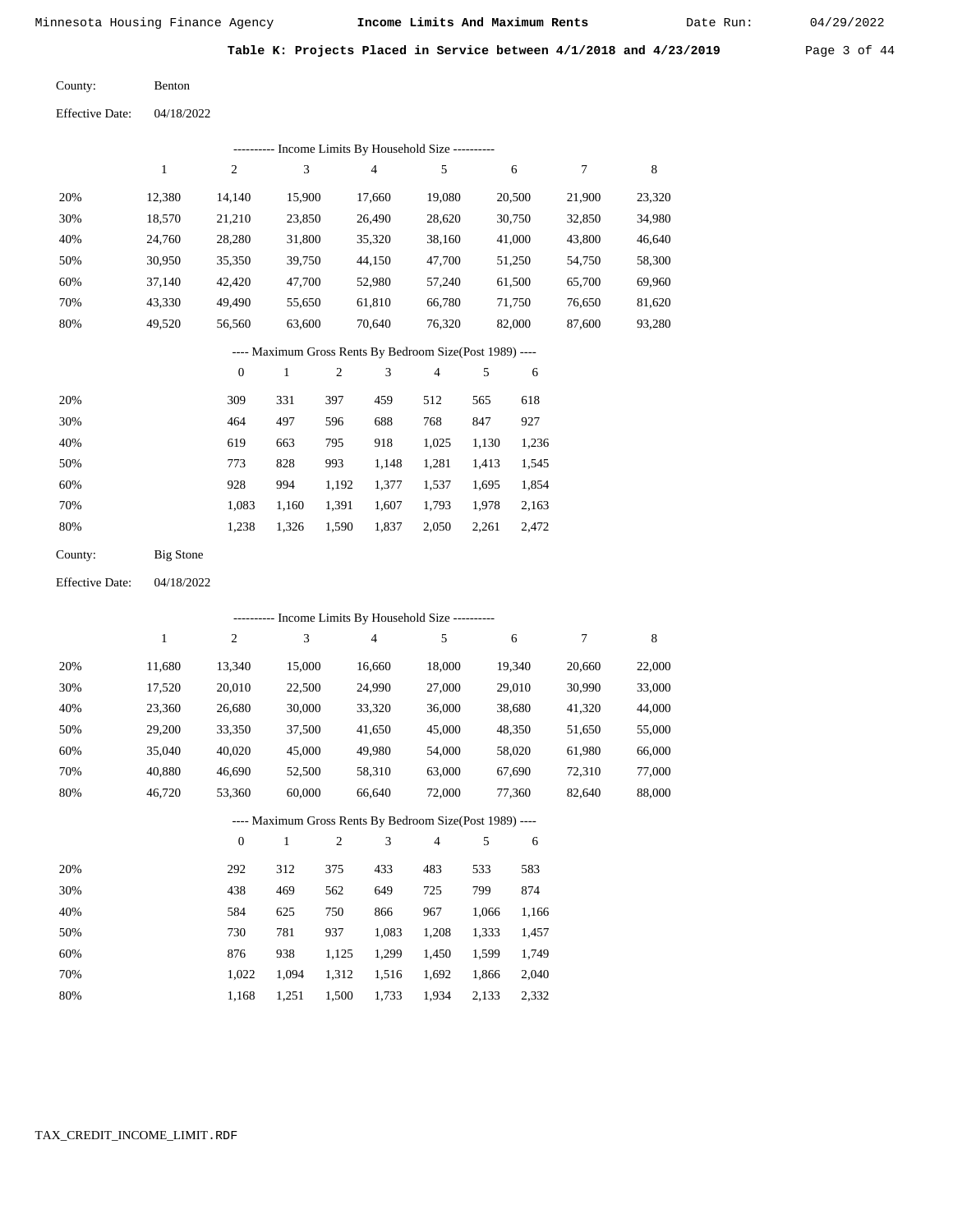Date Run:

Table K: Projects Placed in Service between 4/1/2018 and 4/23/2019 Page 4 of 44

Blue Earth County:

| Effective Date: | 04/18/2022 |
|-----------------|------------|
|                 |            |

|     | Income Limits By Household Size ---------- |                |        |        |        |        |        |        |  |  |  |  |
|-----|--------------------------------------------|----------------|--------|--------|--------|--------|--------|--------|--|--|--|--|
|     |                                            | $\overline{2}$ | 3      | 4      | 5      | 6      |        | 8      |  |  |  |  |
| 20% | 12.600                                     | 14.400         | 16.200 | 18,000 | 19.440 | 20,880 | 22,320 | 23,760 |  |  |  |  |
| 30% | 18.900                                     | 21,600         | 24,300 | 27,000 | 29,160 | 31,320 | 33,480 | 35,640 |  |  |  |  |
| 40% | 25,200                                     | 28,800         | 32,400 | 36,000 | 38,880 | 41,760 | 44,640 | 47,520 |  |  |  |  |
| 50% | 31,500                                     | 36,000         | 40,500 | 45,000 | 48,600 | 52,200 | 55,800 | 59,400 |  |  |  |  |
| 60% | 37,800                                     | 43,200         | 48,600 | 54,000 | 58,320 | 62,640 | 66,960 | 71,280 |  |  |  |  |
| 70% | 44.100                                     | 50.400         | 56,700 | 63,000 | 68,040 | 73,080 | 78,120 | 83,160 |  |  |  |  |
| 80% | 50,400                                     | 57,600         | 64,800 | 72,000 | 77,760 | 83,520 | 89,280 | 95,040 |  |  |  |  |

---- Maximum Gross Rents By Bedroom Size(Post 1989) ----

|     | $\mathbf{0}$ |       | 2     | 3     | 4     | 5     | 6     |
|-----|--------------|-------|-------|-------|-------|-------|-------|
| 20% | 315          | 337   | 405   | 468   | 522   | 576   | 630   |
| 30% | 472          | 506   | 607   | 702   | 783   | 864   | 945   |
| 40% | 630          | 675   | 810   | 936   | 1.044 | 1,152 | 1,260 |
| 50% | 787          | 843   | 1,012 | 1,170 | 1,305 | 1,440 | 1,575 |
| 60% | 945          | 1.012 | 1,215 | 1,404 | 1,566 | 1,728 | 1,890 |
| 70% | 1,102        | 1,181 | 1,417 | 1,638 | 1,827 | 2,016 | 2,205 |
| 80% | 1,260        | 1,350 | 1,620 | 1,872 | 2,088 | 2,304 | 2,520 |
|     |              |       |       |       |       |       |       |

Brown County:

04/18/2022 Effective Date:

|     |              |                |        |                | ---------- Income Limits By Household Size ----------    |                |       |        |        |        |
|-----|--------------|----------------|--------|----------------|----------------------------------------------------------|----------------|-------|--------|--------|--------|
|     | $\mathbf{1}$ | $\overline{c}$ | 3      |                | $\overline{4}$                                           | 5              |       | 6      | 7      | 8      |
| 20% | 12,240       | 13,980         | 15,720 |                | 17,460                                                   | 18,860         |       | 20,260 | 21,660 | 23,060 |
| 30% | 18,360       | 20,970         | 23,580 |                | 26,190                                                   | 28,290         |       | 30,390 | 32,490 | 34,590 |
| 40% | 24,480       | 27,960         | 31,440 |                | 34,920                                                   | 37,720         |       | 40,520 | 43,320 | 46,120 |
| 50% | 30,600       | 34,950         | 39,300 |                | 43,650                                                   | 47,150         |       | 50,650 | 54,150 | 57,650 |
| 60% | 36,720       | 41,940         | 47,160 |                | 52,380                                                   | 56,580         |       | 60,780 | 64,980 | 69,180 |
| 70% | 42,840       | 48,930         | 55,020 |                | 61,110                                                   | 66,010         |       | 70,910 | 75,810 | 80,710 |
| 80% | 48,960       | 55,920         | 62,880 |                | 69,840                                                   | 75,440         |       | 81,040 | 86,640 | 92,240 |
|     |              |                |        |                | ---- Maximum Gross Rents By Bedroom Size(Post 1989) ---- |                |       |        |        |        |
|     |              | $\mathbf{0}$   | 1      | $\overline{2}$ | 3                                                        | $\overline{4}$ | 5     | 6      |        |        |
| 20% |              | 306            | 327    | 393            | 454                                                      | 506            | 559   | 611    |        |        |
| 30% |              | 459            | 491    | 589            | 681                                                      | 759            | 838   | 916    |        |        |
| 40% |              | 612            | 655    | 786            | 908                                                      | 1,013          | 1,118 | 1,222  |        |        |
| 50% |              | 765            | 819    | 982            | 1,135                                                    | 1,266          | 1,397 | 1,527  |        |        |
| 60% |              | 918            | 983    | 1,179          | 1,362                                                    | 1,519          | 1,677 | 1,833  |        |        |

 1,071 1,224  1,147 1,311  1,375 1,572

 1,589 1,816  1,772 2,026  1,956 2,236

 2,138 2,444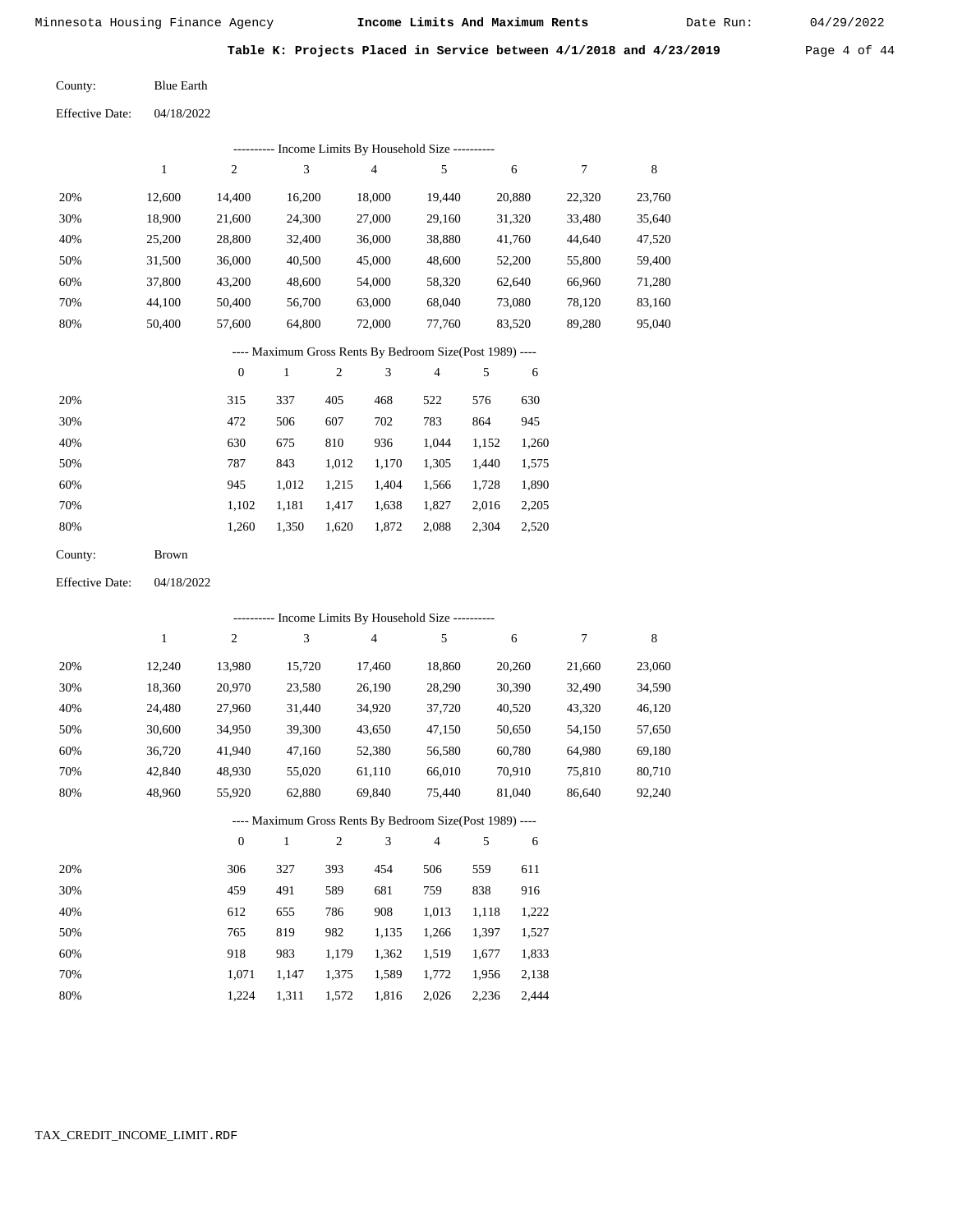Date Run:

Table K: Projects Placed in Service between  $4/1/2018$  and  $4/23/2019$  Page 5 of 44

| County: | Carlton |
|---------|---------|
|         |         |

Effective Date: 04/18/2022

|     | ---------- Income Limits By Household Size ---------- |        |        |        |        |        |        |        |  |  |  |  |  |
|-----|-------------------------------------------------------|--------|--------|--------|--------|--------|--------|--------|--|--|--|--|--|
|     |                                                       | 2      | 3      | 4      | 5      | 6      | 7      | 8      |  |  |  |  |  |
| 20% | 11.960                                                | 13.660 | 15.360 | 17.060 | 18.440 | 19,800 | 21.160 | 22,520 |  |  |  |  |  |
| 30% | 17.940                                                | 20,490 | 23,040 | 25,590 | 27,660 | 29,700 | 31,740 | 33,780 |  |  |  |  |  |
| 40% | 23,920                                                | 27,320 | 30,720 | 34,120 | 36,880 | 39,600 | 42,320 | 45,040 |  |  |  |  |  |
| 50% | 29,900                                                | 34,150 | 38,400 | 42,650 | 46,100 | 49,500 | 52,900 | 56,300 |  |  |  |  |  |
| 60% | 35,880                                                | 40,980 | 46,080 | 51,180 | 55,320 | 59,400 | 63.480 | 67,560 |  |  |  |  |  |
| 70% | 41.860                                                | 47.810 | 53,760 | 59,710 | 64.540 | 69.300 | 74,060 | 78,820 |  |  |  |  |  |
| 80% | 47.840                                                | 54,640 | 61,440 | 68,240 | 73,760 | 79,200 | 84.640 | 90,080 |  |  |  |  |  |
|     |                                                       |        |        |        |        |        |        |        |  |  |  |  |  |

# ---- Maximum Gross Rents By Bedroom Size(Post 1989) ----

|     | $\mathbf{0}$ |       | $\overline{2}$ | 3     | 4     | 5     | 6     |
|-----|--------------|-------|----------------|-------|-------|-------|-------|
| 20% | 299          | 320   | 384            | 443   | 495   | 546   | 597   |
| 30% | 448          | 480   | 576            | 665   | 742   | 819   | 895   |
| 40% | 598          | 640   | 768            | 887   | 990   | 1,092 | 1,194 |
| 50% | 747          | 800   | 960            | 1,109 | 1,237 | 1,365 | 1,492 |
| 60% | 897          | 960   | 1,152          | 1,331 | 1,485 | 1,638 | 1,791 |
| 70% | 1.046        | 1,120 | 1,344          | 1,553 | 1,732 | 1,911 | 2,089 |
| 80% | 1,196        | 1,281 | 1,536          | 1,775 | 1,980 | 2,184 | 2,388 |
|     |              |       |                |       |       |       |       |

| County: | Carver |
|---------|--------|
|---------|--------|

Effective Date: 04/18/2022

| ---------- Income Limits By Household Size ---------- |        |                |        |     |        |                                                          |     |         |         |         |  |  |
|-------------------------------------------------------|--------|----------------|--------|-----|--------|----------------------------------------------------------|-----|---------|---------|---------|--|--|
|                                                       | 1      | $\overline{2}$ | 3      |     | 4      | 5                                                        |     | 6       | 7       | 8       |  |  |
| 20%                                                   | 16,440 | 18,780         | 21,120 |     | 23,460 | 25,340                                                   |     | 27,220  | 29,100  | 30,980  |  |  |
| 30%                                                   | 24,660 | 28,170         | 31,680 |     | 35,190 | 38,010                                                   |     | 40,830  | 43,650  | 46,470  |  |  |
| 40%                                                   | 32,880 | 37,560         | 42,240 |     | 46,920 | 50,680                                                   |     | 54,440  | 58,200  | 61,960  |  |  |
| 50%                                                   | 41,100 | 46,950         | 52,800 |     | 58,650 | 63,350                                                   |     | 68,050  | 72,750  | 77,450  |  |  |
| 60%                                                   | 49.320 | 56,340         | 63,360 |     | 70,380 | 76,020                                                   |     | 81,660  | 87,300  | 92,940  |  |  |
| 70%                                                   | 57,540 | 65,730         | 73,920 |     | 82,110 | 88,690                                                   |     | 95,270  | 101,850 | 108,430 |  |  |
| 80%                                                   | 65,760 | 75,120         | 84,480 |     | 93,840 | 101,360                                                  |     | 108,880 | 116,400 | 123,920 |  |  |
|                                                       |        |                |        |     |        | ---- Maximum Gross Rents By Bedroom Size(Post 1989) ---- |     |         |         |         |  |  |
|                                                       |        | $\mathbf{0}$   | 1      | 2   | 3      | $\overline{4}$                                           | 5   | 6       |         |         |  |  |
| 20%                                                   |        | 411            | 440    | 528 | 610    | 680                                                      | 751 | 821     |         |         |  |  |

| 30% | 616   | 660   | 792   | 915   | 1.020 | 1.126 | 1,231 |
|-----|-------|-------|-------|-------|-------|-------|-------|
| 40% | 822   | 880   | 1.056 | 1.220 | 1.361 | 1.502 | 1,642 |
| 50% | 1.027 | 1.100 | 1.320 | 1.525 | 1.701 | 1.877 | 2,052 |
| 60% | 1.233 | 1.320 | 1.584 | 1.830 | 2.041 | 2.253 | 2,463 |
| 70% | 1.438 | 1.540 | 1.848 | 2.135 | 2.381 | 2.628 | 2,873 |
| 80% | 1.644 | 1.761 | 2.112 | 2.440 | 2.722 | 3.004 | 3,284 |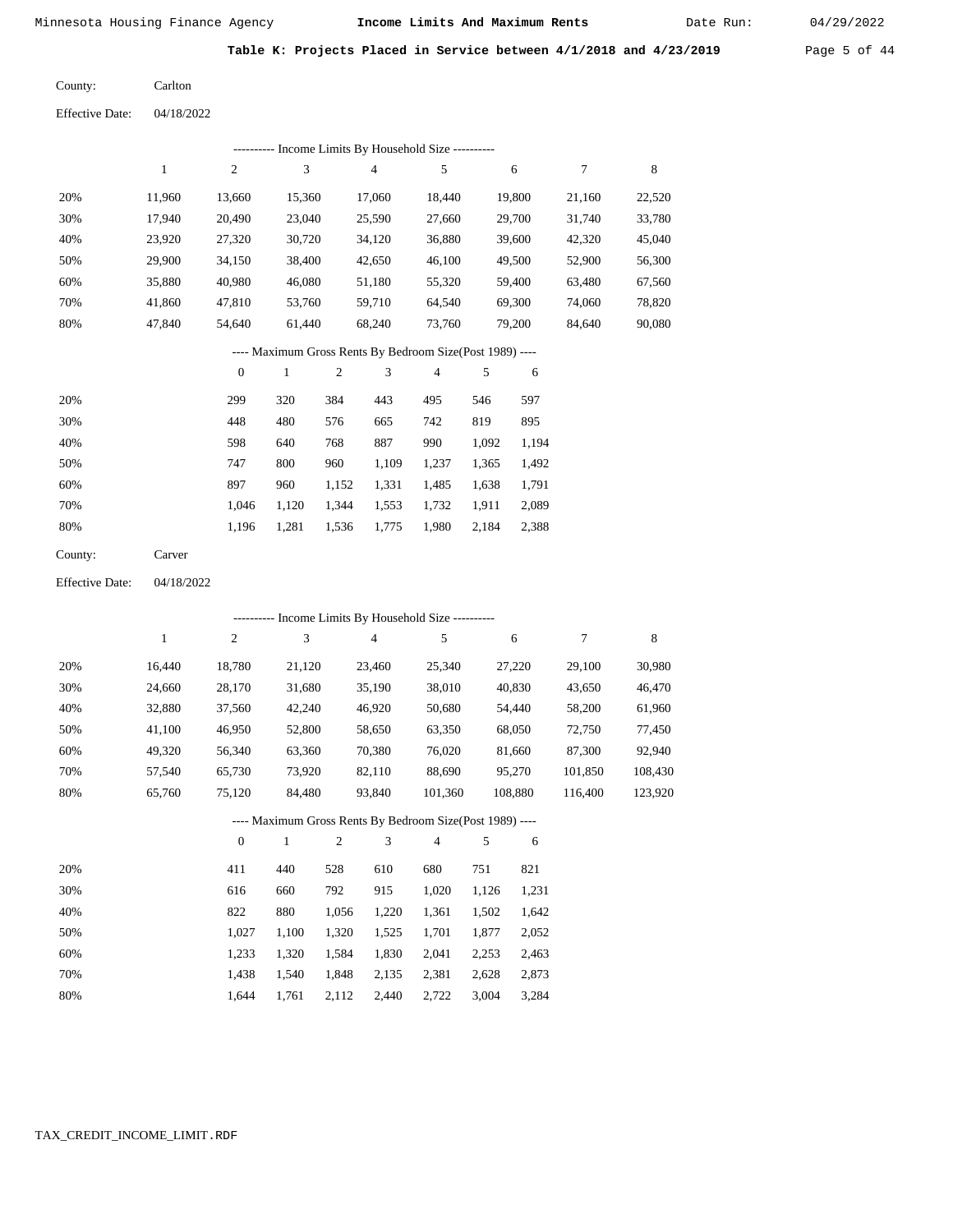Date Run:

Table K: Projects Placed in Service between  $4/1/2018$  and  $4/23/2019$  Page 6 of 44

Cass County:

04/18/2022 Effective Date:

|                        |              |                | ---------- Income Limits By Household Size ----------    |            |                         |        |       |        |        |        |
|------------------------|--------------|----------------|----------------------------------------------------------|------------|-------------------------|--------|-------|--------|--------|--------|
|                        | $\mathbf{1}$ | $\overline{c}$ | 3                                                        |            | $\overline{4}$          | 5      |       | 6      | $\tau$ | 8      |
| 20%                    | 11,680       | 13,340         | 15,000                                                   |            | 16,660                  | 18,000 |       | 19,340 | 20,660 | 22,000 |
| 30%                    | 17,520       | 20,010         | 22,500                                                   |            | 24,990                  | 27,000 |       | 29,010 | 30,990 | 33,000 |
| 40%                    | 23,360       | 26,680         | 30,000                                                   |            | 33,320                  | 36,000 |       | 38,680 | 41,320 | 44,000 |
| 50%                    | 29,200       | 33,350         | 37,500                                                   |            | 41,650                  | 45,000 |       | 48,350 | 51,650 | 55,000 |
| 60%                    | 35,040       | 40,020         | 45,000                                                   |            | 49,980                  | 54,000 |       | 58,020 | 61,980 | 66,000 |
| 70%                    | 40,880       | 46,690         | 52,500                                                   |            | 58,310                  | 63,000 |       | 67,690 | 72,310 | 77,000 |
| 80%                    | 46,720       | 53,360         | 60,000                                                   |            | 66,640                  | 72,000 |       | 77,360 | 82,640 | 88,000 |
|                        |              |                | ---- Maximum Gross Rents By Bedroom Size(Post 1989) ---- |            |                         |        |       |        |        |        |
|                        |              | $\mathbf{0}$   | $\mathbf{1}$                                             | $\sqrt{2}$ | 3                       | 4      | 5     | 6      |        |        |
| 20%                    |              | 292            | 312                                                      | 375        | 433                     | 483    | 533   | 583    |        |        |
| 30%                    |              | 438            | 469                                                      | 562        | 649                     | 725    | 799   | 874    |        |        |
| 40%                    |              | 584            | 625                                                      | 750        | 866                     | 967    | 1,066 | 1,166  |        |        |
| 50%                    |              | 730            | 781                                                      | 937        | 1,083                   | 1,208  | 1,333 | 1,457  |        |        |
| 60%                    |              | 876            | 938                                                      | 1,125      | 1,299                   | 1,450  | 1,599 | 1,749  |        |        |
| 70%                    |              | 1,022          | 1,094                                                    | 1,312      | 1,516                   | 1,692  | 1,866 | 2,040  |        |        |
| 80%                    |              | 1,168          | 1,251                                                    | 1,500      | 1,733                   | 1,934  | 2,133 | 2,332  |        |        |
| County:                | Chippewa     |                |                                                          |            |                         |        |       |        |        |        |
| <b>Effective Date:</b> | 04/18/2022   |                |                                                          |            |                         |        |       |        |        |        |
|                        |              |                | --------- Income Limits By Household Size ---------      |            |                         |        |       |        |        |        |
|                        | $\,1$        | $\sqrt{2}$     | 3                                                        |            | $\overline{\mathbf{4}}$ | 5      |       | 6      | $\tau$ | 8      |
| 20%                    | 11,680       | 13,340         | 15,000                                                   |            | 16,660                  | 18,000 |       | 19,340 | 20,660 | 22,000 |
| 30%                    | 17,520       | 20,010         | 22,500                                                   |            | 24,990                  | 27,000 |       | 29,010 | 30,990 | 33,000 |
| 40%                    | 23,360       | 26,680         | 30,000                                                   |            | 33,320                  | 36,000 |       | 38,680 | 41,320 | 44,000 |
| 50%                    | 29,200       | 33,350         | 37,500                                                   |            | 41,650                  | 45,000 |       | 48,350 | 51,650 | 55,000 |
| 60%                    | 35,040       | 40,020         | 45,000                                                   |            | 49,980                  | 54,000 |       | 58,020 | 61,980 | 66,000 |
| 70%                    | 40,880       | 46,690         | 52,500                                                   |            | 58,310                  | 63,000 |       | 67,690 | 72,310 | 77,000 |
| 80%                    | 46,720       | 53,360         | 60,000                                                   |            | 66,640                  | 72,000 |       | 77,360 | 82,640 | 88,000 |

# ---- Maximum Gross Rents By Bedroom Size(Post 1989) ----

|     | $\mathbf{0}$ |       | 2     | 3     | 4     | 5     | 6     |
|-----|--------------|-------|-------|-------|-------|-------|-------|
| 20% | 292          | 312   | 375   | 433   | 483   | 533   | 583   |
| 30% | 438          | 469   | 562   | 649   | 725   | 799   | 874   |
| 40% | 584          | 625   | 750   | 866   | 967   | 1,066 | 1,166 |
| 50% | 730          | 781   | 937   | 1,083 | 1,208 | 1,333 | 1,457 |
| 60% | 876          | 938   | 1,125 | 1,299 | 1,450 | 1,599 | 1,749 |
| 70% | 1.022        | 1.094 | 1,312 | 1,516 | 1,692 | 1,866 | 2,040 |
| 80% | 1,168        | 1,251 | 1,500 | 1,733 | 1,934 | 2,133 | 2,332 |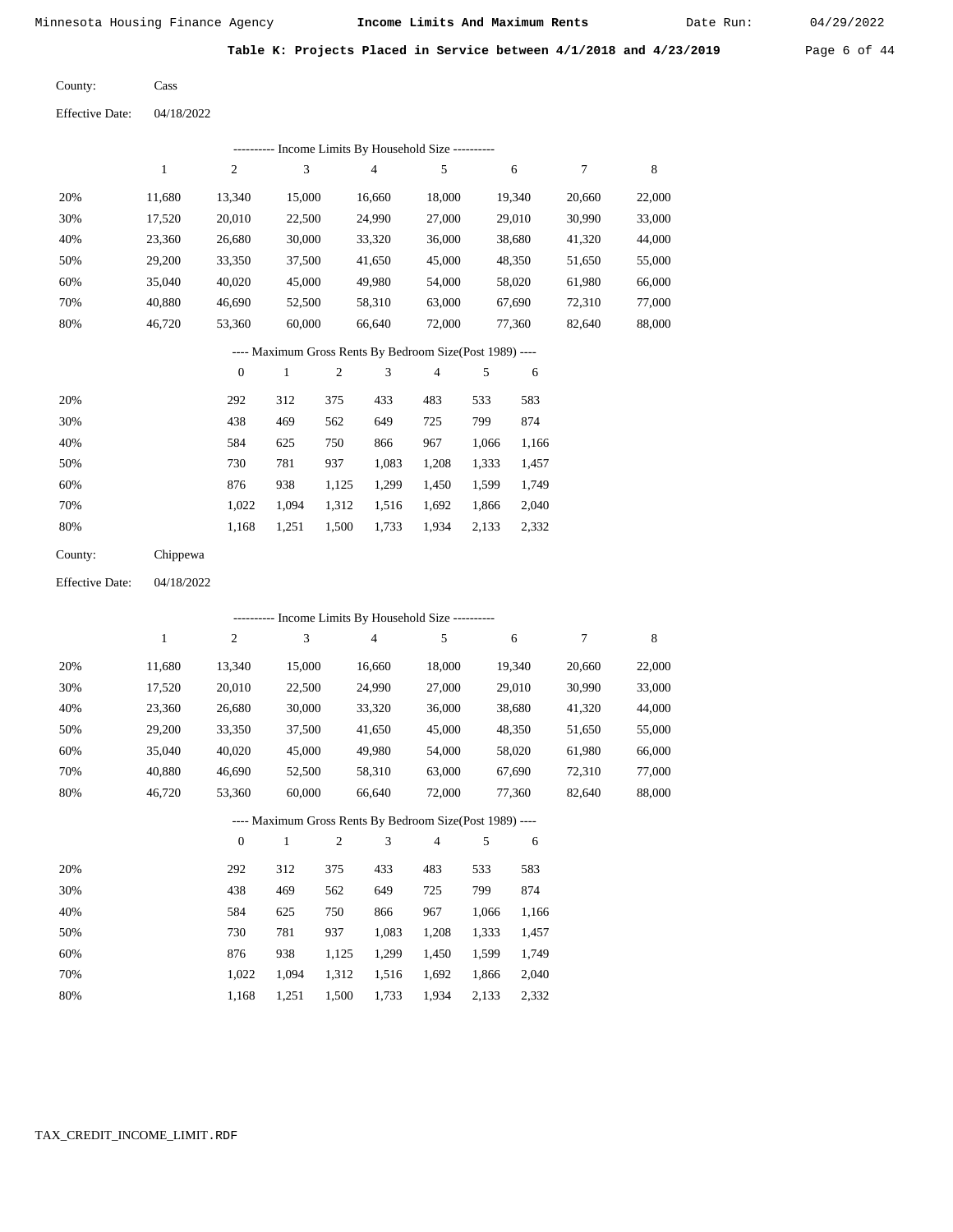Date Run:

Table K: Projects Placed in Service between 4/1/2018 and 4/23/2019 Page 7 of 44

Chisago County:

04/18/2022 Effective Date:

|     | Income Limits By Household Size ---------- |                |        |        |         |         |         |         |  |  |  |  |  |  |
|-----|--------------------------------------------|----------------|--------|--------|---------|---------|---------|---------|--|--|--|--|--|--|
|     |                                            | $\overline{c}$ | 3      | 4      | 5       | 6       |         | 8       |  |  |  |  |  |  |
| 20% | 16.440                                     | 18.780         | 21,120 | 23,460 | 25,340  | 27,220  | 29,100  | 30,980  |  |  |  |  |  |  |
| 30% | 24.660                                     | 28,170         | 31,680 | 35,190 | 38,010  | 40,830  | 43,650  | 46,470  |  |  |  |  |  |  |
| 40% | 32,880                                     | 37,560         | 42,240 | 46,920 | 50,680  | 54,440  | 58,200  | 61,960  |  |  |  |  |  |  |
| 50% | 41,100                                     | 46,950         | 52,800 | 58,650 | 63,350  | 68,050  | 72,750  | 77,450  |  |  |  |  |  |  |
| 60% | 49,320                                     | 56,340         | 63,360 | 70,380 | 76,020  | 81,660  | 87,300  | 92,940  |  |  |  |  |  |  |
| 70% | 57,540                                     | 65,730         | 73,920 | 82,110 | 88,690  | 95,270  | 101,850 | 108,430 |  |  |  |  |  |  |
| 80% | 65,760                                     | 75,120         | 84,480 | 93,840 | 101,360 | 108,880 | 116,400 | 123,920 |  |  |  |  |  |  |
|     |                                            |                |        |        |         |         |         |         |  |  |  |  |  |  |

---- Maximum Gross Rents By Bedroom Size(Post 1989) ----

|     | $\mathbf{0}$ |       | $\overline{c}$ | 3     | 4     | 5     | 6     |
|-----|--------------|-------|----------------|-------|-------|-------|-------|
| 20% | 411          | 440   | 528            | 610   | 680   | 751   | 821   |
| 30% | 616          | 660   | 792            | 915   | 1,020 | 1,126 | 1,231 |
| 40% | 822          | 880   | 1,056          | 1,220 | 1,361 | 1,502 | 1,642 |
| 50% | 1,027        | 1,100 | 1,320          | 1,525 | 1,701 | 1,877 | 2,052 |
| 60% | 1,233        | 1,320 | 1,584          | 1,830 | 2,041 | 2,253 | 2,463 |
| 70% | 1,438        | 1,540 | 1,848          | 2,135 | 2,381 | 2,628 | 2,873 |
| 80% | 1.644        | 1,761 | 2,112          | 2,440 | 2,722 | 3,004 | 3,284 |
|     |              |       |                |       |       |       |       |

Clay County:

04/18/2022 Effective Date:

|     |        |          | ---------- Income Limits By Household Size ----------    |                |        |        |       |        |        |         |
|-----|--------|----------|----------------------------------------------------------|----------------|--------|--------|-------|--------|--------|---------|
|     | 1      | 2        | 3                                                        |                | 4      | 5      |       | 6      | 7      | 8       |
| 20% | 14,080 | 16,080   | 18,100                                                   |                | 20,100 | 21,720 |       | 23,320 | 24,940 | 26,540  |
| 30% | 21,120 | 24,120   | 27,150                                                   |                | 30,150 | 32,580 |       | 34,980 | 37,410 | 39,810  |
| 40% | 28,160 | 32,160   | 36,200                                                   |                | 40,200 | 43,440 |       | 46,640 | 49,880 | 53,080  |
| 50% | 35,200 | 40,200   | 45,250                                                   |                | 50,250 | 54,300 |       | 58,300 | 62,350 | 66,350  |
| 60% | 42,240 | 48,240   | 54,300                                                   |                | 60,300 | 65,160 |       | 69,960 | 74,820 | 79,620  |
| 70% | 49,280 | 56,280   | 63,350                                                   |                | 70,350 | 76,020 |       | 81,620 | 87,290 | 92,890  |
| 80% | 56,320 | 64,320   | 72,400                                                   |                | 80,400 | 86,880 |       | 93,280 | 99,760 | 106,160 |
|     |        |          | ---- Maximum Gross Rents By Bedroom Size(Post 1989) ---- |                |        |        |       |        |        |         |
|     |        | $\theta$ | 1                                                        | $\overline{2}$ | 3      | 4      | 5     | 6      |        |         |
| 20% |        | 352      | 377                                                      | 452            | 522    | 583    | 643   | 703    |        |         |
| 30% |        | 528      | 565                                                      | 678            | 784    | 874    | 965   | 1,055  |        |         |
| 40% |        | 704      | 754                                                      | 905            | 1,045  | 1,166  | 1,287 | 1,407  |        |         |
| 50% |        | 880      | 942                                                      | 1,131          | 1,306  | 1,457  | 1,608 | 1,758  |        |         |

| 70% |  |  | 1.232 1.319 1.583 1.829 2.040 2.252 2.462 |  |
|-----|--|--|-------------------------------------------|--|
| 80% |  |  | 1.408 1.508 1.810 2.091 2.332 2.574 2.814 |  |

1,357

1,568

1,749

1,930

2,110

1,131

1,056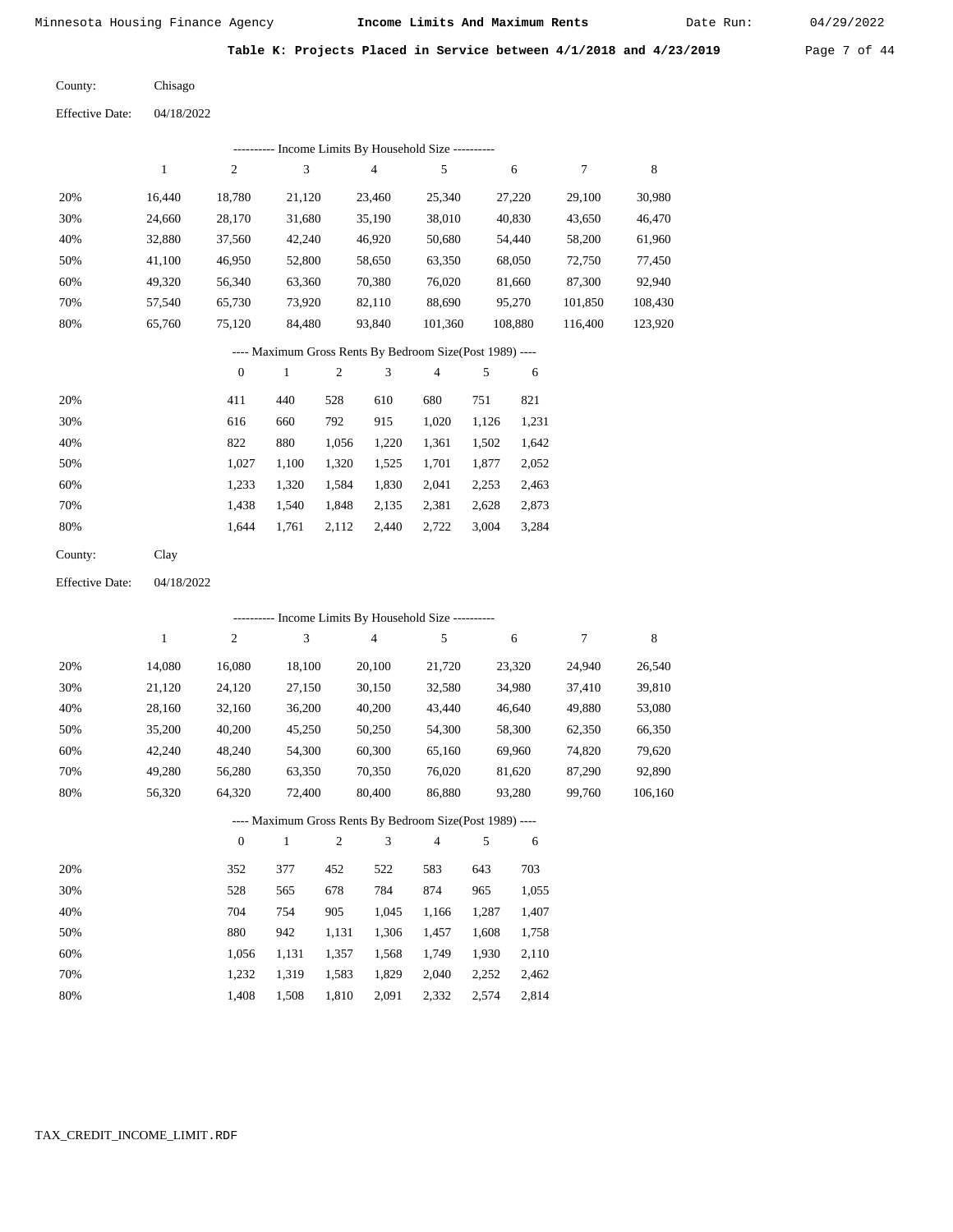Date Run:

Table K: Projects Placed in Service between 4/1/2018 and 4/23/2019 Page 8 of 44

| County: | Clearwater |
|---------|------------|
|         |            |

| <b>Effective Date:</b> | 04/18/2022 |
|------------------------|------------|
|                        |            |

|     | - Income Limits By Household Size -- |        |        |        |        |        |        |        |  |  |  |
|-----|--------------------------------------|--------|--------|--------|--------|--------|--------|--------|--|--|--|
|     |                                      | 2      | 3      | 4      | 5      | 6      | 7      | 8      |  |  |  |
| 20% | 11.680                               | 13,340 | 15,000 | 16.660 | 18,000 | 19.340 | 20,660 | 22,000 |  |  |  |
| 30% | 17,520                               | 20,010 | 22,500 | 24,990 | 27,000 | 29,010 | 30,990 | 33,000 |  |  |  |
| 40% | 23,360                               | 26,680 | 30,000 | 33,320 | 36,000 | 38,680 | 41,320 | 44,000 |  |  |  |
| 50% | 29,200                               | 33,350 | 37,500 | 41,650 | 45,000 | 48,350 | 51,650 | 55,000 |  |  |  |
| 60% | 35,040                               | 40,020 | 45,000 | 49,980 | 54,000 | 58,020 | 61,980 | 66,000 |  |  |  |
| 70% | 40,880                               | 46,690 | 52,500 | 58,310 | 63,000 | 67,690 | 72,310 | 77,000 |  |  |  |
| 80% | 46,720                               | 53,360 | 60,000 | 66,640 | 72,000 | 77,360 | 82,640 | 88,000 |  |  |  |
|     |                                      |        |        |        |        |        |        |        |  |  |  |

# ---- Maximum Gross Rents By Bedroom Size(Post 1989) ----

|     | $\mathbf{0}$ |       | 2     | 3     | 4     | 5     | 6     |
|-----|--------------|-------|-------|-------|-------|-------|-------|
| 20% | 292          | 312   | 375   | 433   | 483   | 533   | 583   |
| 30% | 438          | 469   | 562   | 649   | 725   | 799   | 874   |
| 40% | 584          | 625   | 750   | 866   | 967   | 1,066 | 1,166 |
| 50% | 730          | 781   | 937   | 1,083 | 1,208 | 1,333 | 1,457 |
| 60% | 876          | 938   | 1,125 | 1,299 | 1,450 | 1,599 | 1,749 |
| 70% | 1.022        | 1.094 | 1,312 | 1,516 | 1,692 | 1,866 | 2,040 |
| 80% | 1,168        | 1,251 | 1,500 | 1,733 | 1,934 | 2,133 | 2,332 |
|     |              |       |       |       |       |       |       |

Cook County:

04/18/2022 Effective Date:

|     |        |                |              |                | ---------- Income Limits By Household Size ----------    |                |       |        |        |             |
|-----|--------|----------------|--------------|----------------|----------------------------------------------------------|----------------|-------|--------|--------|-------------|
|     | 1      | $\overline{c}$ | 3            |                | $\overline{4}$                                           | 5              |       | 6      | 7      | $\,$ 8 $\,$ |
| 20% | 11,680 | 13,340         | 15,000       |                | 16,660                                                   | 18,000         |       | 19,340 | 20,660 | 22,000      |
| 30% | 17,520 | 20,010         | 22,500       |                | 24,990                                                   | 27,000         |       | 29,010 | 30,990 | 33,000      |
| 40% | 23,360 | 26,680         | 30,000       |                | 33,320                                                   | 36,000         |       | 38,680 | 41,320 | 44,000      |
| 50% | 29,200 | 33,350         | 37,500       |                | 41,650                                                   | 45,000         |       | 48,350 | 51,650 | 55,000      |
| 60% | 35,040 | 40,020         | 45,000       |                | 49,980                                                   | 54,000         |       | 58,020 | 61,980 | 66,000      |
| 70% | 40,880 | 46,690         | 52,500       |                | 58,310                                                   | 63,000         |       | 67,690 | 72,310 | 77,000      |
| 80% | 46,720 | 53,360         | 60,000       |                | 66,640                                                   | 72,000         |       | 77,360 | 82,640 | 88,000      |
|     |        |                |              |                | ---- Maximum Gross Rents By Bedroom Size(Post 1989) ---- |                |       |        |        |             |
|     |        | $\theta$       | $\mathbf{1}$ | $\overline{c}$ | 3                                                        | $\overline{4}$ | 5     | 6      |        |             |
| 20% |        | 292            | 312          | 375            | 433                                                      | 483            | 533   | 583    |        |             |
| 30% |        | 438            | 469          | 562            | 649                                                      | 725            | 799   | 874    |        |             |
| 40% |        | 584            | 625          | 750            | 866                                                      | 967            | 1,066 | 1,166  |        |             |
| 50% |        | 730            | 781          | 937            | 1,083                                                    | 1,208          | 1,333 | 1,457  |        |             |
| 60% |        | 876            | 938          | 1,125          | 1,299                                                    | 1,450          | 1,599 | 1,749  |        |             |
| 70% |        | 1,022          | 1,094        | 1,312          | 1,516                                                    | 1,692          | 1,866 | 2,040  |        |             |

1,168

1,251

1,500

1,733

1,934

2,133

2,332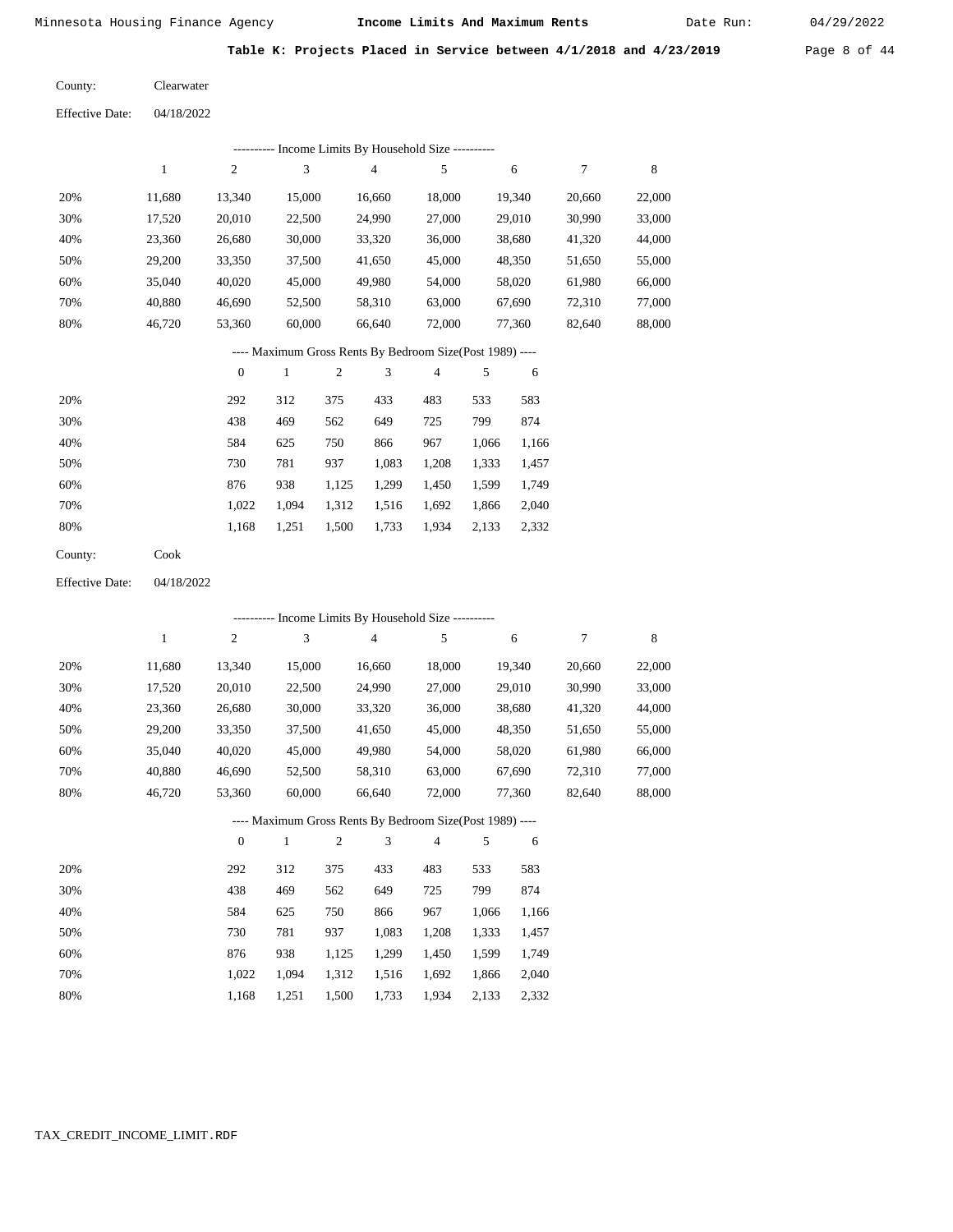Date Run:

Table K: Projects Placed in Service between 4/1/2018 and 4/23/2019 Page 9 of 44

| County: | Cottonwood |
|---------|------------|
|         |            |

Effective Date: 04/18/2022

|     | ---------- Income Limits By Household Size ----------<br>3<br>1<br>2<br>$\overline{4}$<br>7<br>5<br>6 |        |        |        |                                                          |        |        |        |  |
|-----|-------------------------------------------------------------------------------------------------------|--------|--------|--------|----------------------------------------------------------|--------|--------|--------|--|
|     |                                                                                                       |        |        |        |                                                          |        |        | 8      |  |
| 20% | 11.680                                                                                                | 13.340 | 15,000 | 16.660 | 18,000                                                   | 19.340 | 20,660 | 22,000 |  |
| 30% | 17,520                                                                                                | 20.010 | 22,500 | 24,990 | 27,000                                                   | 29.010 | 30.990 | 33,000 |  |
| 40% | 23.360                                                                                                | 26.680 | 30,000 | 33,320 | 36,000                                                   | 38,680 | 41,320 | 44,000 |  |
| 50% | 29,200                                                                                                | 33.350 | 37,500 | 41.650 | 45,000                                                   | 48,350 | 51,650 | 55,000 |  |
| 60% | 35,040                                                                                                | 40,020 | 45,000 | 49,980 | 54,000                                                   | 58,020 | 61,980 | 66,000 |  |
| 70% | 40.880                                                                                                | 46.690 | 52,500 | 58,310 | 63,000                                                   | 67,690 | 72,310 | 77,000 |  |
| 80% | 46,720                                                                                                | 53,360 | 60,000 | 66.640 | 72,000                                                   | 77.360 | 82,640 | 88,000 |  |
|     |                                                                                                       |        |        |        | ---- Maximum Gross Rents By Bedroom Size(Post 1989) ---- |        |        |        |  |

|     | $\mathbf{0}$ |       | 2     | 3     | 4     |       | 6     |
|-----|--------------|-------|-------|-------|-------|-------|-------|
| 20% | 292          | 312   | 375   | 433   | 483   | 533   | 583   |
| 30% | 438          | 469   | 562   | 649   | 725   | 799   | 874   |
| 40% | 584          | 625   | 750   | 866   | 967   | 1,066 | 1,166 |
| 50% | 730          | 781   | 937   | 1,083 | 1,208 | 1,333 | 1,457 |
| 60% | 876          | 938   | 1,125 | 1,299 | 1,450 | 1,599 | 1,749 |
| 70% | 1.022        | 1.094 | 1,312 | 1,516 | 1,692 | 1,866 | 2,040 |
| 80% | 1,168        | 1,251 | 1,500 | 1,733 | 1,934 | 2,133 | 2,332 |
|     |              |       |       |       |       |       |       |

| County: | Crow Wing |
|---------|-----------|
|---------|-----------|

Effective Date: 04/18/2022

|     |        |                  |              |                |                | ---------- Income Limits By Household Size ----------    |       |        |        |        |
|-----|--------|------------------|--------------|----------------|----------------|----------------------------------------------------------|-------|--------|--------|--------|
|     | 1      | $\overline{c}$   | 3            |                | $\overline{4}$ | 5                                                        |       | 6      | 7      | 8      |
| 20% | 11,680 | 13,340           | 15,000       |                | 16,660         | 18,000                                                   |       | 19,340 | 20,660 | 22,000 |
| 30% | 17,520 | 20,010           | 22,500       |                | 24,990         | 27,000                                                   |       | 29,010 | 30,990 | 33,000 |
| 40% | 23,360 | 26,680           | 30,000       |                | 33,320         | 36,000                                                   |       | 38,680 | 41,320 | 44,000 |
| 50% | 29,200 | 33,350           | 37,500       |                | 41,650         | 45,000                                                   |       | 48,350 | 51,650 | 55,000 |
| 60% | 35,040 | 40,020           | 45,000       |                | 49,980         | 54,000                                                   |       | 58,020 | 61,980 | 66,000 |
| 70% | 40,880 | 46,690           | 52,500       |                | 58,310         | 63,000                                                   |       | 67,690 | 72,310 | 77,000 |
| 80% | 46,720 | 53,360           | 60,000       |                | 66,640         | 72,000                                                   |       | 77,360 | 82,640 | 88,000 |
|     |        |                  |              |                |                | ---- Maximum Gross Rents By Bedroom Size(Post 1989) ---- |       |        |        |        |
|     |        | $\boldsymbol{0}$ | $\mathbf{1}$ | $\mathfrak{2}$ | 3              | $\overline{4}$                                           | 5     | 6      |        |        |
| 20% |        | 292              | 312          | 375            | 433            | 483                                                      | 533   | 583    |        |        |
| 30% |        | 438              | 469          | 562            | 649            | 725                                                      | 799   | 874    |        |        |
| 40% |        | 584              | 625          | 750            | 866            | 967                                                      | 1,066 | 1,166  |        |        |
| 50% |        | 730              | 781          | 937            | 1,083          | 1,208                                                    | 1,333 | 1,457  |        |        |
| 60% |        | 876              | 938          | 1,125          | 1,299          | 1,450                                                    | 1,599 | 1,749  |        |        |

 1,022 1,094 1,312 1,516 1,692 1,866 2,040 1,168 1,251 1,500 1,733 1,934 2,133 2,332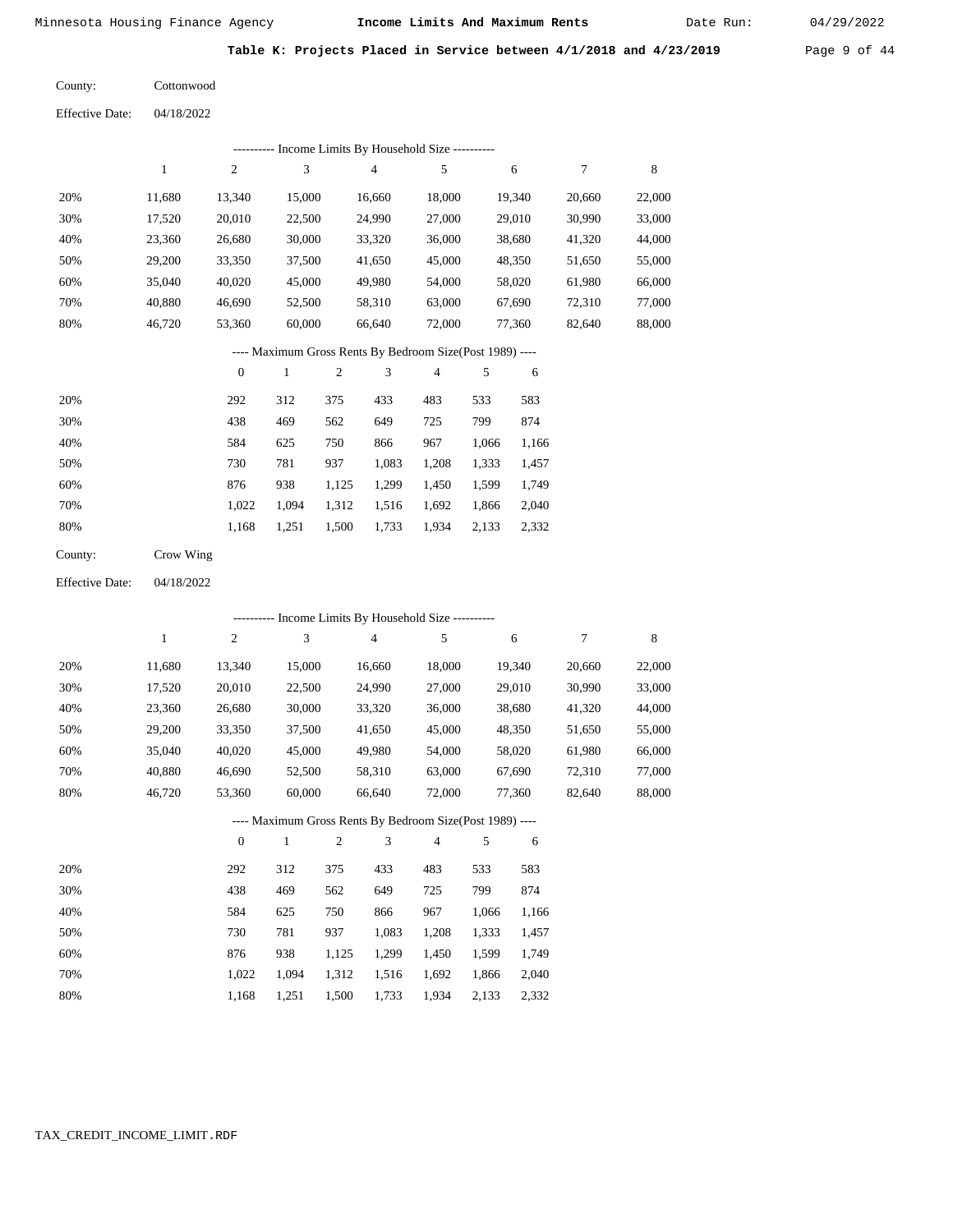Date Run:

**Table K: Projects Placed in Service between 4/1/2018 and 4/23/2019** Page 10 of 44

 2,873 3,284

| County: | Dakota |
|---------|--------|
|---------|--------|

04/18/2022 Effective Date:

|     |              |                  |        |       |        | ---------- Income Limits By Household Size ----------    |       |         |         |         |
|-----|--------------|------------------|--------|-------|--------|----------------------------------------------------------|-------|---------|---------|---------|
|     | $\mathbf{1}$ | $\mathfrak{2}$   | 3      |       | 4      | 5                                                        |       | 6       | 7       | 8       |
| 20% | 16,440       | 18,780           | 21,120 |       | 23,460 | 25,340                                                   |       | 27,220  | 29,100  | 30,980  |
| 30% | 24,660       | 28,170           | 31,680 |       | 35,190 | 38,010                                                   |       | 40,830  | 43,650  | 46,470  |
| 40% | 32,880       | 37,560           | 42,240 |       | 46,920 | 50,680                                                   |       | 54,440  | 58,200  | 61,960  |
| 50% | 41,100       | 46,950           | 52,800 |       | 58,650 | 63,350                                                   |       | 68,050  | 72,750  | 77,450  |
| 60% | 49,320       | 56,340           | 63,360 |       | 70,380 | 76,020                                                   |       | 81,660  | 87,300  | 92,940  |
| 70% | 57,540       | 65,730           | 73,920 |       | 82,110 | 88,690                                                   |       | 95,270  | 101,850 | 108,430 |
| 80% | 65,760       | 75,120           | 84,480 |       | 93,840 | 101,360                                                  |       | 108,880 | 116,400 | 123,920 |
|     |              |                  |        |       |        | ---- Maximum Gross Rents By Bedroom Size(Post 1989) ---- |       |         |         |         |
|     |              | $\boldsymbol{0}$ | 1      | 2     | 3      | $\overline{4}$                                           | 5     | 6       |         |         |
| 20% |              | 411              | 440    | 528   | 610    | 680                                                      | 751   | 821     |         |         |
| 30% |              | 616              | 660    | 792   | 915    | 1,020                                                    | 1,126 | 1,231   |         |         |
| 40% |              | 822              | 880    | 1,056 | 1,220  | 1,361                                                    | 1,502 | 1,642   |         |         |
| 50% |              | 1,027            | 1,100  | 1,320 | 1,525  | 1,701                                                    | 1,877 | 2,052   |         |         |
| 60% |              | 1,233            | 1,320  | 1,584 | 1,830  | 2,041                                                    | 2,253 | 2,463   |         |         |

| OU%     |       | $1,233$ $1,320$ $1,384$ $1,830$ $2,041$ $2,233$ |  |       |  |
|---------|-------|-------------------------------------------------|--|-------|--|
| 70%     |       | 1,438 1,540 1,848 2,135 2,381 2,628             |  |       |  |
| 80%     |       | $1,644$ $1,761$ $2,112$ $2,440$ $2,722$         |  | 3.004 |  |
| County: | Dodge |                                                 |  |       |  |

```
04/18/2022
Effective Date:
```
 20% 30% 40% 50% 60% 70% 80% 15,620 23,430 31,240 39,050 46,860 54,670 62,480 17,840 26,760 35,680 44,600 53,520 62,440 71,360 20,080 30,120 40,160 50,200 60,240 70,280 80,320 22,300 33,450 44,600 55,750 66,900 78,050 89,200 24,100 36,150 48,200 60,250 72,300 84,350 96,400 25,880 38,820 51,760 64,700 77,640 90,580 103,520 27,660 41,490 55,320 69,150 82,980 96,810 110,640 29,440 44,160 58,880 73,600 88,320 103,040 117,760 1 2 3 4 5 6 7 8 ---------- Income Limits By Household Size ---------- ---- Maximum Gross Rents By Bedroom Size(Post 1989) ----

|     | $\mathbf{0}$ |       | $\overline{c}$ | 3     | 4     | 5     | 6     |
|-----|--------------|-------|----------------|-------|-------|-------|-------|
| 20% | 390          | 418   | 502            | 580   | 647   | 713   | 780   |
| 30% | 585          | 627   | 753            | 870   | 970   | 1,070 | 1,170 |
| 40% | 781          | 836   | 1,004          | 1,160 | 1,294 | 1,427 | 1,561 |
| 50% | 976          | 1.045 | 1,255          | 1,450 | 1,617 | 1,784 | 1,951 |
| 60% | 1.171        | 1,254 | 1,506          | 1,740 | 1,941 | 2,141 | 2,341 |
| 70% | 1.366        | 1.463 | 1,757          | 2,030 | 2,264 | 2,498 | 2,731 |
| 80% | 1,562        | 1,673 | 2,008          | 2,320 | 2,588 | 2,855 | 3,122 |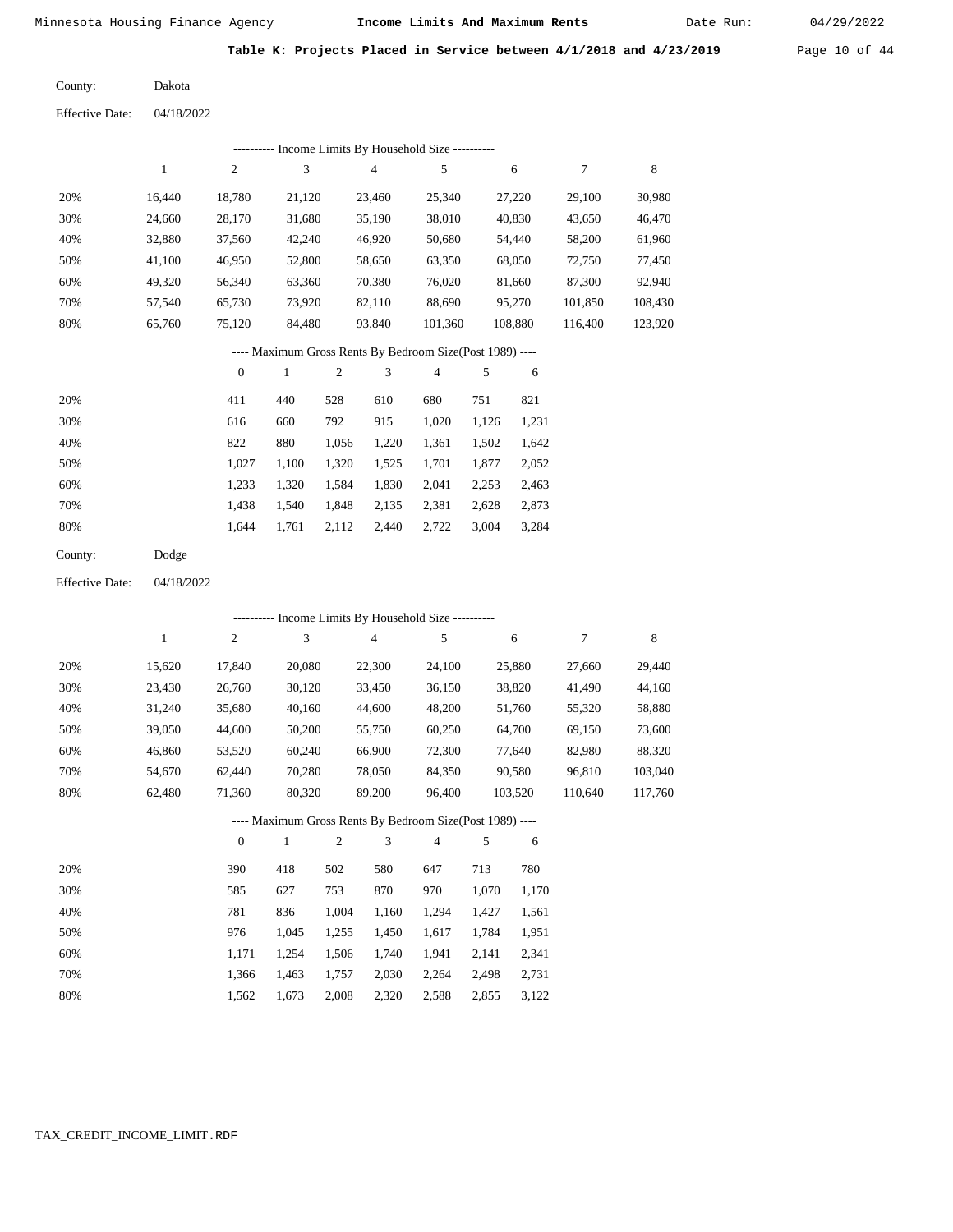Date Run:

Table K: Projects Placed in Service between 4/1/2018 and 4/23/2019 Page 11 of 44

Douglas County:

04/18/2022 Effective Date:

| ---------- Income Limits By Household Size ---------- |        |                |        |        |        |        |        |        |  |
|-------------------------------------------------------|--------|----------------|--------|--------|--------|--------|--------|--------|--|
|                                                       |        | $\overline{c}$ | 3      | 4      | 5      | 6      | 7      | 8      |  |
| 20%                                                   | 12.420 | 14.200         | 15.980 | 17.740 | 19.160 | 20,580 | 22,000 | 23,420 |  |
| 30%                                                   | 18,630 | 21,300         | 23,970 | 26,610 | 28,740 | 30,870 | 33,000 | 35,130 |  |
| 40%                                                   | 24,840 | 28,400         | 31,960 | 35,480 | 38,320 | 41,160 | 44,000 | 46,840 |  |
| 50%                                                   | 31,050 | 35,500         | 39,950 | 44,350 | 47,900 | 51,450 | 55,000 | 58,550 |  |
| 60%                                                   | 37,260 | 42,600         | 47,940 | 53,220 | 57,480 | 61,740 | 66,000 | 70,260 |  |
| 70%                                                   | 43,470 | 49,700         | 55,930 | 62,090 | 67,060 | 72,030 | 77,000 | 81,970 |  |
| 80%                                                   | 49,680 | 56,800         | 63,920 | 70,960 | 76,640 | 82,320 | 88,000 | 93,680 |  |
|                                                       |        |                |        |        |        |        |        |        |  |

### ---- Maximum Gross Rents By Bedroom Size(Post 1989) ----

|     | $\mathbf{0}$ |       | 2     | 3     | 4     | 5     | 6     |
|-----|--------------|-------|-------|-------|-------|-------|-------|
| 20% | 310          | 332   | 399   | 461   | 514   | 567   | 620   |
| 30% | 465          | 499   | 599   | 691   | 771   | 851   | 931   |
| 40% | 621          | 665   | 799   | 922   | 1,029 | 1,135 | 1,241 |
| 50% | 776          | 831   | 998   | 1,153 | 1,286 | 1,419 | 1,552 |
| 60% | 931          | 998   | 1,198 | 1,383 | 1,543 | 1,703 | 1,862 |
| 70% | 1,086        | 1.164 | 1,398 | 1,614 | 1,800 | 1,987 | 2,173 |
| 80% | 1,242        | 1,331 | 1,598 | 1,845 | 2,058 | 2,271 | 2,483 |
|     |              |       |       |       |       |       |       |

04/18/2022 Effective Date:

|     |        |                |              |                | ---------- Income Limits By Household Size ----------    |                |       |        |        |        |
|-----|--------|----------------|--------------|----------------|----------------------------------------------------------|----------------|-------|--------|--------|--------|
|     | 1      | 2              | 3            |                | $\overline{4}$                                           | 5              |       | 6      | 7      | 8      |
| 20% | 11,680 | 13,340         | 15,000       |                | 16,660                                                   | 18,000         |       | 19,340 | 20,660 | 22,000 |
| 30% | 17,520 | 20,010         | 22,500       |                | 24,990                                                   | 27,000         |       | 29,010 | 30,990 | 33,000 |
| 40% | 23,360 | 26,680         | 30,000       |                | 33,320                                                   | 36,000         |       | 38,680 | 41,320 | 44,000 |
| 50% | 29,200 | 33,350         | 37,500       |                | 41,650                                                   | 45,000         |       | 48,350 | 51,650 | 55,000 |
| 60% | 35,040 | 40,020         | 45,000       |                | 49,980                                                   | 54,000         |       | 58,020 | 61,980 | 66,000 |
| 70% | 40,880 | 46,690         | 52,500       |                | 58,310                                                   | 63,000         |       | 67,690 | 72,310 | 77,000 |
| 80% | 46,720 | 53,360         | 60,000       |                | 66,640                                                   | 72,000         |       | 77,360 | 82,640 | 88,000 |
|     |        |                |              |                | ---- Maximum Gross Rents By Bedroom Size(Post 1989) ---- |                |       |        |        |        |
|     |        | $\overline{0}$ | $\mathbf{1}$ | $\overline{c}$ | 3                                                        | $\overline{4}$ | 5     | 6      |        |        |
| 20% |        | 292            | 312          | 375            | 433                                                      | 483            | 533   | 583    |        |        |
| 30% |        | 438            | 469          | 562            | 649                                                      | 725            | 799   | 874    |        |        |
| 40% |        | 584            | 625          | 750            | 866                                                      | 967            | 1,066 | 1,166  |        |        |
| 50% |        | 730            | 781          | 937            | 1,083                                                    | 1,208          | 1,333 | 1,457  |        |        |
| 60% |        | 876            | 938          | 1,125          | 1,299                                                    | 1,450          | 1,599 | 1,749  |        |        |
| 70% |        | 1,022          | 1,094        | 1,312          | 1,516                                                    | 1,692          | 1,866 | 2,040  |        |        |

1,251 1,500 1,733 1,934 2,133 2,332

1,168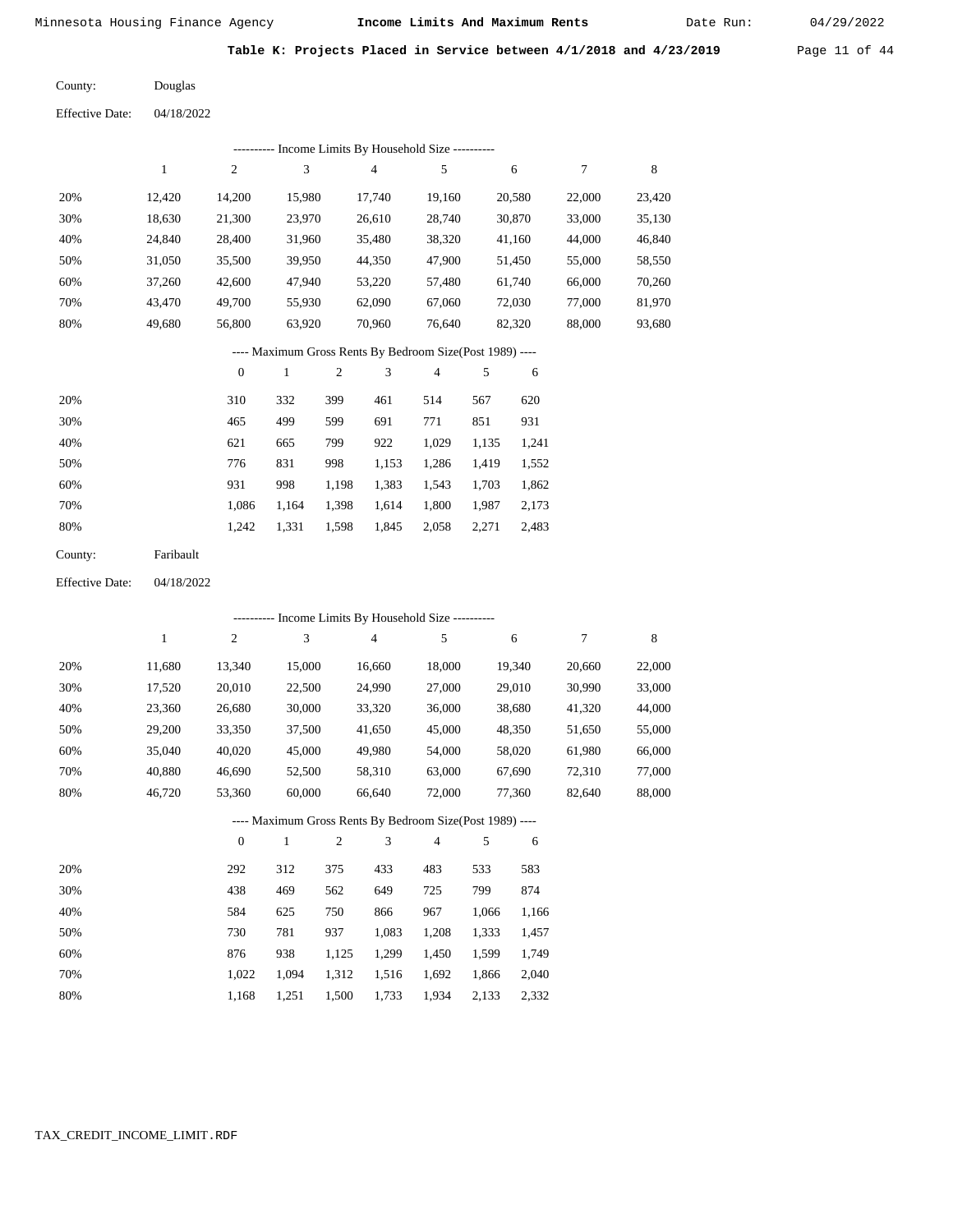Date Run:

Table K: Projects Placed in Service between 4/1/2018 and 4/23/2019 Page 12 of 44

| County: | Fillmore |
|---------|----------|
|---------|----------|

04/18/2022 Effective Date:

| ---------- Income Limits By Household Size ---------- |        |        |        |        |        |        |        |        |  |
|-------------------------------------------------------|--------|--------|--------|--------|--------|--------|--------|--------|--|
|                                                       |        | 2      | 3      | 4      | 5      | 6      | 7      | 8      |  |
| 20%                                                   | 12.160 | 13.900 | 15.640 | 17.360 | 18.760 | 20.140 | 21,540 | 22,920 |  |
| 30%                                                   | 18,240 | 20,850 | 23,460 | 26,040 | 28,140 | 30,210 | 32,310 | 34,380 |  |
| 40%                                                   | 24,320 | 27,800 | 31,280 | 34,720 | 37,520 | 40,280 | 43,080 | 45,840 |  |
| 50%                                                   | 30,400 | 34,750 | 39,100 | 43,400 | 46,900 | 50,350 | 53,850 | 57,300 |  |
| 60%                                                   | 36,480 | 41,700 | 46,920 | 52,080 | 56,280 | 60,420 | 64,620 | 68,760 |  |
| 70%                                                   | 42,560 | 48,650 | 54.740 | 60,760 | 65.660 | 70,490 | 75,390 | 80,220 |  |
| 80%                                                   | 48.640 | 55,600 | 62,560 | 69,440 | 75,040 | 80,560 | 86,160 | 91,680 |  |
|                                                       |        |        |        |        |        |        |        |        |  |

## ---- Maximum Gross Rents By Bedroom Size(Post 1989) ----

|     | $\mathbf{0}$ |       | 2     | 3     | 4     |       | 6     |
|-----|--------------|-------|-------|-------|-------|-------|-------|
| 20% | 304          | 325   | 391   | 451   | 503   | 555   | 607   |
| 30% | 456          | 488   | 586   | 677   | 755   | 833   | 911   |
| 40% | 608          | 651   | 782   | 903   | 1,007 | 1,111 | 1,215 |
| 50% | 760          | 814   | 977   | 1,128 | 1,258 | 1,389 | 1,519 |
| 60% | 912          | 977   | 1,173 | 1,354 | 1,510 | 1,667 | 1,822 |
| 70% | 1.064        | 1.140 | 1,368 | 1,580 | 1,762 | 1,945 | 2,126 |
| 80% | 1,216        | 1,303 | 1,564 | 1,806 | 2,014 | 2,223 | 2,430 |
|     |              |       |       |       |       |       |       |

| County: | Freeborn |
|---------|----------|
|---------|----------|

04/18/2022 Effective Date:

|                                                          | ---------- Income Limits By Household Size ---------- |                |              |                |                |                |       |        |        |             |  |  |
|----------------------------------------------------------|-------------------------------------------------------|----------------|--------------|----------------|----------------|----------------|-------|--------|--------|-------------|--|--|
|                                                          | 1                                                     | $\overline{c}$ | 3            |                | $\overline{4}$ | 5              |       | 6      | 7      | $\,$ 8 $\,$ |  |  |
| 20%                                                      | 11,680                                                | 13,340         | 15,000       |                | 16,660         | 18,000         |       | 19,340 | 20,660 | 22,000      |  |  |
| 30%                                                      | 17,520                                                | 20,010         | 22,500       |                | 24,990         | 27,000         |       | 29,010 | 30,990 | 33,000      |  |  |
| 40%                                                      | 23,360                                                | 26,680         | 30,000       |                | 33,320         | 36,000         |       | 38,680 | 41,320 | 44,000      |  |  |
| 50%                                                      | 29,200                                                | 33,350         | 37,500       |                | 41,650         | 45,000         |       | 48,350 | 51,650 | 55,000      |  |  |
| 60%                                                      | 35,040                                                | 40,020         | 45,000       |                | 49,980         | 54,000         |       | 58,020 | 61,980 | 66,000      |  |  |
| 70%                                                      | 40,880                                                | 46,690         | 52,500       |                | 58,310         | 63,000         |       | 67,690 | 72,310 | 77,000      |  |  |
| 80%                                                      | 46,720                                                | 53,360         | 60,000       |                | 66,640         | 72,000         |       | 77,360 | 82,640 | 88,000      |  |  |
| ---- Maximum Gross Rents By Bedroom Size(Post 1989) ---- |                                                       |                |              |                |                |                |       |        |        |             |  |  |
|                                                          |                                                       | $\overline{0}$ | $\mathbf{1}$ | $\overline{c}$ | 3              | $\overline{4}$ | 5     | 6      |        |             |  |  |
| 20%                                                      |                                                       | 292            | 312          | 375            | 433            | 483            | 533   | 583    |        |             |  |  |
| 30%                                                      |                                                       | 438            | 469          | 562            | 649            | 725            | 799   | 874    |        |             |  |  |
| 40%                                                      |                                                       | 584            | 625          | 750            | 866            | 967            | 1,066 | 1,166  |        |             |  |  |
| 50%                                                      |                                                       | 730            | 781          | 937            | 1,083          | 1,208          | 1,333 | 1,457  |        |             |  |  |
| 60%                                                      |                                                       | 876            | 938          | 1,125          | 1,299          | 1,450          | 1,599 | 1,749  |        |             |  |  |
| 70%                                                      |                                                       | 1,022          | 1,094        | 1,312          | 1,516          | 1,692          | 1,866 | 2,040  |        |             |  |  |

1,168

1,251

1,500

1,733

1,934 2,133

2,332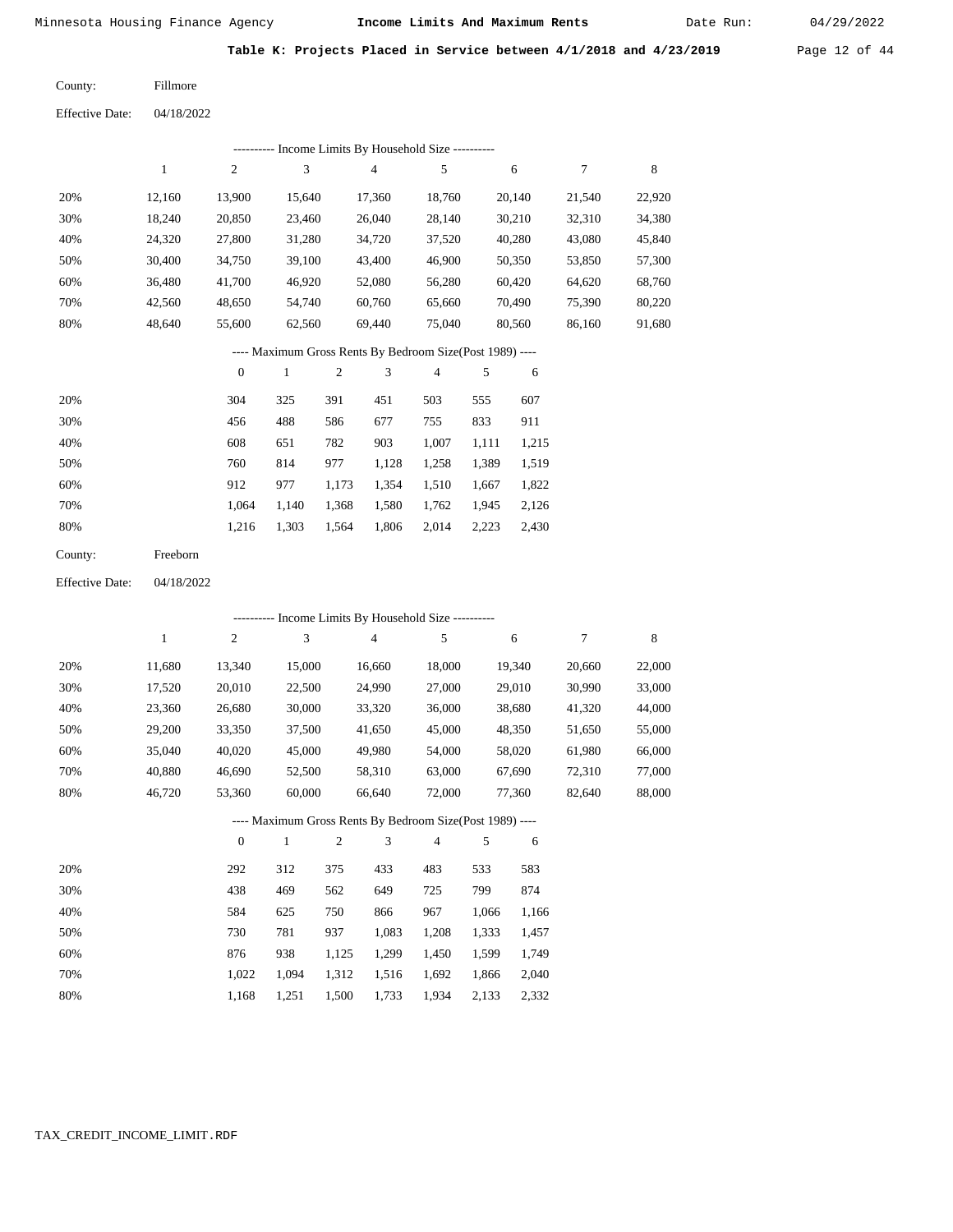54,240

62,000

Minnesota Housing Finance Agency **Income Limits And Maximum Rents** 04/29/2022

Date Run:

Table K: Projects Placed in Service between 4/1/2018 and 4/23/2019 Page 13 of 44

Goodhue County:

| <b>Effective Date:</b> | 04/18/2022 |                                                       |        |        |        |        |        |  |  |  |  |  |
|------------------------|------------|-------------------------------------------------------|--------|--------|--------|--------|--------|--|--|--|--|--|
|                        |            | ---------- Income Limits By Household Size ---------- |        |        |        |        |        |  |  |  |  |  |
|                        | 1          | 2                                                     | 3      | 4      | 5      | 6      | 7      |  |  |  |  |  |
| 20%                    | 13.560     | 15.500                                                | 17.440 | 19,360 | 20.920 | 22,460 | 24,020 |  |  |  |  |  |
| 30%                    | 20,340     | 23,250                                                | 26.160 | 29,040 | 31.380 | 33,690 | 36,030 |  |  |  |  |  |
| 40%                    | 27,120     | 31,000                                                | 34,880 | 38,720 | 41,840 | 44,920 | 48,040 |  |  |  |  |  |
| 50%                    | 33,900     | 38,750                                                | 43,600 | 48,400 | 52,300 | 56,150 | 60,050 |  |  |  |  |  |
| 60%                    | 40.680     | 46,500                                                | 52,320 | 58,080 | 62.760 | 67,380 | 72,060 |  |  |  |  |  |
| 70%                    | 47.460     | 54.250                                                | 61,040 | 67.760 | 73.220 | 78,610 | 84,070 |  |  |  |  |  |

#### ---- Maximum Gross Rents By Bedroom Size(Post 1989) ----

83,680

89,840

96,080

 25,560 38,340 51,120 63,900 76,680 89,460 102,240

8

77,440

|     | $\mathbf{0}$ |       | 2     | 3     | $\overline{4}$ | 5     | 6     |
|-----|--------------|-------|-------|-------|----------------|-------|-------|
| 20% | 339          | 363   | 436   | 503   | 561            | 619   | 677   |
| 30% | 508          | 544   | 654   | 755   | 842            | 929   | 1,016 |
| 40% | 678          | 726   | 872   | 1,007 | 1,123          | 1,239 | 1,355 |
| 50% | 847          | 908   | 1,090 | 1,258 | 1,403          | 1,549 | 1,694 |
| 60% | 1,017        | 1,089 | 1,308 | 1,510 | 1,684          | 1,859 | 2,032 |
| 70% | 1.186        | 1,271 | 1,526 | 1,762 | 1,965          | 2,169 | 2,371 |
| 80% | 1,356        | 1,453 | 1,744 | 2,014 | 2,246          | 2,479 | 2,710 |
|     |              |       |       |       |                |       |       |

69,760

| County: | Grant |
|---------|-------|
|---------|-------|

80%

04/18/2022 Effective Date:

|                                                          | --------- Income Limits By Household Size ---------- |                |              |                |                |        |       |        |        |        |  |  |
|----------------------------------------------------------|------------------------------------------------------|----------------|--------------|----------------|----------------|--------|-------|--------|--------|--------|--|--|
|                                                          | $\mathbf{1}$                                         | 2              | 3            |                | $\overline{4}$ | 5      |       | 6      | $\tau$ | 8      |  |  |
| 20%                                                      | 11,680                                               | 13,340         | 15,000       |                | 16,660         | 18,000 |       | 19,340 | 20,660 | 22,000 |  |  |
| 30%                                                      | 17,520                                               | 20,010         | 22,500       |                | 24,990         | 27,000 |       | 29,010 | 30,990 | 33,000 |  |  |
| 40%                                                      | 23,360                                               | 26,680         | 30,000       |                | 33,320         | 36,000 |       | 38,680 | 41,320 | 44,000 |  |  |
| 50%                                                      | 29,200                                               | 33,350         | 37,500       |                | 41,650         | 45,000 |       | 48,350 | 51,650 | 55,000 |  |  |
| 60%                                                      | 35,040                                               | 40,020         | 45,000       |                | 49,980         | 54,000 |       | 58,020 | 61,980 | 66,000 |  |  |
| 70%                                                      | 40,880                                               | 46,690         | 52,500       |                | 58,310         | 63,000 |       | 67,690 | 72,310 | 77,000 |  |  |
| 80%                                                      | 46,720                                               | 53,360         | 60,000       |                | 66,640         | 72,000 |       | 77,360 | 82,640 | 88,000 |  |  |
| ---- Maximum Gross Rents By Bedroom Size(Post 1989) ---- |                                                      |                |              |                |                |        |       |        |        |        |  |  |
|                                                          |                                                      | $\overline{0}$ | $\mathbf{1}$ | $\overline{c}$ | 3              | 4      | 5     | 6      |        |        |  |  |
| 20%                                                      |                                                      | 292            | 312          | 375            | 433            | 483    | 533   | 583    |        |        |  |  |
| 30%                                                      |                                                      | 438            | 469          | 562            | 649            | 725    | 799   | 874    |        |        |  |  |
| 40%                                                      |                                                      | 584            | 625          | 750            | 866            | 967    | 1,066 | 1,166  |        |        |  |  |
| 50%                                                      |                                                      | 730            | 781          | 937            | 1,083          | 1,208  | 1,333 | 1,457  |        |        |  |  |
| 60%                                                      |                                                      | 876            | 938          | 1,125          | 1,299          | 1,450  | 1,599 | 1,749  |        |        |  |  |
| 70%                                                      |                                                      | 1,022          | 1,094        | 1,312          | 1,516          | 1,692  | 1,866 | 2,040  |        |        |  |  |

1,168

1,251

1,500

1,733

1,934

2,133

2,332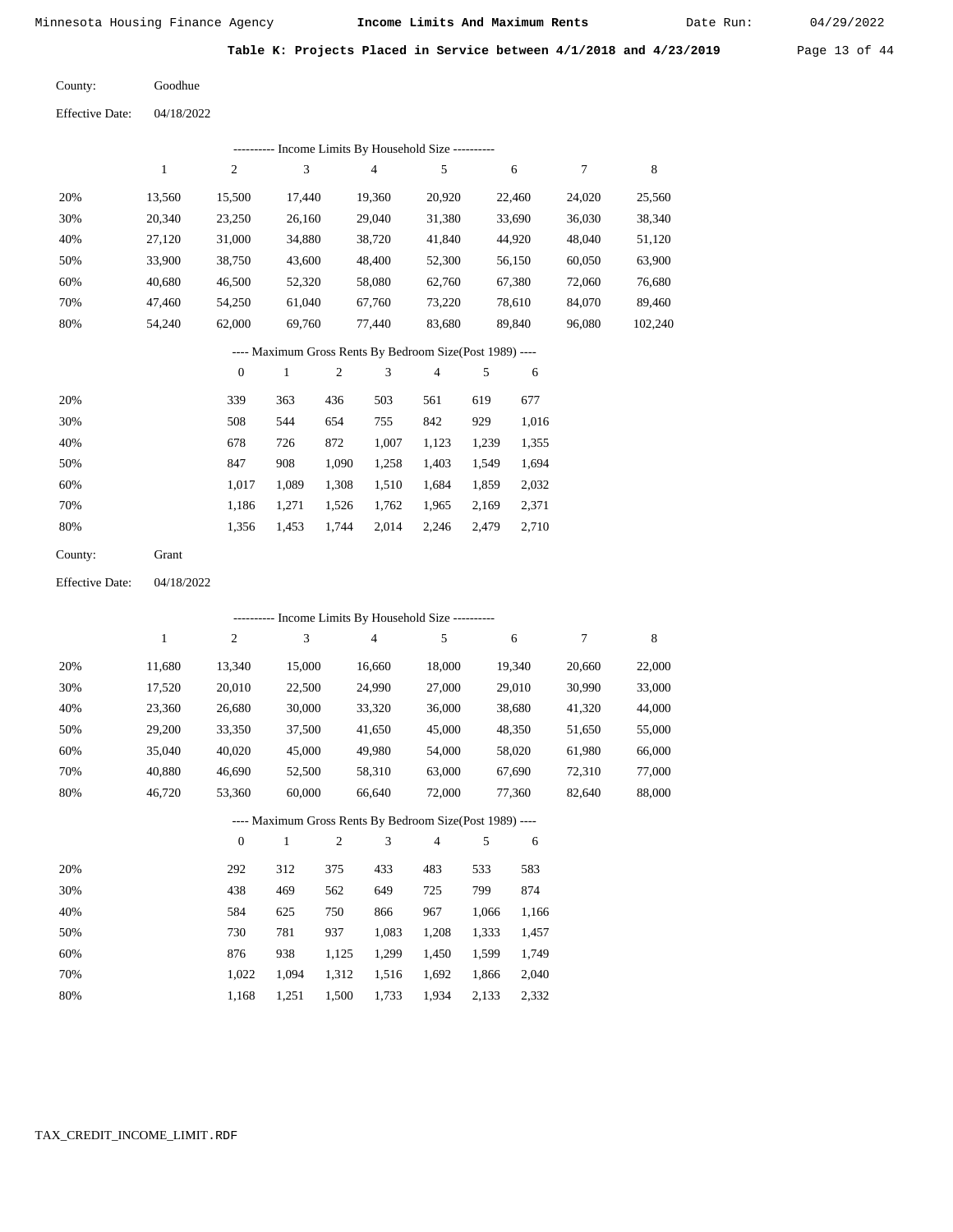Date Run:

Table K: Projects Placed in Service between  $4/1/2018$  and  $4/23/2019$  Page 14 of 44

Hennepin County:

04/18/2022 Effective Date:

| ---------- Income Limits By Household Size ---------- |        |        |        |        |         |         |         |         |  |  |  |  |
|-------------------------------------------------------|--------|--------|--------|--------|---------|---------|---------|---------|--|--|--|--|
|                                                       |        | 2      | 3      | 4      | 5       | 6       |         | 8       |  |  |  |  |
| 20%                                                   | 16.440 | 18,780 | 21,120 | 23,460 | 25,340  | 27,220  | 29.100  | 30,980  |  |  |  |  |
| 30%                                                   | 24.660 | 28,170 | 31,680 | 35,190 | 38,010  | 40,830  | 43,650  | 46,470  |  |  |  |  |
| 40%                                                   | 32,880 | 37,560 | 42,240 | 46,920 | 50,680  | 54,440  | 58,200  | 61,960  |  |  |  |  |
| 50%                                                   | 41,100 | 46,950 | 52,800 | 58,650 | 63,350  | 68,050  | 72,750  | 77,450  |  |  |  |  |
| 60%                                                   | 49.320 | 56,340 | 63,360 | 70,380 | 76,020  | 81,660  | 87,300  | 92,940  |  |  |  |  |
| 70%                                                   | 57,540 | 65,730 | 73.920 | 82,110 | 88,690  | 95,270  | 101,850 | 108,430 |  |  |  |  |
| 80%                                                   | 65,760 | 75,120 | 84.480 | 93,840 | 101,360 | 108,880 | 116.400 | 123,920 |  |  |  |  |

### ---- Maximum Gross Rents By Bedroom Size(Post 1989) ----

|     | $\mathbf{0}$ |       | $\overline{c}$ | 3     | $\overline{4}$ | 5     | 6     |
|-----|--------------|-------|----------------|-------|----------------|-------|-------|
| 20% | 411          | 440   | 528            | 610   | 680            | 751   | 821   |
| 30% | 616          | 660   | 792            | 915   | 1,020          | 1,126 | 1,231 |
| 40% | 822          | 880   | 1,056          | 1,220 | 1,361          | 1,502 | 1,642 |
| 50% | 1.027        | 1,100 | 1,320          | 1,525 | 1,701          | 1,877 | 2,052 |
| 60% | 1,233        | 1,320 | 1,584          | 1,830 | 2,041          | 2,253 | 2,463 |
| 70% | 1,438        | 1,540 | 1,848          | 2,135 | 2,381          | 2,628 | 2,873 |
| 80% | 1.644        | 1,761 | 2,112          | 2,440 | 2,722          | 3,004 | 3.284 |
|     |              |       |                |       |                |       |       |

04/18/2022 Effective Date:

|     |        |                |              |                |                | ---------- Income Limits By Household Size ----------    |       |        |        |        |
|-----|--------|----------------|--------------|----------------|----------------|----------------------------------------------------------|-------|--------|--------|--------|
|     | 1      | $\overline{c}$ | 3            |                | $\overline{4}$ | 5                                                        |       | 6      | 7      | 8      |
| 20% | 12,620 | 14,420         | 16,220       |                | 18,020         | 19,480                                                   |       | 20,920 | 22,360 | 23,800 |
| 30% | 18,930 | 21,630         | 24,330       |                | 27,030         | 29,220                                                   |       | 31,380 | 33,540 | 35,700 |
| 40% | 25,240 | 28,840         | 32,440       |                | 36,040         | 38,960                                                   |       | 41,840 | 44,720 | 47,600 |
| 50% | 31,550 | 36,050         | 40,550       |                | 45,050         | 48,700                                                   |       | 52,300 | 55,900 | 59,500 |
| 60% | 37,860 | 43,260         | 48,660       |                | 54,060         | 58,440                                                   |       | 62,760 | 67,080 | 71,400 |
| 70% | 44,170 | 50,470         | 56,770       |                | 63,070         | 68,180                                                   |       | 73,220 | 78,260 | 83,300 |
| 80% | 50,480 | 57,680         | 64,880       |                | 72,080         | 77,920                                                   |       | 83,680 | 89,440 | 95,200 |
|     |        |                |              |                |                | ---- Maximum Gross Rents By Bedroom Size(Post 1989) ---- |       |        |        |        |
|     |        | $\overline{0}$ | $\mathbf{1}$ | $\mathfrak{2}$ | 3              | $\overline{4}$                                           | 5     | 6      |        |        |
| 20% |        | 315            | 338          | 405            | 468            | 523                                                      | 577   | 630    |        |        |
| 30% |        | 473            | 507          | 608            | 703            | 784                                                      | 865   | 946    |        |        |
| 40% |        | 631            | 676          | 811            | 937            | 1,046                                                    | 1,154 | 1,261  |        |        |
| 50% |        | 788            | 845          | 1,013          | 1,171          | 1,307                                                    | 1,442 | 1,576  |        |        |
| 60% |        | 946            | 1,014        | 1,216          | 1,406          | 1,569                                                    | 1,731 | 1,892  |        |        |

 1,104 1,262

 1,183 1,352  1,419 1,622  1,640 1,875

 1,830 2,092  2,019 2,308

 2,207 2,522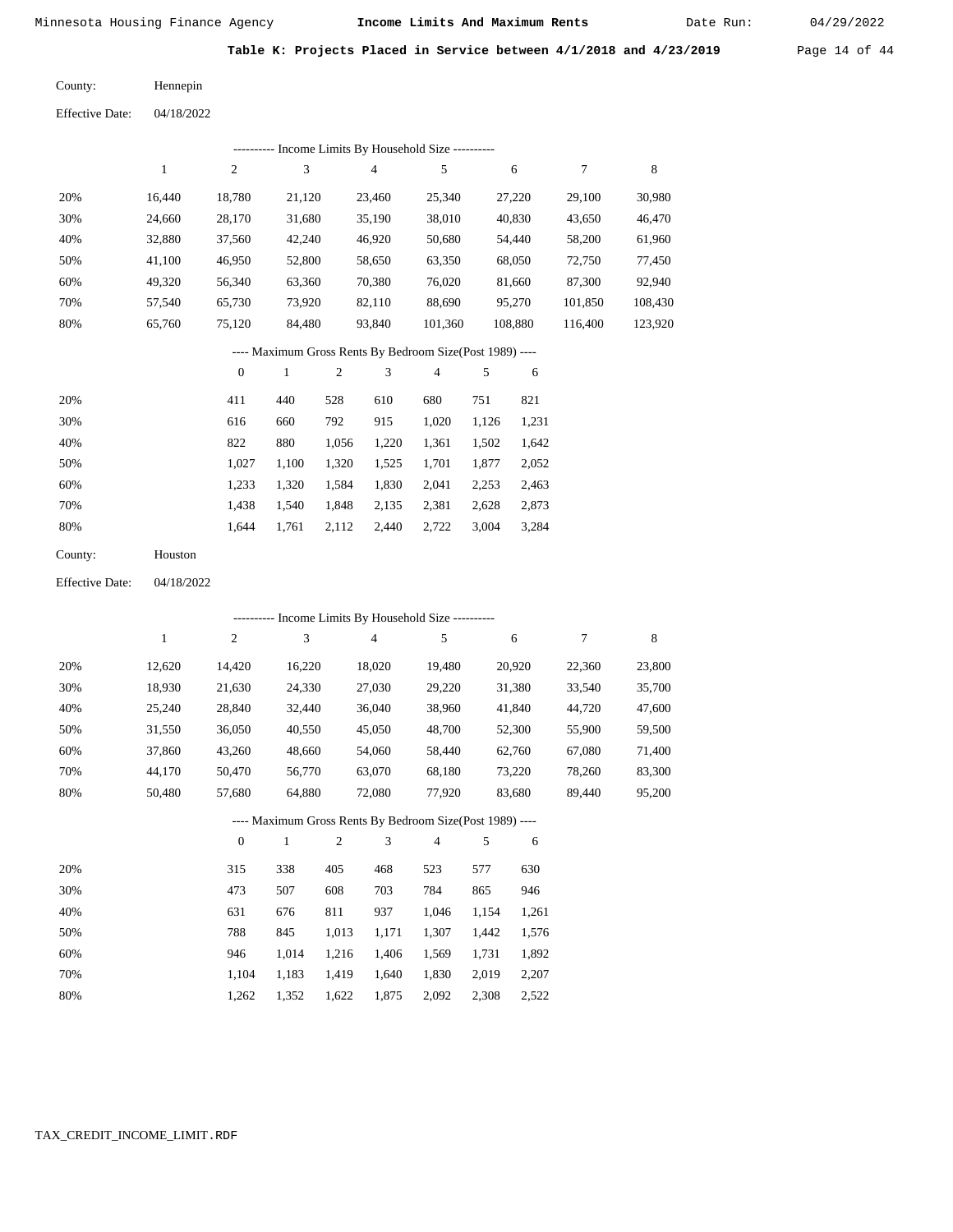Date Run:

Table K: Projects Placed in Service between  $4/1/2018$  and  $4/23/2019$  Page 15 of 44

Hubbard County:

| <b>Effective Date:</b> | 04/18/2022 |
|------------------------|------------|
|------------------------|------------|

| ---------- Income Limits By Household Size ---------- |        |        |        |        |        |        |        |        |  |  |  |
|-------------------------------------------------------|--------|--------|--------|--------|--------|--------|--------|--------|--|--|--|
|                                                       |        | 2      | 3      | 4      | 5      | 6      |        | 8      |  |  |  |
| 20%                                                   | 11.680 | 13,340 | 15,000 | 16,660 | 18,000 | 19.340 | 20,660 | 22,000 |  |  |  |
| 30%                                                   | 17,520 | 20,010 | 22,500 | 24,990 | 27,000 | 29,010 | 30,990 | 33,000 |  |  |  |
| 40%                                                   | 23,360 | 26,680 | 30,000 | 33,320 | 36,000 | 38,680 | 41,320 | 44,000 |  |  |  |
| 50%                                                   | 29,200 | 33,350 | 37,500 | 41,650 | 45,000 | 48,350 | 51,650 | 55,000 |  |  |  |
| 60%                                                   | 35,040 | 40,020 | 45,000 | 49,980 | 54,000 | 58,020 | 61,980 | 66,000 |  |  |  |
| 70%                                                   | 40.880 | 46.690 | 52,500 | 58,310 | 63,000 | 67,690 | 72,310 | 77,000 |  |  |  |
| 80%                                                   | 46.720 | 53,360 | 60,000 | 66,640 | 72,000 | 77.360 | 82,640 | 88,000 |  |  |  |

# ---- Maximum Gross Rents By Bedroom Size(Post 1989) ----

|     | $\mathbf{0}$ |       | $\overline{c}$ | 3     | 4     | 5     | 6     |
|-----|--------------|-------|----------------|-------|-------|-------|-------|
| 20% | 292          | 312   | 375            | 433   | 483   | 533   | 583   |
| 30% | 438          | 469   | 562            | 649   | 725   | 799   | 874   |
| 40% | 584          | 625   | 750            | 866   | 967   | 1,066 | 1,166 |
| 50% | 730          | 781   | 937            | 1,083 | 1,208 | 1,333 | 1,457 |
| 60% | 876          | 938   | 1,125          | 1.299 | 1.450 | 1,599 | 1,749 |
| 70% | 1.022        | 1.094 | 1,312          | 1,516 | 1,692 | 1,866 | 2,040 |
| 80% | 1,168        | 1,251 | 1,500          | 1,733 | 1,934 | 2,133 | 2,332 |

| County: | Isanti |
|---------|--------|
|---------|--------|

Effective Date: 04/18/2022

|                                                          |        |              |              |     |        | ---------- Income Limits By Household Size ---------- |     |         |         |         |
|----------------------------------------------------------|--------|--------------|--------------|-----|--------|-------------------------------------------------------|-----|---------|---------|---------|
|                                                          | 1      | 2            | 3            |     | 4      | 5                                                     |     | 6       | 7       | 8       |
| 20%                                                      | 16.440 | 18,780       | 21,120       |     | 23,460 | 25,340                                                |     | 27,220  | 29,100  | 30,980  |
| 30%                                                      | 24,660 | 28,170       | 31,680       |     | 35,190 | 38,010                                                |     | 40,830  | 43,650  | 46,470  |
| 40%                                                      | 32,880 | 37,560       | 42,240       |     | 46,920 | 50,680                                                |     | 54,440  | 58,200  | 61,960  |
| 50%                                                      | 41,100 | 46,950       | 52,800       |     | 58,650 | 63,350                                                |     | 68,050  | 72,750  | 77,450  |
| 60%                                                      | 49,320 | 56,340       | 63,360       |     | 70,380 | 76,020                                                |     | 81,660  | 87,300  | 92,940  |
| 70%                                                      | 57,540 | 65,730       | 73,920       |     | 82,110 | 88,690                                                |     | 95,270  | 101,850 | 108,430 |
| 80%                                                      | 65,760 | 75,120       | 84,480       |     | 93,840 | 101,360                                               |     | 108,880 | 116.400 | 123,920 |
| ---- Maximum Gross Rents By Bedroom Size(Post 1989) ---- |        |              |              |     |        |                                                       |     |         |         |         |
|                                                          |        | $\mathbf{0}$ | $\mathbf{1}$ | 2   | 3      | $\overline{4}$                                        | 5   | 6       |         |         |
| 20%                                                      |        | 411          | 440          | 528 | 610    | 680                                                   | 751 | 821     |         |         |

| 30% | 616   | 660   | 792   | 915   | 1.020 | 1.126 | 1,231 |
|-----|-------|-------|-------|-------|-------|-------|-------|
| 40% | 822   | 880   | 1.056 | 1.220 | 1.361 | 1.502 | 1,642 |
| 50% | 1.027 | 1.100 | 1.320 | 1,525 | 1.701 | 1.877 | 2,052 |
| 60% | 1.233 | 1.320 | 1.584 | 1.830 | 2.041 | 2.253 | 2,463 |
| 70% | 1.438 | 1.540 | 1.848 | 2.135 | 2,381 | 2.628 | 2,873 |
| 80% | 1.644 | 1.761 | 2,112 | 2,440 | 2,722 | 3,004 | 3,284 |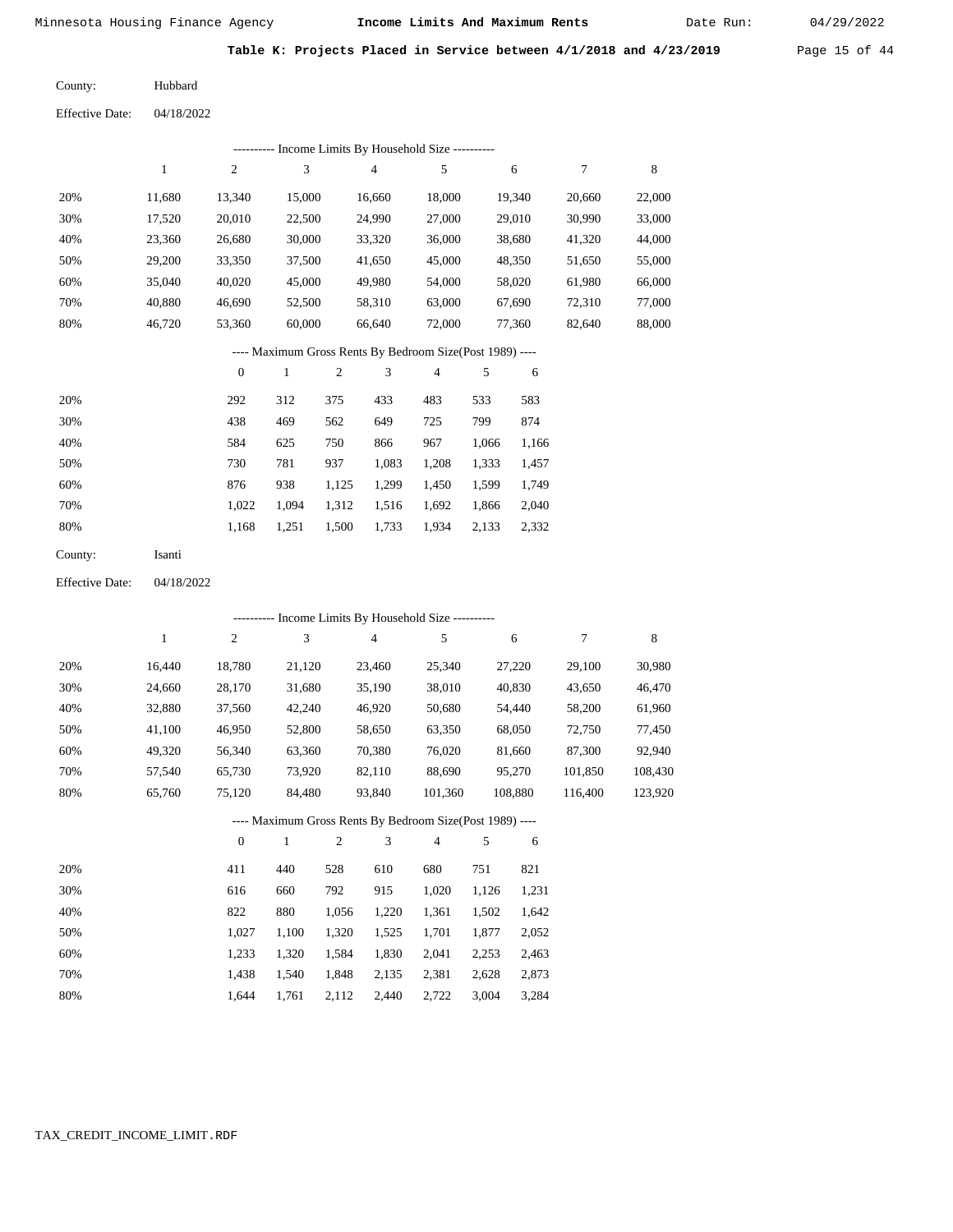Date Run:

Table K: Projects Placed in Service between  $4/1/2018$  and  $4/23/2019$  Page 16 of 44

Itasca County:

04/18/2022 Effective Date:

|                        |              |                  | --------- Income Limits By Household Size ---------      |            |                         |                |        |        |                  |             |
|------------------------|--------------|------------------|----------------------------------------------------------|------------|-------------------------|----------------|--------|--------|------------------|-------------|
|                        | $\mathbf{1}$ | 2                | 3                                                        |            | $\overline{\mathbf{4}}$ | $\sqrt{5}$     |        | 6      | $\boldsymbol{7}$ | $\,$ 8 $\,$ |
| 20%                    | 11,680       | 13,340           | 15,000                                                   |            | 16,660                  | 18,000         | 19,340 |        | 20,660           | 22,000      |
| 30%                    | 17,520       | 20,010           | 22,500                                                   |            | 24,990                  | 27,000         |        | 29,010 | 30,990           | 33,000      |
| 40%                    | 23,360       | 26,680           | 30,000                                                   |            | 33,320                  | 36,000         |        | 38,680 | 41,320           | 44,000      |
| 50%                    | 29,200       | 33,350           | 37,500                                                   |            | 41,650                  | 45,000         |        | 48,350 | 51,650           | 55,000      |
| 60%                    | 35,040       | 40,020           | 45,000                                                   |            | 49,980                  | 54,000         |        | 58,020 | 61,980           | 66,000      |
| 70%                    | 40,880       | 46,690           | 52,500                                                   |            | 58,310                  | 63,000         |        | 67,690 | 72,310           | 77,000      |
| 80%                    | 46,720       | 53,360           | 60,000                                                   |            | 66,640                  | 72,000         | 77,360 |        | 82,640           | 88,000      |
|                        |              |                  | ---- Maximum Gross Rents By Bedroom Size(Post 1989) ---- |            |                         |                |        |        |                  |             |
|                        |              | $\boldsymbol{0}$ | $\mathbf{1}$                                             | $\sqrt{2}$ | 3                       | $\overline{4}$ | 5      | 6      |                  |             |
| 20%                    |              | 292              | 312                                                      | 375        | 433                     | 483            | 533    | 583    |                  |             |
| 30%                    |              | 438              | 469                                                      | 562        | 649                     | 725            | 799    | 874    |                  |             |
| 40%                    |              | 584              | 625                                                      | 750        | 866                     | 967            | 1,066  | 1,166  |                  |             |
| 50%                    |              | 730              | 781                                                      | 937        | 1,083                   | 1,208          | 1,333  | 1,457  |                  |             |
| 60%                    |              | 876              | 938                                                      | 1,125      | 1,299                   | 1,450          | 1,599  | 1,749  |                  |             |
| 70%                    |              | 1,022            | 1,094                                                    | 1,312      | 1,516                   | 1,692          | 1,866  | 2,040  |                  |             |
| 80%                    |              | 1,168            | 1,251                                                    | 1,500      | 1,733                   | 1,934          | 2,133  | 2,332  |                  |             |
| County:                | Jackson      |                  |                                                          |            |                         |                |        |        |                  |             |
| <b>Effective Date:</b> | 04/18/2022   |                  |                                                          |            |                         |                |        |        |                  |             |
|                        |              |                  | --------- Income Limits By Household Size ----------     |            |                         |                |        |        |                  |             |
|                        | $\mathbf{1}$ | 2                | 3                                                        |            | 4                       | 5              |        | 6      | $\boldsymbol{7}$ | 8           |
| 20%                    | 11,720       | 13,380           | 15,060                                                   |            | 16,720                  | 18,060         |        | 19,400 | 20,740           | 22,080      |
| 30%                    | 17,580       | 20,070           | 22,590                                                   |            | 25,080                  | 27,090         |        | 29,100 | 31,110           | 33,120      |
| 40%                    | 23,440       | 26,760           | 30,120                                                   |            | 33,440                  | 36,120         |        | 38,800 | 41,480           | 44,160      |
| 50%                    | 29,300       | 33,450           | 37,650                                                   |            | 41,800                  | 45,150         |        | 48,500 | 51,850           | 55,200      |
| 60%                    | 35,160       | 40,140           | 45,180                                                   |            | 50,160                  | 54,180         |        | 58,200 | 62,220           | 66,240      |
| 70%                    | 41,020       | 46,830           | 52,710                                                   |            | 58,520                  | 63,210         |        | 67,900 | 72,590           | 77,280      |
| 80%                    | 46,880       | 53,520           | 60,240                                                   |            | 66,880                  | 72,240         |        | 77,600 | 82,960           | 88,320      |
|                        |              |                  | ---- Maximum Gross Rents By Bedroom Size(Post 1989) ---- |            |                         |                |        |        |                  |             |
|                        |              | $\mathbf{0}$     | 1                                                        | 2          | 3                       | 4              | 5      | 6      |                  |             |

|     | $\Omega$ |       | $\overline{c}$ | 3     | 4     |       | 6     |
|-----|----------|-------|----------------|-------|-------|-------|-------|
| 20% | 293      | 313   | 376            | 434   | 485   | 535   | 585   |
| 30% | 439      | 470   | 564            | 652   | 727   | 802   | 877   |
| 40% | 586      | 627   | 753            | 869   | 970   | 1,070 | 1,170 |
| 50% | 732      | 784   | 941            | 1,086 | 1,212 | 1,338 | 1,463 |
| 60% | 879      | 941   | 1.129          | 1,304 | 1,455 | 1,605 | 1,755 |
| 70% | 1.025    | 1.098 | 1,317          | 1,521 | 1,697 | 1,873 | 2,048 |
| 80% | 1.172    | 1.255 | 1,506          | 1,739 | 1,940 | 2.141 | 2,340 |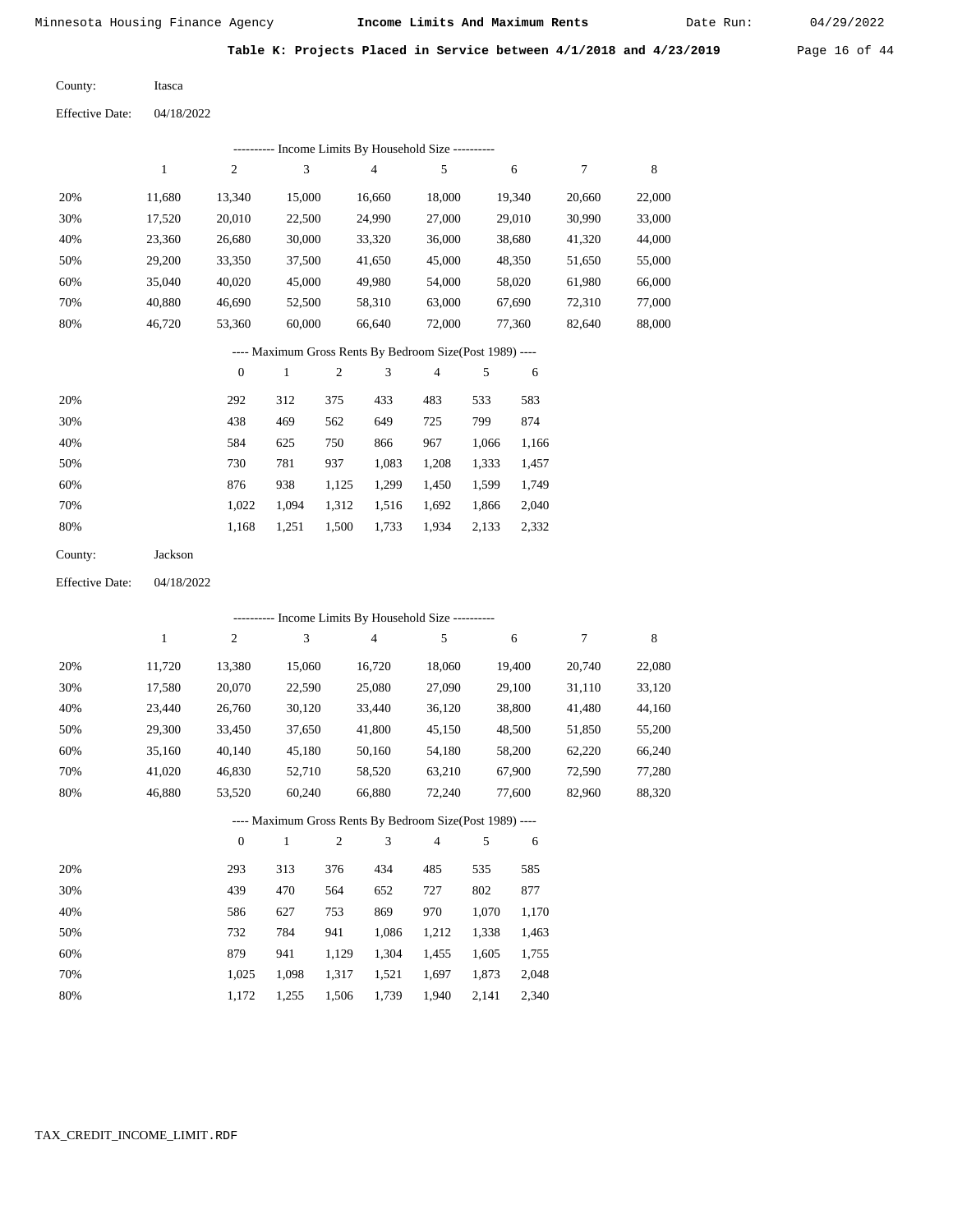Date Run:

Table K: Projects Placed in Service between 4/1/2018 and 4/23/2019 Page 17 of 44

Kanabec County:

04/18/2022 Effective Date:

|     |        |        | ---------- Income Limits By Household Size ---------- |        |        |        |        |        |
|-----|--------|--------|-------------------------------------------------------|--------|--------|--------|--------|--------|
|     |        | 2      | 3                                                     | 4      |        | 6      |        | 8      |
| 20% | 11.680 | 13,340 | 15,000                                                | 16,660 | 18,000 | 19.340 | 20,660 | 22,000 |
| 30% | 17,520 | 20,010 | 22,500                                                | 24,990 | 27,000 | 29,010 | 30,990 | 33,000 |
| 40% | 23,360 | 26,680 | 30,000                                                | 33,320 | 36,000 | 38,680 | 41,320 | 44,000 |
| 50% | 29,200 | 33,350 | 37,500                                                | 41,650 | 45,000 | 48,350 | 51,650 | 55,000 |
| 60% | 35,040 | 40,020 | 45,000                                                | 49,980 | 54,000 | 58,020 | 61,980 | 66,000 |
| 70% | 40,880 | 46,690 | 52,500                                                | 58,310 | 63,000 | 67,690 | 72,310 | 77,000 |
| 80% | 46,720 | 53,360 | 60,000                                                | 66,640 | 72,000 | 77,360 | 82,640 | 88,000 |
|     |        |        |                                                       |        |        |        |        |        |

### ---- Maximum Gross Rents By Bedroom Size(Post 1989) ----

|     | $\mathbf{0}$ |       | $\overline{c}$ | 3     | 4     | 5     | 6     |
|-----|--------------|-------|----------------|-------|-------|-------|-------|
| 20% | 292          | 312   | 375            | 433   | 483   | 533   | 583   |
| 30% | 438          | 469   | 562            | 649   | 725   | 799   | 874   |
| 40% | 584          | 625   | 750            | 866   | 967   | 1,066 | 1,166 |
| 50% | 730          | 781   | 937            | 1,083 | 1,208 | 1,333 | 1,457 |
| 60% | 876          | 938   | 1,125          | 1,299 | 1,450 | 1,599 | 1,749 |
| 70% | 1.022        | 1.094 | 1,312          | 1,516 | 1,692 | 1,866 | 2,040 |
| 80% | 1,168        | 1,251 | 1,500          | 1,733 | 1,934 | 2,133 | 2,332 |
|     |              |       |                |       |       |       |       |

| County: | Kandiyohi |
|---------|-----------|
|         |           |

04/18/2022 Effective Date:

|     |        |                  |              |                | ---------- Income Limits By Household Size ----------    |                |       |        |        |        |
|-----|--------|------------------|--------------|----------------|----------------------------------------------------------|----------------|-------|--------|--------|--------|
|     | 1      | $\overline{c}$   | 3            |                | $\overline{4}$                                           | 5              |       | 6      | 7      | 8      |
| 20% | 11,720 | 13,380           | 15,060       |                | 16,720                                                   | 18,060         |       | 19,400 | 20,740 | 22,080 |
| 30% | 17,580 | 20,070           | 22,590       |                | 25,080                                                   | 27,090         |       | 29,100 | 31,110 | 33,120 |
| 40% | 23,440 | 26,760           | 30,120       |                | 33,440                                                   | 36,120         |       | 38,800 | 41,480 | 44,160 |
| 50% | 29,300 | 33,450           | 37,650       |                | 41,800                                                   | 45,150         |       | 48,500 | 51,850 | 55,200 |
| 60% | 35,160 | 40,140           | 45,180       |                | 50,160                                                   | 54,180         |       | 58,200 | 62,220 | 66,240 |
| 70% | 41,020 | 46,830           | 52,710       |                | 58,520                                                   | 63,210         |       | 67,900 | 72,590 | 77,280 |
| 80% | 46,880 | 53,520           | 60,240       |                | 66,880                                                   | 72,240         |       | 77,600 | 82,960 | 88,320 |
|     |        |                  |              |                | ---- Maximum Gross Rents By Bedroom Size(Post 1989) ---- |                |       |        |        |        |
|     |        | $\boldsymbol{0}$ | $\mathbf{1}$ | $\mathfrak{2}$ | 3                                                        | $\overline{4}$ | 5     | 6      |        |        |
| 20% |        | 293              | 313          | 376            | 434                                                      | 485            | 535   | 585    |        |        |
| 30% |        | 439              | 470          | 564            | 652                                                      | 727            | 802   | 877    |        |        |
| 40% |        | 586              | 627          | 753            | 869                                                      | 970            | 1,070 | 1,170  |        |        |
| 50% |        | 732              | 784          | 941            | 1,086                                                    | 1,212          | 1,338 | 1,463  |        |        |
| 60% |        | 879              | 941          | 1,129          | 1,304                                                    | 1,455          | 1,605 | 1,755  |        |        |

 1,025 1,172

 1,098 1,255  1,317 1,506  1,521 1,739  1,697 1,940

 1,873 2,141  2,048 2,340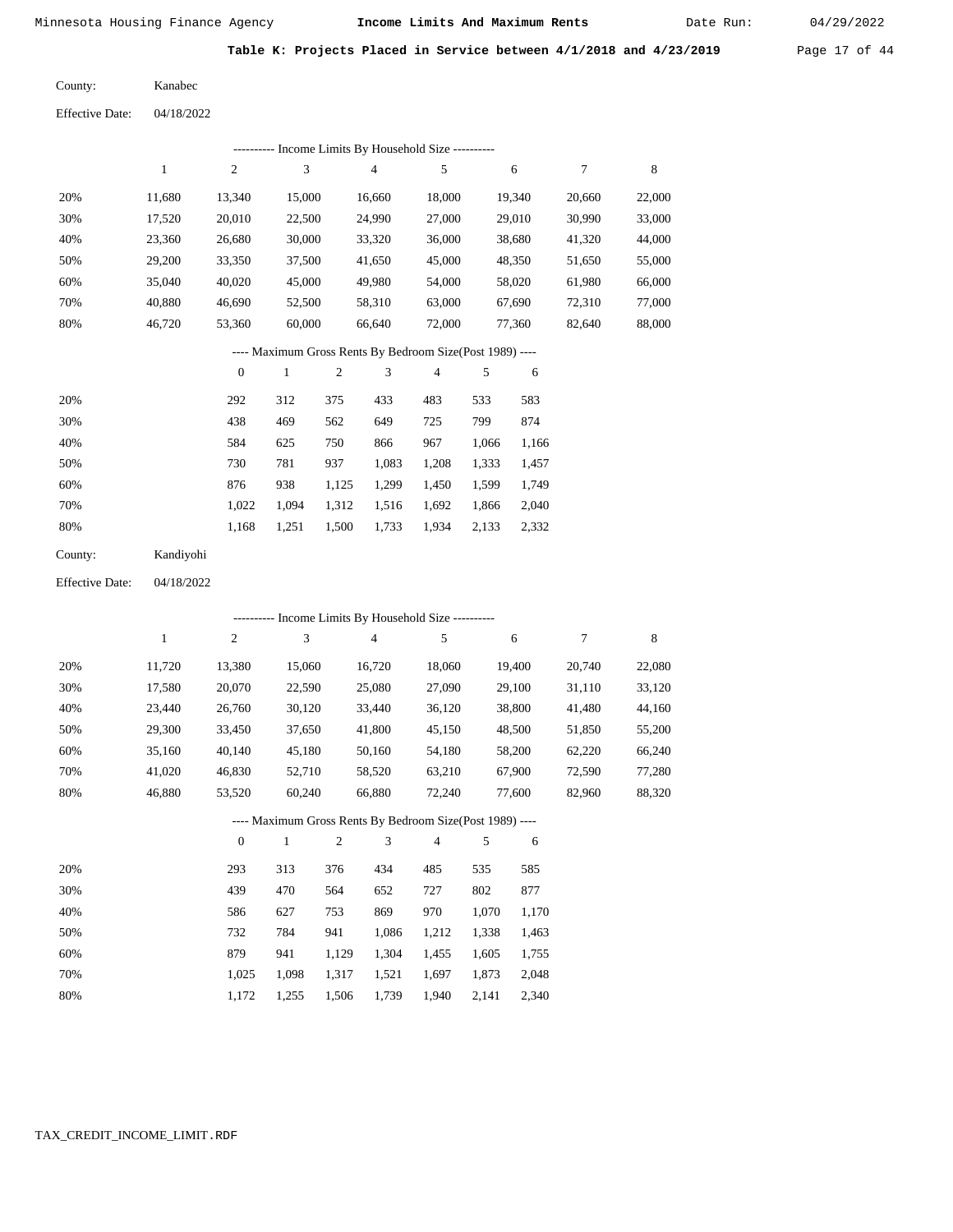Date Run:

Table K: Projects Placed in Service between 4/1/2018 and 4/23/2019 Page 18 of 44

Kittson County:

04/18/2022 Effective Date:

|     |        |        |        | Income Limits By Household Size ---------- |        |        |        |        |
|-----|--------|--------|--------|--------------------------------------------|--------|--------|--------|--------|
|     |        | 2      | 3      | 4                                          | 5      | 6      |        | 8      |
| 20% | 11.700 | 13.360 | 15.040 | 16.700                                     | 18.040 | 19,380 | 20.720 | 22,060 |
| 30% | 17,550 | 20,040 | 22,560 | 25,050                                     | 27,060 | 29,070 | 31,080 | 33,090 |
| 40% | 23,400 | 26,720 | 30,080 | 33,400                                     | 36,080 | 38,760 | 41,440 | 44,120 |
| 50% | 29,250 | 33,400 | 37,600 | 41,750                                     | 45,100 | 48,450 | 51,800 | 55,150 |
| 60% | 35,100 | 40,080 | 45,120 | 50,100                                     | 54,120 | 58,140 | 62,160 | 66,180 |
| 70% | 40.950 | 46.760 | 52,640 | 58,450                                     | 63,140 | 67,830 | 72,520 | 77,210 |
| 80% | 46.800 | 53.440 | 60,160 | 66,800                                     | 72,160 | 77.520 | 82,880 | 88,240 |

### ---- Maximum Gross Rents By Bedroom Size(Post 1989) ----

|     | $\mathbf{0}$ |       | $\overline{c}$ | 3     | 4     | 5     | 6     |
|-----|--------------|-------|----------------|-------|-------|-------|-------|
| 20% | 292          | 313   | 376            | 434   | 484   | 534   | 584   |
| 30% | 438          | 469   | 564            | 651   | 726   | 802   | 876   |
| 40% | 585          | 626   | 752            | 868   | 969   | 1,069 | 1,169 |
| 50% | 731          | 783   | 940            | 1,085 | 1.211 | 1,336 | 1,461 |
| 60% | 877          | 939   | 1,128          | 1,302 | 1,453 | 1,604 | 1,753 |
| 70% | 1,023        | 1.096 | 1,316          | 1,519 | 1,695 | 1,871 | 2,045 |
| 80% | 1,170        | 1,253 | 1,504          | 1,737 | 1,938 | 2,139 | 2,338 |

| County: | Koochiching |
|---------|-------------|
|---------|-------------|

04/18/2022 Effective Date:

|     | ---------- Income Limits By Household Size ---------- |                |              |                |                                                          |                |       |        |        |        |
|-----|-------------------------------------------------------|----------------|--------------|----------------|----------------------------------------------------------|----------------|-------|--------|--------|--------|
|     | 1                                                     | 2              | 3            |                | $\overline{4}$                                           | 5              |       | 6      | 7      | 8      |
| 20% | 11,680                                                | 13,340         | 15,000       |                | 16,660                                                   | 18,000         |       | 19,340 | 20,660 | 22,000 |
| 30% | 17,520                                                | 20,010         | 22,500       |                | 24,990                                                   | 27,000         |       | 29,010 | 30,990 | 33,000 |
| 40% | 23,360                                                | 26,680         | 30,000       |                | 33,320                                                   | 36,000         |       | 38,680 | 41,320 | 44,000 |
| 50% | 29,200                                                | 33,350         | 37,500       |                | 41,650                                                   | 45,000         |       | 48,350 | 51,650 | 55,000 |
| 60% | 35,040                                                | 40,020         | 45,000       |                | 49,980                                                   | 54,000         |       | 58,020 | 61,980 | 66,000 |
| 70% | 40,880                                                | 46,690         | 52,500       |                | 58,310                                                   | 63,000         |       | 67,690 | 72,310 | 77,000 |
| 80% | 46,720                                                | 53,360         | 60,000       |                | 66,640                                                   | 72,000         |       | 77,360 | 82,640 | 88,000 |
|     |                                                       |                |              |                | ---- Maximum Gross Rents By Bedroom Size(Post 1989) ---- |                |       |        |        |        |
|     |                                                       | $\overline{0}$ | $\mathbf{1}$ | $\overline{c}$ | 3                                                        | $\overline{4}$ | 5     | 6      |        |        |
| 20% |                                                       | 292            | 312          | 375            | 433                                                      | 483            | 533   | 583    |        |        |
| 30% |                                                       | 438            | 469          | 562            | 649                                                      | 725            | 799   | 874    |        |        |
| 40% |                                                       | 584            | 625          | 750            | 866                                                      | 967            | 1,066 | 1,166  |        |        |
| 50% |                                                       | 730            | 781          | 937            | 1,083                                                    | 1,208          | 1,333 | 1,457  |        |        |
| 60% |                                                       | 876            | 938          | 1,125          | 1,299                                                    | 1,450          | 1,599 | 1,749  |        |        |
| 70% |                                                       | 1,022          | 1,094        | 1,312          | 1,516                                                    | 1,692          | 1,866 | 2,040  |        |        |

1,733 1,934 2,133 2,332

1,168

1,251 1,500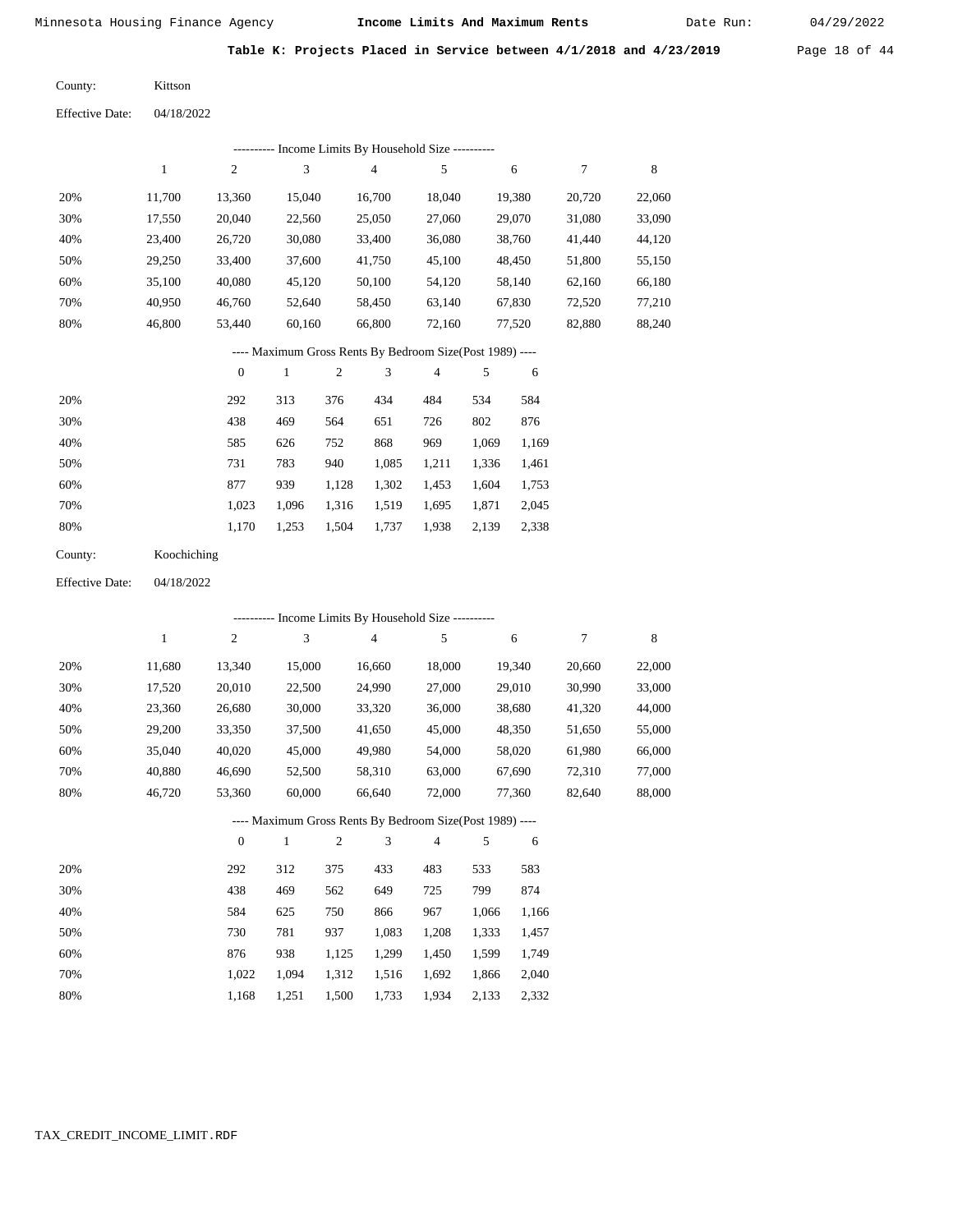Date Run:

Table K: Projects Placed in Service between 4/1/2018 and 4/23/2019 Page 19 of 44

Lac Qui Parle County:

04/18/2022 Effective Date:

|                        |            |                  |                             |            | --------- Income Limits By Household Size ---------      |                |       |        |        |        |
|------------------------|------------|------------------|-----------------------------|------------|----------------------------------------------------------|----------------|-------|--------|--------|--------|
|                        | 1          | $\overline{c}$   | $\ensuremath{\mathfrak{Z}}$ |            | 4                                                        | $\sqrt{5}$     |       | 6      | 7      | 8      |
| 20%                    | 11,680     | 13,340           | 15,000                      |            | 16,660                                                   | 18,000         |       | 19,340 | 20,660 | 22,000 |
| 30%                    | 17,520     | 20,010           | 22,500                      |            | 24,990                                                   | 27,000         |       | 29,010 | 30,990 | 33,000 |
| 40%                    | 23,360     | 26,680           | 30,000                      |            | 33,320                                                   | 36,000         |       | 38,680 | 41,320 | 44,000 |
| 50%                    | 29,200     | 33,350           | 37,500                      |            | 41,650                                                   | 45,000         |       | 48,350 | 51,650 | 55,000 |
| 60%                    | 35,040     | 40,020           | 45,000                      |            | 49,980                                                   | 54,000         |       | 58,020 | 61,980 | 66,000 |
| 70%                    | 40,880     | 46,690           | 52,500                      |            | 58,310                                                   | 63,000         |       | 67,690 | 72,310 | 77,000 |
| 80%                    | 46,720     | 53,360           | 60,000                      |            | 66,640                                                   | 72,000         |       | 77,360 | 82,640 | 88,000 |
|                        |            |                  |                             |            | ---- Maximum Gross Rents By Bedroom Size(Post 1989) ---- |                |       |        |        |        |
|                        |            | $\boldsymbol{0}$ | $\mathbf{1}$                | $\sqrt{2}$ | 3                                                        | $\overline{4}$ | 5     | 6      |        |        |
| 20%                    |            | 292              | 312                         | 375        | 433                                                      | 483            | 533   | 583    |        |        |
| 30%                    |            | 438              | 469                         | 562        | 649                                                      | 725            | 799   | 874    |        |        |
| 40%                    |            | 584              | 625                         | 750        | 866                                                      | 967            | 1,066 | 1,166  |        |        |
| 50%                    |            | 730              | 781                         | 937        | 1,083                                                    | 1,208          | 1,333 | 1,457  |        |        |
| 60%                    |            | 876              | 938                         | 1,125      | 1,299                                                    | 1,450          | 1,599 | 1,749  |        |        |
| 70%                    |            | 1,022            | 1,094                       | 1,312      | 1,516                                                    | 1,692          | 1,866 | 2,040  |        |        |
| 80%                    |            | 1,168            | 1,251                       | 1,500      | 1,733                                                    | 1,934          | 2,133 | 2,332  |        |        |
| County:                | Lake       |                  |                             |            |                                                          |                |       |        |        |        |
| <b>Effective Date:</b> | 04/18/2022 |                  |                             |            |                                                          |                |       |        |        |        |
|                        |            |                  |                             |            | ---------- Income Limits By Household Size ----------    |                |       |        |        |        |
|                        | 1          | $\boldsymbol{2}$ | 3                           |            | 4                                                        | 5              |       | 6      | 7      | 8      |
| 20%                    | 11,680     | 13,340           | 15,000                      |            | 16,660                                                   | 18,000         |       | 19,340 | 20,660 | 22,000 |
| 30%                    | 17,520     | 20,010           | 22,500                      |            | 24,990                                                   | 27,000         |       | 29,010 | 30,990 | 33,000 |
| 40%                    | 23,360     | 26,680           | 30,000                      |            | 33,320                                                   | 36,000         |       | 38,680 | 41,320 | 44,000 |
| 50%                    | 29,200     | 33,350           | 37,500                      |            | 41,650                                                   | 45,000         |       | 48,350 | 51,650 | 55,000 |
| 60%                    | 35,040     | 40,020           | 45,000                      |            | 49,980                                                   | 54,000         |       | 58,020 | 61,980 | 66,000 |
| 70%                    | 40,880     | 46,690           | 52,500                      |            | 58,310                                                   | 63,000         |       | 67,690 | 72,310 | 77,000 |
| $80\%$                 | 46,720     | 53,360           | 60,000                      |            | 66,640                                                   | 72,000         |       | 77,360 | 82,640 | 88,000 |
|                        |            |                  |                             |            | ---- Maximum Gross Rents By Bedroom Size(Post 1989) ---- |                |       |        |        |        |
|                        |            | $\boldsymbol{0}$ | $\,1$                       | $\sqrt{2}$ | 3                                                        | $\overline{4}$ | 5     | 6      |        |        |
| 20%                    |            | 292              | 312                         | 375        | 433                                                      | 483            | 533   | 583    |        |        |
| 30%                    |            | 438              | 469                         | 562        | 649                                                      | 725            | 799   | 874    |        |        |
| 40%                    |            | 584              | 625                         | 750        | 866                                                      | 967            | 1,066 | 1,166  |        |        |
| 50%                    |            | 730              | 781                         | 937        | 1,083                                                    | 1,208          | 1,333 | 1,457  |        |        |
| 60%                    |            | 876              | 938                         | 1,125      | 1,299                                                    | 1,450          | 1,599 | 1,749  |        |        |
| 70%                    |            | 1,022            | 1,094                       | 1,312      | 1,516                                                    | 1,692          | 1,866 | 2,040  |        |        |
| 80%                    |            | 1,168            | 1,251                       | 1,500      | 1,733                                                    | 1,934          | 2,133 | 2,332  |        |        |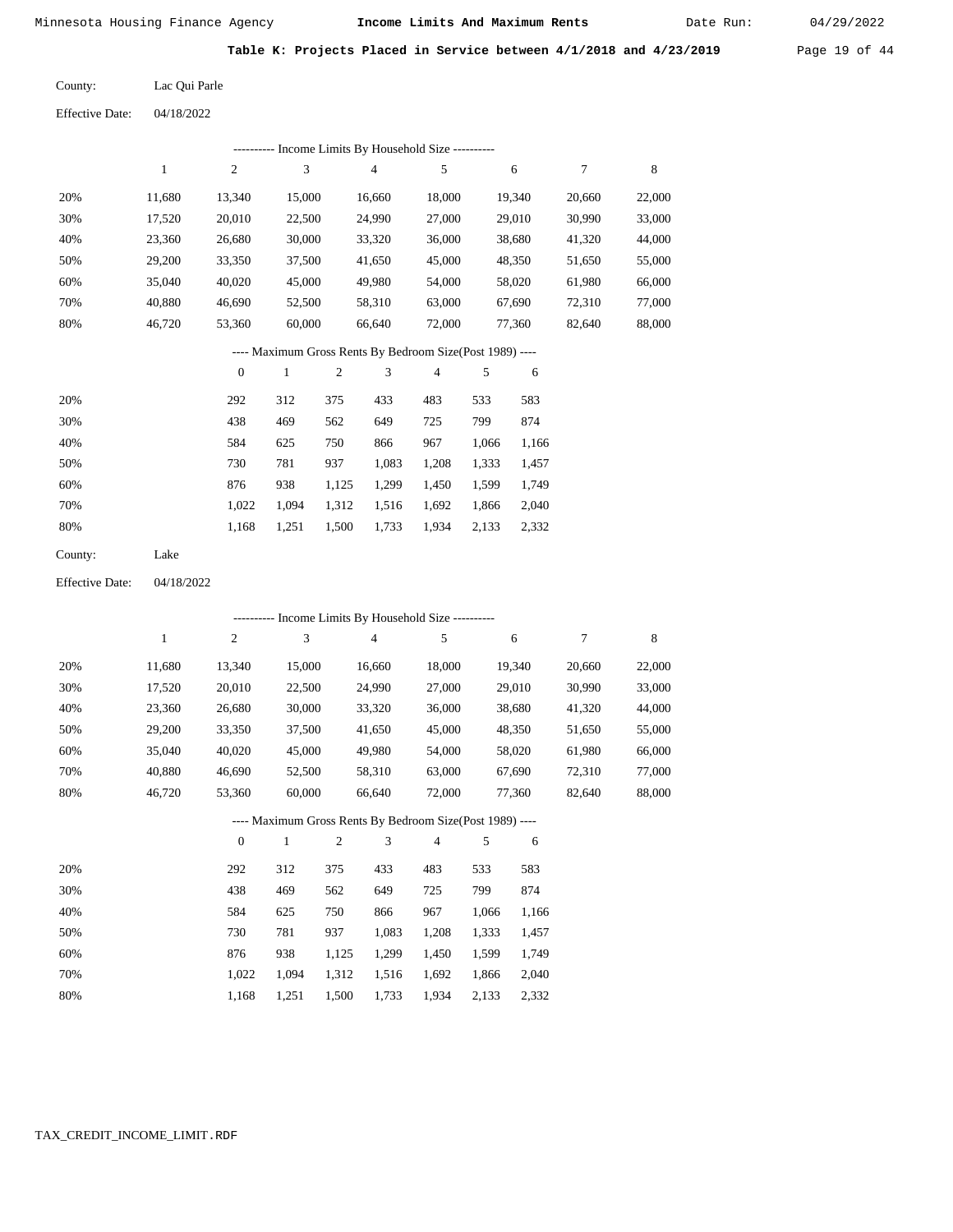Date Run:

Table K: Projects Placed in Service between 4/1/2018 and 4/23/2019 Page 20 of 44

Effective Date: 04/18/2022

| ---------- Income Limits By Household Size ---------- |              |                |              |                |                                                          |                |       |        |        |        |
|-------------------------------------------------------|--------------|----------------|--------------|----------------|----------------------------------------------------------|----------------|-------|--------|--------|--------|
|                                                       | $\mathbf{1}$ | $\overline{c}$ | 3            |                | $\overline{4}$                                           | 5              |       | 6      | $\tau$ | 8      |
| 20%                                                   | 11,680       | 13,340         | 15,000       |                | 16.660                                                   | 18,000         |       | 19,340 | 20,660 | 22,000 |
| 30%                                                   | 17,520       | 20,010         | 22,500       |                | 24,990                                                   | 27,000         |       | 29,010 | 30,990 | 33,000 |
| 40%                                                   | 23,360       | 26,680         | 30,000       |                | 33,320                                                   | 36,000         |       | 38,680 | 41,320 | 44,000 |
| 50%                                                   | 29,200       | 33,350         | 37,500       |                | 41,650                                                   | 45,000         |       | 48,350 | 51,650 | 55,000 |
| 60%                                                   | 35,040       | 40,020         | 45,000       |                | 49,980                                                   | 54,000         |       | 58,020 | 61,980 | 66,000 |
| 70%                                                   | 40,880       | 46,690         | 52,500       |                | 58,310                                                   | 63,000         |       | 67,690 | 72,310 | 77,000 |
| 80%                                                   | 46,720       | 53,360         | 60,000       |                | 66,640                                                   | 72,000         |       | 77,360 | 82,640 | 88,000 |
|                                                       |              |                |              |                | ---- Maximum Gross Rents By Bedroom Size(Post 1989) ---- |                |       |        |        |        |
|                                                       |              | $\overline{0}$ | $\mathbf{1}$ | $\mathfrak{2}$ | 3                                                        | $\overline{4}$ | 5     | 6      |        |        |
| 20%                                                   |              | 292            | 312          | 375            | 433                                                      | 483            | 533   | 583    |        |        |
| 30%                                                   |              | 438            | 469          | 562            | 649                                                      | 725            | 799   | 874    |        |        |
| 40%                                                   |              | 584            | 625          | 750            | 866                                                      | 967            | 1.066 | 1,166  |        |        |
| 50%                                                   |              | 730            | 781          | 937            | 1,083                                                    | 1,208          | 1,333 | 1,457  |        |        |
| 60%                                                   |              | 876            | 938          | 1,125          | 1,299                                                    | 1,450          | 1,599 | 1,749  |        |        |
| 70%                                                   |              | 1,022          | 1,094        | 1,312          | 1,516                                                    | 1,692          | 1,866 | 2,040  |        |        |
| 80%                                                   |              | 1,168          | 1,251        | 1,500          | 1,733                                                    | 1,934          | 2,133 | 2,332  |        |        |
| County:                                               | Le Sueur     |                |              |                |                                                          |                |       |        |        |        |

Effective Date: 04/18/2022

|     |        |              | ---------- Income Limits By Household Size ----------    |                |                |        |       |        |        |         |
|-----|--------|--------------|----------------------------------------------------------|----------------|----------------|--------|-------|--------|--------|---------|
|     | 1      | $\mathbf{2}$ | 3                                                        |                | $\overline{4}$ | 5      |       | 6      | 7      | 8       |
| 20% | 13,580 | 15,520       | 17,460                                                   |                | 19,400         | 20,960 |       | 22,520 | 24,060 | 25,620  |
| 30% | 20,370 | 23,280       | 26,190                                                   |                | 29,100         | 31,440 |       | 33,780 | 36,090 | 38,430  |
| 40% | 27,160 | 31,040       | 34,920                                                   |                | 38,800         | 41,920 |       | 45,040 | 48,120 | 51,240  |
| 50% | 33,950 | 38,800       | 43,650                                                   |                | 48,500         | 52,400 |       | 56,300 | 60,150 | 64,050  |
| 60% | 40,740 | 46,560       | 52,380                                                   |                | 58,200         | 62,880 |       | 67,560 | 72,180 | 76,860  |
| 70% | 47,530 | 54,320       | 61,110                                                   |                | 67,900         | 73,360 |       | 78,820 | 84,210 | 89,670  |
| 80% | 54,320 | 62,080       | 69,840                                                   |                | 77,600         | 83,840 |       | 90,080 | 96,240 | 102,480 |
|     |        |              | ---- Maximum Gross Rents By Bedroom Size(Post 1989) ---- |                |                |        |       |        |        |         |
|     |        | $\mathbf{0}$ | 1                                                        | $\overline{c}$ | 3              | 4      | 5     | 6      |        |         |
| 20% |        | 339          | 363                                                      | 436            | 504            | 563    | 621   | 679    |        |         |
| 30% |        | 509          | 545                                                      | 654            | 756            | 844    | 931   | 1,018  |        |         |
| 40% |        | 679          | 727                                                      | 873            | 1,009          | 1,126  | 1,242 | 1,358  |        |         |
| 50% |        | 848          | 909                                                      | 1,091          | 1,261          | 1,407  | 1,552 | 1,697  |        |         |

|  |  | 1,188 1,273 1,527 1,765 1,970 2,173 2,376 |  |  |
|--|--|-------------------------------------------|--|--|
|  |  | 1,358 1,455 1,746 2,018 2,252 2,484 2,716 |  |  |

1,309

1,513

1,689

1,863

2,037

1,091

1,018

 60% 70% 80%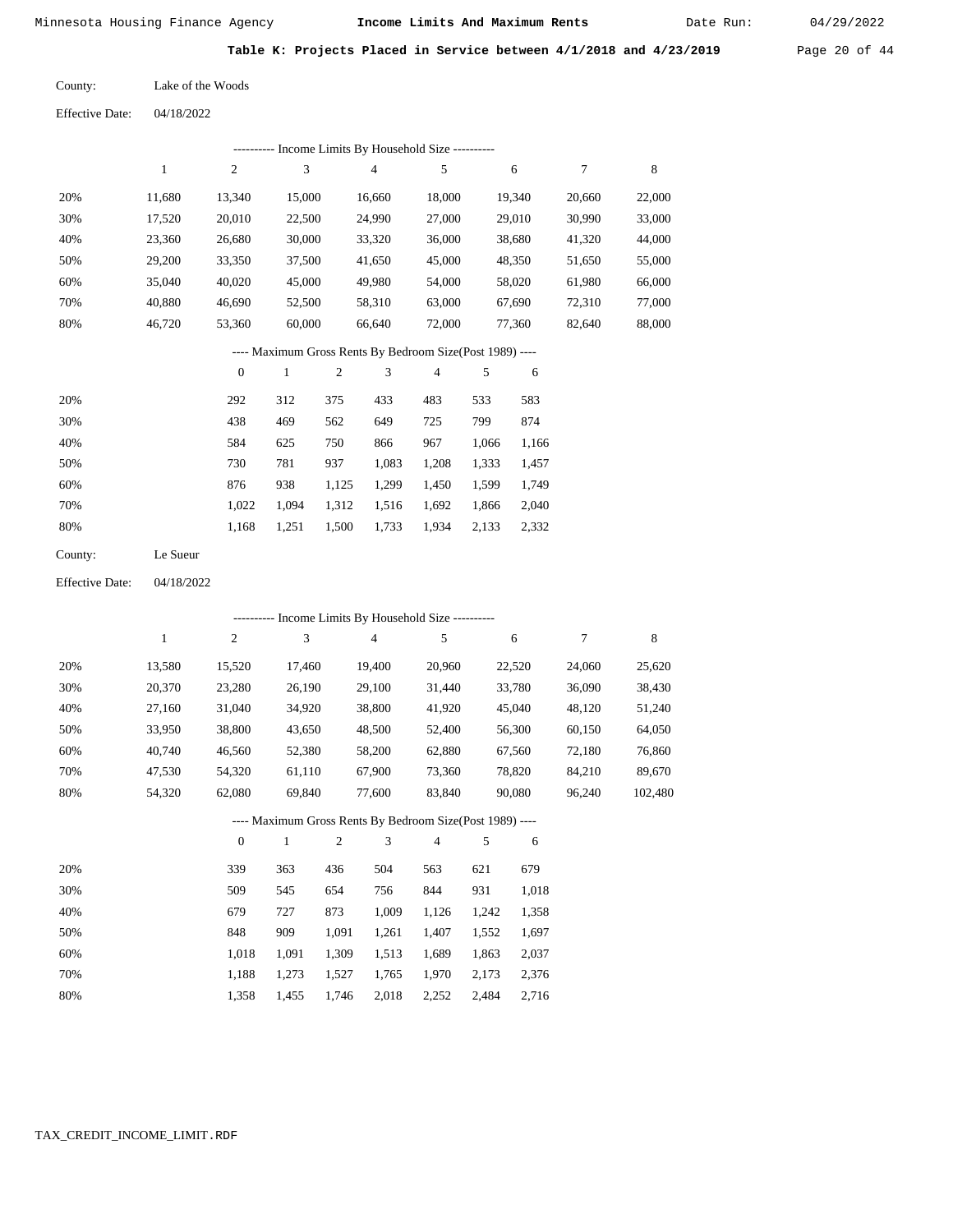Date Run:

Table K: Projects Placed in Service between  $4/1/2018$  and  $4/23/2019$  Page 21 of 44

Lincoln County:

04/18/2022 Effective Date:

|                        |              |                  |              |       | ---------- Income Limits By Household Size ----------    |        |       |        |        |             |
|------------------------|--------------|------------------|--------------|-------|----------------------------------------------------------|--------|-------|--------|--------|-------------|
|                        | $\mathbf{1}$ | $\mathfrak{2}$   | 3            |       | 4                                                        | 5      |       | 6      | $\tau$ | $\,$ 8 $\,$ |
| 20%                    | 11,680       | 13,340           | 15,000       |       | 16,660                                                   | 18,000 |       | 19,340 | 20,660 | 22,000      |
| 30%                    | 17,520       | 20,010           | 22,500       |       | 24,990                                                   | 27,000 |       | 29,010 | 30,990 | 33,000      |
| 40%                    | 23,360       | 26,680           | 30,000       |       | 33,320                                                   | 36,000 |       | 38,680 | 41,320 | 44,000      |
| 50%                    | 29,200       | 33,350           | 37,500       |       | 41,650                                                   | 45,000 |       | 48,350 | 51,650 | 55,000      |
| 60%                    | 35,040       | 40,020           | 45,000       |       | 49,980                                                   | 54,000 |       | 58,020 | 61,980 | 66,000      |
| 70%                    | 40,880       | 46,690           | 52,500       |       | 58,310                                                   | 63,000 |       | 67,690 | 72,310 | 77,000      |
| 80%                    | 46,720       | 53,360           | 60,000       |       | 66,640                                                   | 72,000 |       | 77,360 | 82,640 | 88,000      |
|                        |              |                  |              |       | ---- Maximum Gross Rents By Bedroom Size(Post 1989) ---- |        |       |        |        |             |
|                        |              | $\boldsymbol{0}$ | $\mathbf{1}$ | 2     | 3                                                        | 4      | 5     | 6      |        |             |
| 20%                    |              | 292              | 312          | 375   | 433                                                      | 483    | 533   | 583    |        |             |
| 30%                    |              | 438              | 469          | 562   | 649                                                      | 725    | 799   | 874    |        |             |
| 40%                    |              | 584              | 625          | 750   | 866                                                      | 967    | 1,066 | 1,166  |        |             |
| 50%                    |              | 730              | 781          | 937   | 1,083                                                    | 1,208  | 1,333 | 1,457  |        |             |
| 60%                    |              | 876              | 938          | 1,125 | 1,299                                                    | 1,450  | 1,599 | 1,749  |        |             |
| 70%                    |              | 1,022            | 1,094        | 1,312 | 1,516                                                    | 1,692  | 1,866 | 2,040  |        |             |
| 80%                    |              | 1,168            | 1,251        | 1,500 | 1,733                                                    | 1,934  | 2,133 | 2,332  |        |             |
| County:                | Lyon         |                  |              |       |                                                          |        |       |        |        |             |
| <b>Effective Date:</b> | 04/18/2022   |                  |              |       |                                                          |        |       |        |        |             |

|     |        |                |              |                | ---------- Income Limits By Household Size ----------    |                |       |        |        |        |
|-----|--------|----------------|--------------|----------------|----------------------------------------------------------|----------------|-------|--------|--------|--------|
|     | 1      | $\overline{c}$ | 3            |                | 4                                                        | 5              |       | 6      | 7      | 8      |
| 20% | 11,720 | 13,380         | 15,060       |                | 16,720                                                   | 18,060         |       | 19,400 | 20,740 | 22,080 |
| 30% | 17,580 | 20,070         | 22,590       |                | 25,080                                                   | 27,090         |       | 29,100 | 31,110 | 33,120 |
| 40% | 23,440 | 26,760         | 30,120       |                | 33,440                                                   | 36,120         |       | 38,800 | 41,480 | 44,160 |
| 50% | 29,300 | 33,450         | 37,650       |                | 41,800                                                   | 45,150         |       | 48,500 | 51,850 | 55,200 |
| 60% | 35,160 | 40,140         | 45,180       |                | 50,160                                                   | 54,180         |       | 58,200 | 62,220 | 66,240 |
| 70% | 41,020 | 46,830         | 52,710       |                | 58,520                                                   | 63,210         |       | 67,900 | 72,590 | 77,280 |
| 80% | 46,880 | 53,520         | 60,240       |                | 66,880                                                   | 72,240         |       | 77,600 | 82,960 | 88,320 |
|     |        |                |              |                | ---- Maximum Gross Rents By Bedroom Size(Post 1989) ---- |                |       |        |        |        |
|     |        | $\overline{0}$ | $\mathbf{1}$ | $\mathfrak{2}$ | 3                                                        | $\overline{4}$ | 5     | 6      |        |        |
| 20% |        | 293            | 313          | 376            | 434                                                      | 485            | 535   | 585    |        |        |
| 30% |        | 439            | 470          | 564            | 652                                                      | 727            | 802   | 877    |        |        |
| 40% |        | 586            | 627          | 753            | 869                                                      | 970            | 1,070 | 1,170  |        |        |
| 50% |        | 732            | 784          | 941            | 1,086                                                    | 1,212          | 1,338 | 1,463  |        |        |
| 60% |        | 879            | 941          | 1,129          | 1,304                                                    | 1,455          | 1,605 | 1,755  |        |        |
| 70% |        | 1,025          | 1,098        | 1,317          | 1,521                                                    | 1,697          | 1,873 | 2,048  |        |        |

1,172 1,255 1,506 1,739 1,940 2,141 2,340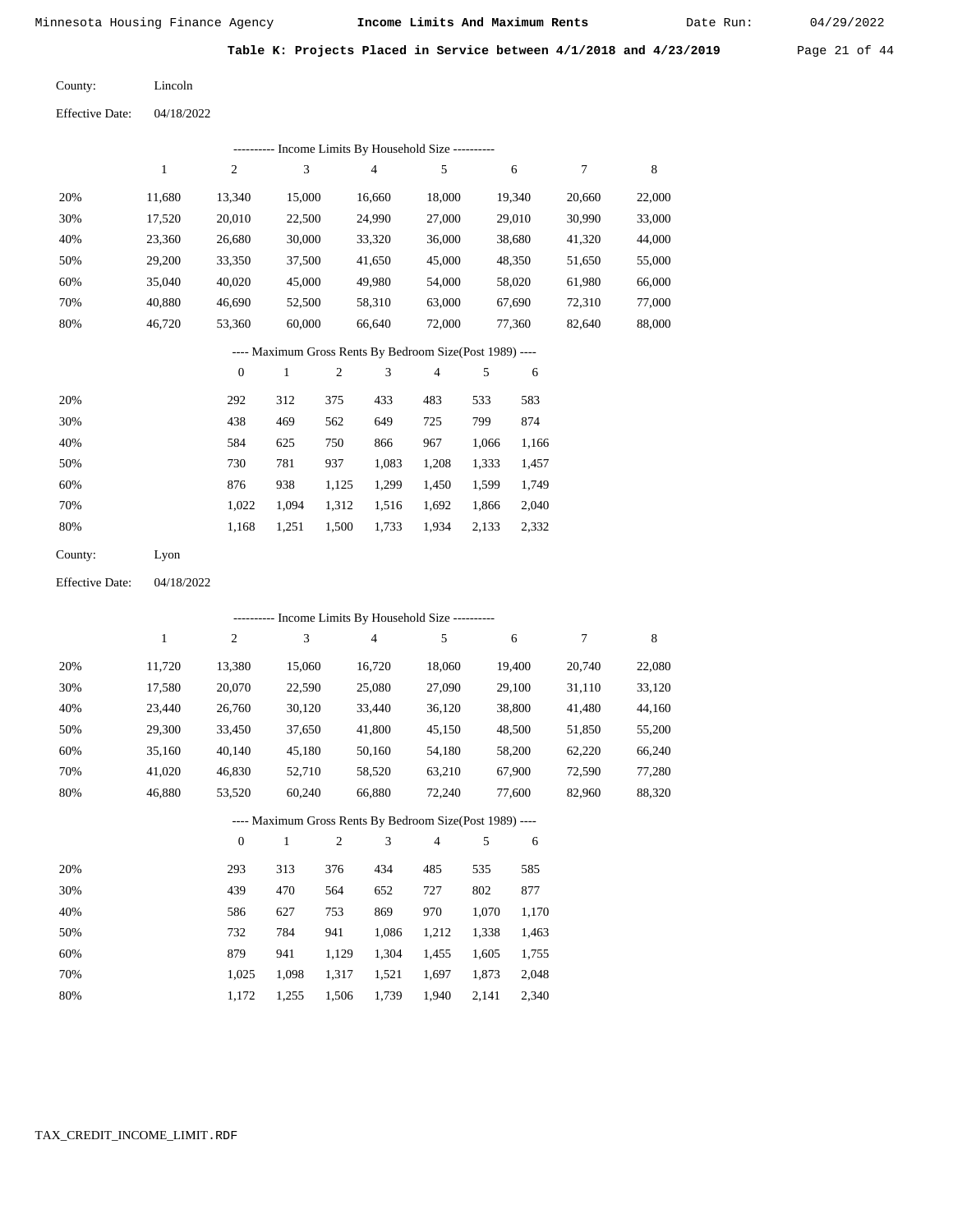Date Run:

Table K: Projects Placed in Service between  $4/1/2018$  and  $4/23/2019$  Page 22 of 44

Mahnomen County:

| <b>Effective Date:</b> | 04/18/2022 |
|------------------------|------------|
|------------------------|------------|

|     | ---------- Income Limits By Household Size ---------- |        |        |        |        |        |        |        |  |
|-----|-------------------------------------------------------|--------|--------|--------|--------|--------|--------|--------|--|
|     |                                                       | 2      | 3      | 4      | 5      | 6      | 7      | 8      |  |
| 20% | 11,680                                                | 13,340 | 15,000 | 16,660 | 18,000 | 19,340 | 20,660 | 22,000 |  |
| 30% | 17,520                                                | 20,010 | 22,500 | 24,990 | 27,000 | 29,010 | 30,990 | 33,000 |  |
| 40% | 23,360                                                | 26,680 | 30,000 | 33,320 | 36,000 | 38,680 | 41,320 | 44,000 |  |
| 50% | 29,200                                                | 33,350 | 37,500 | 41,650 | 45,000 | 48,350 | 51,650 | 55,000 |  |
| 60% | 35,040                                                | 40,020 | 45,000 | 49,980 | 54,000 | 58,020 | 61,980 | 66,000 |  |
| 70% | 40,880                                                | 46,690 | 52,500 | 58,310 | 63,000 | 67,690 | 72,310 | 77,000 |  |
| 80% | 46,720                                                | 53,360 | 60,000 | 66,640 | 72,000 | 77.360 | 82,640 | 88,000 |  |
|     |                                                       |        |        |        |        |        |        |        |  |

### ---- Maximum Gross Rents By Bedroom Size(Post 1989) ----

|     | $\mathbf{0}$ |       | $\overline{c}$ | 3     | $\overline{4}$ | 5     | 6     |
|-----|--------------|-------|----------------|-------|----------------|-------|-------|
| 20% | 292          | 312   | 375            | 433   | 483            | 533   | 583   |
| 30% | 438          | 469   | 562            | 649   | 725            | 799   | 874   |
| 40% | 584          | 625   | 750            | 866   | 967            | 1,066 | 1,166 |
| 50% | 730          | 781   | 937            | 1,083 | 1,208          | 1,333 | 1,457 |
| 60% | 876          | 938   | 1,125          | 1,299 | 1,450          | 1,599 | 1,749 |
| 70% | 1.022        | 1.094 | 1,312          | 1,516 | 1,692          | 1,866 | 2,040 |
| 80% | 1,168        | 1,251 | 1,500          | 1,733 | 1,934          | 2,133 | 2,332 |
|     |              |       |                |       |                |       |       |

| County: | Marshall |
|---------|----------|
|---------|----------|

04/18/2022 Effective Date:

|     |        |                  |              |                |                | ---------- Income Limits By Household Size ----------    |       |        |        |             |
|-----|--------|------------------|--------------|----------------|----------------|----------------------------------------------------------|-------|--------|--------|-------------|
|     | 1      | $\boldsymbol{2}$ | 3            |                | $\overline{4}$ | 5                                                        |       | 6      | 7      | $\,$ 8 $\,$ |
| 20% | 11,860 | 13,560           | 15,260       |                | 16,940         | 18,300                                                   |       | 19,660 | 21,020 | 22,380      |
| 30% | 17,790 | 20,340           | 22,890       |                | 25,410         | 27,450                                                   |       | 29,490 | 31,530 | 33,570      |
| 40% | 23,720 | 27,120           | 30,520       |                | 33,880         | 36,600                                                   |       | 39,320 | 42,040 | 44,760      |
| 50% | 29,650 | 33,900           | 38,150       |                | 42,350         | 45,750                                                   |       | 49,150 | 52,550 | 55,950      |
| 60% | 35,580 | 40,680           | 45,780       |                | 50,820         | 54,900                                                   |       | 58,980 | 63,060 | 67,140      |
| 70% | 41,510 | 47,460           | 53,410       |                | 59,290         | 64,050                                                   |       | 68,810 | 73,570 | 78,330      |
| 80% | 47,440 | 54,240           | 61,040       |                | 67,760         | 73,200                                                   |       | 78,640 | 84,080 | 89,520      |
|     |        |                  |              |                |                | ---- Maximum Gross Rents By Bedroom Size(Post 1989) ---- |       |        |        |             |
|     |        | $\overline{0}$   | $\mathbf{1}$ | $\overline{2}$ | 3              | $\overline{4}$                                           | 5     | 6      |        |             |
| 20% |        | 296              | 317          | 381            | 440            | 491                                                      | 542   | 592    |        |             |
| 30% |        | 444              | 476          | 572            | 660            | 737                                                      | 813   | 889    |        |             |
| 40% |        | 593              | 635          | 763            | 881            | 983                                                      | 1,085 | 1,185  |        |             |
| 50% |        | 741              | 794          | 953            | 1,101          | 1,228                                                    | 1,356 | 1,482  |        |             |
| 60% |        | 889              | 953          | 1,144          | 1,321          | 1,474                                                    | 1,627 | 1,778  |        |             |
| 70% |        | 1,037            | 1,112        | 1,335          | 1,541          | 1,720                                                    | 1,898 | 2,075  |        |             |

1,186

 1,112 1,335 1,271

1,526

 1,541 1,720 1,762 1,966

2,170

2,371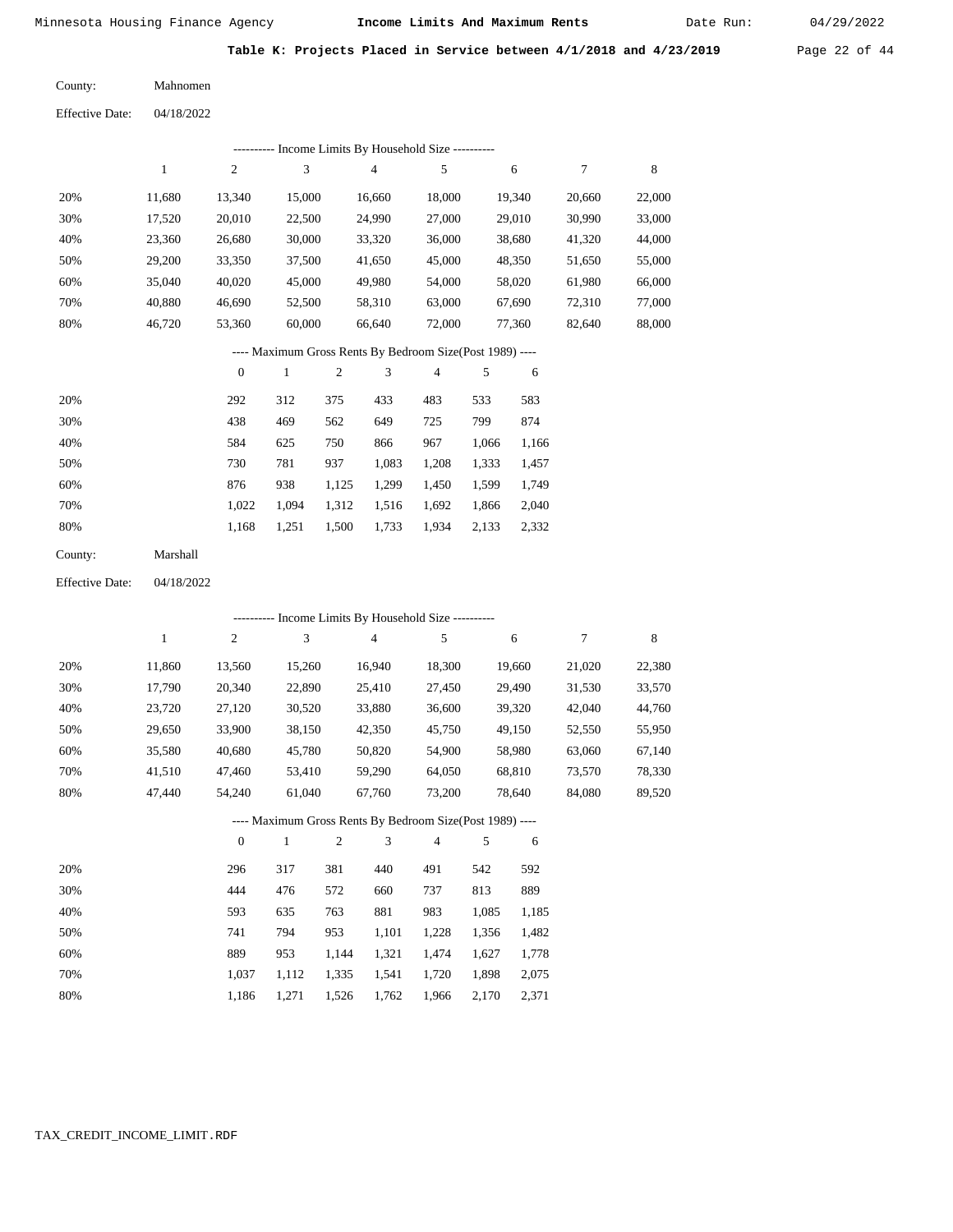Date Run:

Table K: Projects Placed in Service between  $4/1/2018$  and  $4/23/2019$  Page 23 of 44

Martin County:

04/18/2022 Effective Date:

|                        |              |                  |                             |                | --------- Income Limits By Household Size ---------      |        |            |            |                  |        |
|------------------------|--------------|------------------|-----------------------------|----------------|----------------------------------------------------------|--------|------------|------------|------------------|--------|
|                        | $\mathbf{1}$ | $\mathfrak{2}$   | $\mathfrak{Z}$              |                | 4                                                        | 5      |            | 6          | $\tau$           | 8      |
| 20%                    | 11,680       | 13,340           | 15,000                      |                | 16,660                                                   | 18,000 |            | 19,340     | 20,660           | 22,000 |
| 30%                    | 17,520       | 20,010           | 22,500                      |                | 24,990                                                   | 27,000 |            | 29,010     | 30,990           | 33,000 |
| 40%                    | 23,360       | 26,680           | 30,000                      |                | 33,320                                                   | 36,000 |            | 38,680     | 41,320           | 44,000 |
| 50%                    | 29,200       | 33,350           | 37,500                      |                | 41,650                                                   | 45,000 |            | 48,350     | 51,650           | 55,000 |
| 60%                    | 35,040       | 40,020           | 45,000                      |                | 49,980                                                   | 54,000 |            | 58,020     | 61,980           | 66,000 |
| 70%                    | 40,880       | 46,690           | 52,500                      |                | 58,310                                                   | 63,000 |            | 67,690     | 72,310           | 77,000 |
| 80%                    | 46,720       | 53,360           | 60,000                      |                | 66,640                                                   | 72,000 |            | 77,360     | 82,640           | 88,000 |
|                        |              |                  |                             |                | ---- Maximum Gross Rents By Bedroom Size(Post 1989) ---- |        |            |            |                  |        |
|                        |              | $\boldsymbol{0}$ | 1                           | $\overline{c}$ | 3                                                        | 4      | 5          | 6          |                  |        |
| 20%                    |              | 292              | 312                         | 375            | 433                                                      | 483    | 533        | 583        |                  |        |
| 30%                    |              | 438              | 469                         | 562            | 649                                                      | 725    | 799        | 874        |                  |        |
| 40%                    |              | 584              | 625                         | 750            | 866                                                      | 967    | 1,066      | 1,166      |                  |        |
| 50%                    |              | 730              | 781                         | 937            | 1,083                                                    | 1,208  | 1,333      | 1,457      |                  |        |
| 60%                    |              | 876              | 938                         | 1,125          | 1,299                                                    | 1,450  | 1,599      | 1,749      |                  |        |
| 70%                    |              | 1,022            | 1,094                       | 1,312          | 1,516                                                    | 1,692  | 1,866      | 2,040      |                  |        |
| 80%                    |              | 1,168            | 1,251                       | 1,500          | 1,733                                                    | 1,934  | 2,133      | 2,332      |                  |        |
| County:                | McLeod       |                  |                             |                |                                                          |        |            |            |                  |        |
| <b>Effective Date:</b> | 04/18/2022   |                  |                             |                |                                                          |        |            |            |                  |        |
|                        |              |                  |                             |                | ---------- Income Limits By Household Size ----------    |        |            |            |                  |        |
|                        | $\mathbf{1}$ | $\boldsymbol{2}$ | $\ensuremath{\mathfrak{Z}}$ |                | $\overline{4}$                                           | 5      |            | 6          | $\boldsymbol{7}$ | 8      |
| 20%                    | 12,440       | 14,220           | 16,000                      |                | 17,760                                                   | 19,200 |            | 20,620     | 22,040           | 23,460 |
| 30%                    | 18,660       | 21,330           | 24,000                      |                | 26,640                                                   | 28,800 |            | 30,930     | 33,060           | 35,190 |
| 40%                    | 24,880       | 28,440           | 32,000                      |                | 35,520                                                   | 38,400 |            | 41,240     | 44,080           | 46,920 |
| 50%                    | 31,100       | 35,550           | 40,000                      |                | 44,400                                                   | 48,000 |            | 51,550     | 55,100           | 58,650 |
| 60%                    | 37,320       | 42,660           | 48,000                      |                | 53,280                                                   | 57,600 |            | 61,860     | 66,120           | 70,380 |
| 70%                    | 43,540       | 49,770           | 56,000                      |                | 62,160                                                   | 67,200 |            | 72,170     | 77,140           | 82,110 |
| 80%                    | 49,760       | 56,880           | 64,000                      |                | 71,040                                                   | 76,800 |            | 82,480     | 88,160           | 93,840 |
|                        |              |                  |                             |                | ---- Maximum Gross Rents By Bedroom Size(Post 1989) ---- |        |            |            |                  |        |
|                        |              | $\boldsymbol{0}$ | $\mathbf{1}$                | $\overline{c}$ | 3                                                        | 4      | $\sqrt{5}$ | $\sqrt{6}$ |                  |        |
| 20%                    |              | 311              | 333                         | 400            | 462                                                      | 515    | 568        | 621        |                  |        |
| 30%                    |              | 466              | 499                         | 600            | 693                                                      | 773    | 853        | 932        |                  |        |
| 40%                    |              | 622              | 666                         | 800            | 924                                                      | 1,031  | 1,137      | 1,243      |                  |        |
| 50%                    |              | 777              | 833                         | 1,000          | 1,155                                                    | 1,288  | 1,421      | 1,554      |                  |        |
| 60%                    |              | 933              | 999                         | 1,200          | 1,386                                                    | 1,546  | 1,706      | 1,864      |                  |        |
| 70%                    |              | 1,088            | 1,166                       | 1,400          | 1,617                                                    | 1,804  | 1,990      | 2,175      |                  |        |

1,244 1,333 1,600 1,848 2,062 2,275 2,486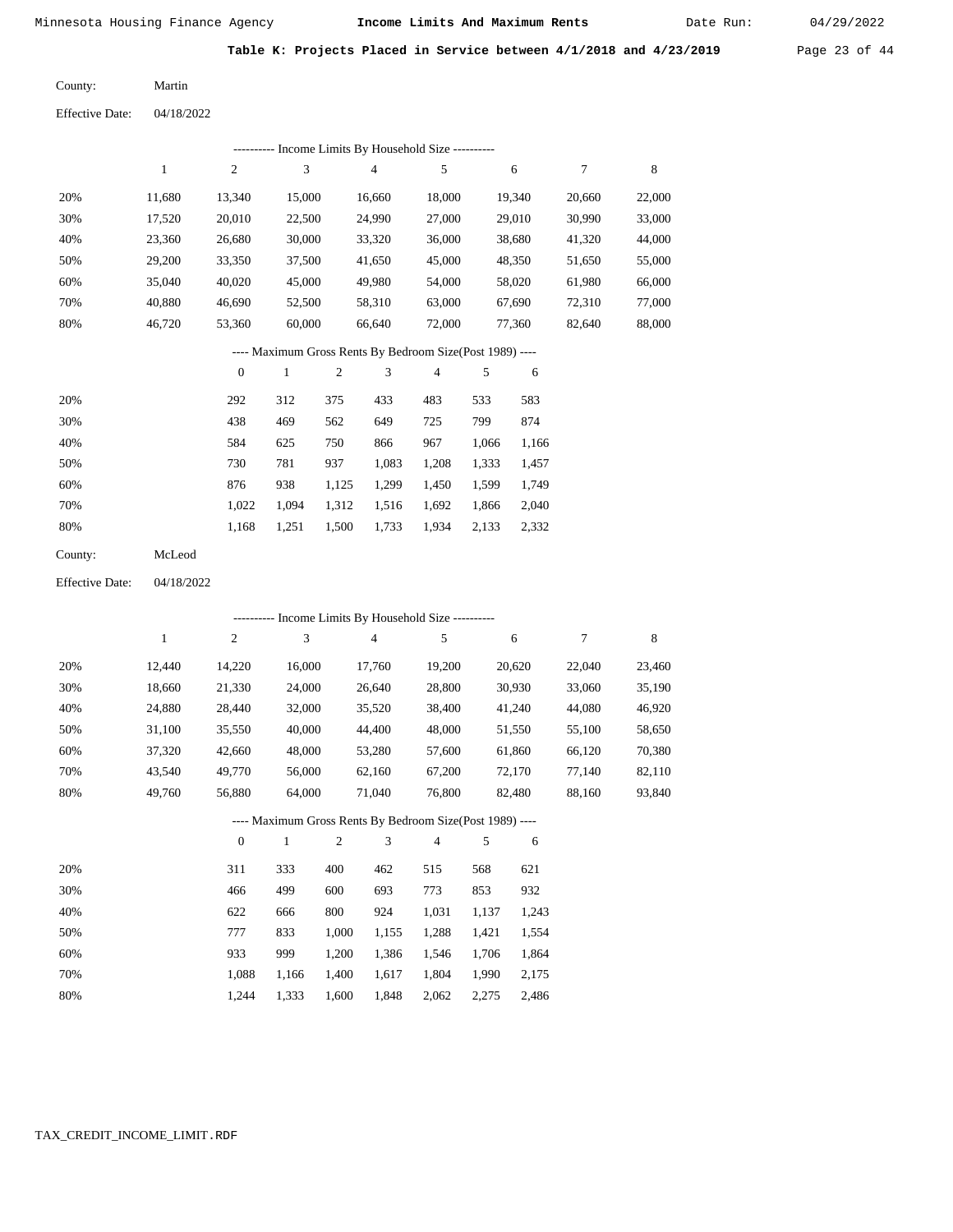Date Run:

Table K: Projects Placed in Service between 4/1/2018 and 4/23/2019 Page 24 of 44

Meeker County:

04/18/2022 Effective Date:

|     | Income Limits By Household Size --<br>---------- |                |        |        |        |        |        |        |  |  |  |  |  |
|-----|--------------------------------------------------|----------------|--------|--------|--------|--------|--------|--------|--|--|--|--|--|
|     |                                                  | $\overline{c}$ | 3      | 4      | 5      | 6      | 7      | 8      |  |  |  |  |  |
| 20% | 12.200                                           | 13.940         | 15.680 | 17.420 | 18,820 | 20,220 | 21,620 | 23,000 |  |  |  |  |  |
| 30% | 18,300                                           | 20,910         | 23,520 | 26,130 | 28,230 | 30,330 | 32,430 | 34,500 |  |  |  |  |  |
| 40% | 24.400                                           | 27,880         | 31,360 | 34,840 | 37,640 | 40.440 | 43,240 | 46,000 |  |  |  |  |  |
| 50% | 30,500                                           | 34,850         | 39,200 | 43,550 | 47,050 | 50,550 | 54,050 | 57,500 |  |  |  |  |  |
| 60% | 36,600                                           | 41,820         | 47,040 | 52,260 | 56,460 | 60,660 | 64,860 | 69,000 |  |  |  |  |  |
| 70% | 42,700                                           | 48,790         | 54,880 | 60,970 | 65,870 | 70,770 | 75,670 | 80,500 |  |  |  |  |  |
| 80% | 48,800                                           | 55,760         | 62,720 | 69,680 | 75,280 | 80,880 | 86,480 | 92,000 |  |  |  |  |  |

---- Maximum Gross Rents By Bedroom Size(Post 1989) ----

|     | 0     |       | $\overline{c}$ | 3     | 4     | 5     | 6     |
|-----|-------|-------|----------------|-------|-------|-------|-------|
| 20% | 305   | 326   | 392            | 453   | 505   | 557   | 609   |
| 30% | 457   | 490   | 588            | 679   | 758   | 836   | 914   |
| 40% | 610   | 653   | 784            | 906   | 1,011 | 1,115 | 1,219 |
| 50% | 762   | 816   | 980            | 1,132 | 1,263 | 1,394 | 1,524 |
| 60% | 915   | 980   | 1,176          | 1,359 | 1,516 | 1,673 | 1,829 |
| 70% | 1,067 | 1.143 | 1,372          | 1,585 | 1,769 | 1,952 | 2,133 |
| 80% | 1,220 | 1,307 | 1,568          | 1,812 | 2,022 | 2,231 | 2,438 |
|     |       |       |                |       |       |       |       |

Mille Lacs County:

04/18/2022 Effective Date:

|     |        |                  |              |                | ---------- Income Limits By Household Size ----------    |                |       |        |        |        |
|-----|--------|------------------|--------------|----------------|----------------------------------------------------------|----------------|-------|--------|--------|--------|
|     | 1      | $\overline{c}$   | 3            |                | $\overline{4}$                                           | 5              |       | 6      | 7      | 8      |
| 20% | 11,680 | 13,340           | 15,000       |                | 16,660                                                   | 18,000         |       | 19,340 | 20,660 | 22,000 |
| 30% | 17,520 | 20,010           | 22,500       |                | 24,990                                                   | 27,000         |       | 29,010 | 30,990 | 33,000 |
| 40% | 23,360 | 26,680           | 30,000       |                | 33,320                                                   | 36,000         |       | 38,680 | 41,320 | 44,000 |
| 50% | 29,200 | 33,350           | 37,500       |                | 41,650                                                   | 45,000         |       | 48,350 | 51,650 | 55,000 |
| 60% | 35,040 | 40,020           | 45,000       |                | 49,980                                                   | 54,000         |       | 58,020 | 61,980 | 66,000 |
| 70% | 40,880 | 46,690           | 52,500       |                | 58,310                                                   | 63,000         |       | 67,690 | 72,310 | 77,000 |
| 80% | 46,720 | 53,360           | 60,000       |                | 66,640                                                   | 72,000         |       | 77,360 | 82,640 | 88,000 |
|     |        |                  |              |                | ---- Maximum Gross Rents By Bedroom Size(Post 1989) ---- |                |       |        |        |        |
|     |        | $\boldsymbol{0}$ | $\mathbf{1}$ | $\mathfrak{2}$ | 3                                                        | $\overline{4}$ | 5     | 6      |        |        |
| 20% |        | 292              | 312          | 375            | 433                                                      | 483            | 533   | 583    |        |        |
| 30% |        | 438              | 469          | 562            | 649                                                      | 725            | 799   | 874    |        |        |
| 40% |        | 584              | 625          | 750            | 866                                                      | 967            | 1,066 | 1,166  |        |        |
| 50% |        | 730              | 781          | 937            | 1,083                                                    | 1,208          | 1,333 | 1,457  |        |        |
| 60% |        | 876              | 938          | 1,125          | 1,299                                                    | 1,450          | 1,599 | 1,749  |        |        |

 1,022 1,168  1,094 1,251

 1,312 1,500  1,516 1,733

 1,692 1,934  1,866 2,133

 2,040 2,332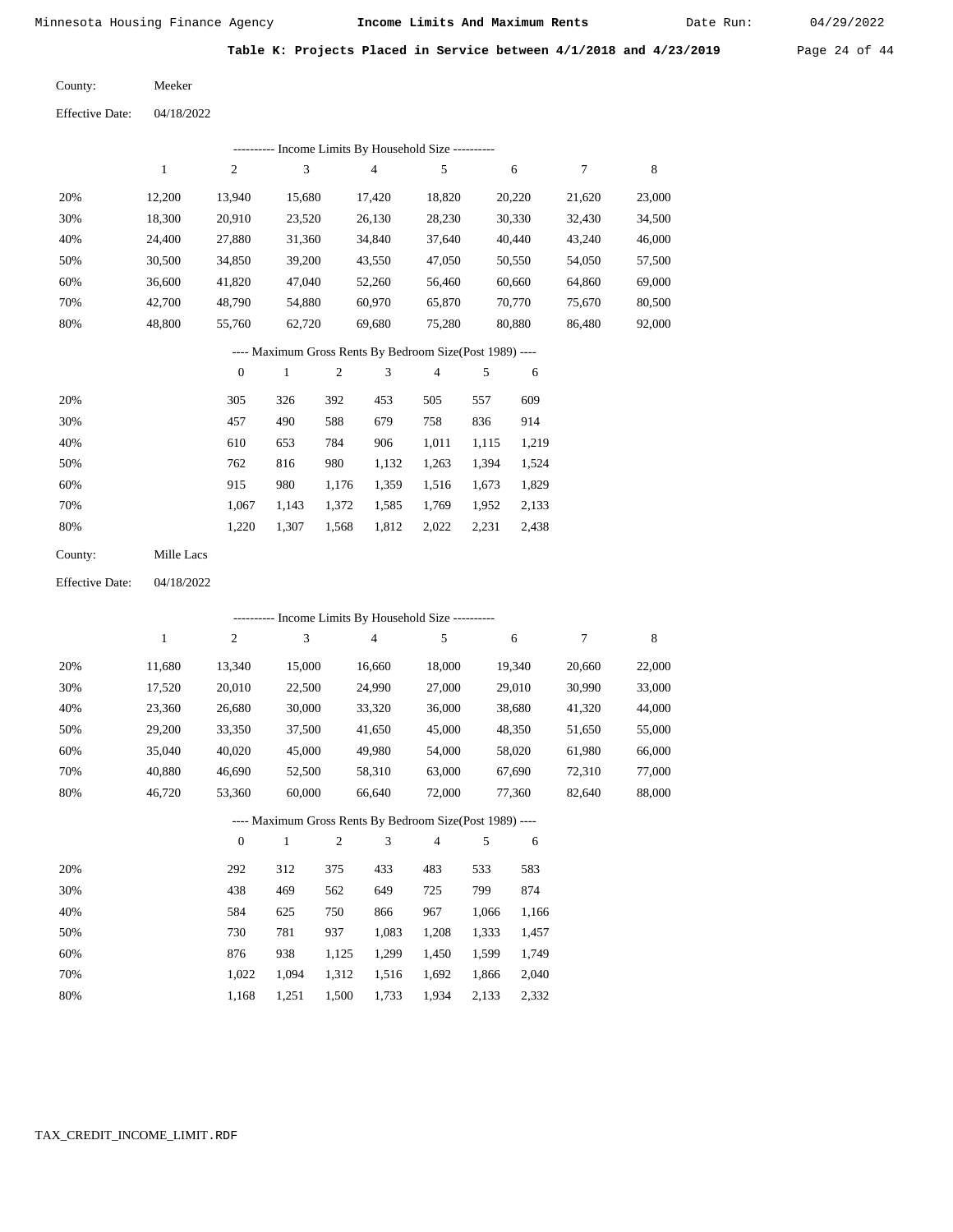Date Run:

Table K: Projects Placed in Service between 4/1/2018 and 4/23/2019 Page 25 of 44

| County: | Morrison |
|---------|----------|
|---------|----------|

04/18/2022 Effective Date:

|     |        |                |        |     | ---------- Income Limits By Household Size ----------    |                |     |        |        |        |
|-----|--------|----------------|--------|-----|----------------------------------------------------------|----------------|-----|--------|--------|--------|
|     | 1      | 2              | 3      |     | $\overline{4}$                                           | 5              |     | 6      | 7      | 8      |
| 20% | 11,680 | 13,340         | 15,000 |     | 16,660                                                   | 18,000         |     | 19,340 | 20,660 | 22,000 |
| 30% | 17,520 | 20,010         | 22,500 |     | 24,990                                                   | 27,000         |     | 29,010 | 30,990 | 33,000 |
| 40% | 23,360 | 26,680         | 30,000 |     | 33,320                                                   | 36,000         |     | 38,680 | 41,320 | 44,000 |
| 50% | 29,200 | 33,350         | 37,500 |     | 41,650                                                   | 45,000         |     | 48.350 | 51,650 | 55,000 |
| 60% | 35,040 | 40,020         | 45,000 |     | 49,980                                                   | 54,000         |     | 58,020 | 61,980 | 66,000 |
| 70% | 40,880 | 46,690         | 52,500 |     | 58,310                                                   | 63,000         |     | 67,690 | 72,310 | 77,000 |
| 80% | 46,720 | 53,360         | 60,000 |     | 66,640                                                   | 72,000         |     | 77,360 | 82,640 | 88,000 |
|     |        |                |        |     | ---- Maximum Gross Rents By Bedroom Size(Post 1989) ---- |                |     |        |        |        |
|     |        | $\overline{0}$ | 1      | 2   | 3                                                        | $\overline{4}$ | 5   | 6      |        |        |
| 20% |        | 292            | 312    | 375 | 433                                                      | 483            | 533 | 583    |        |        |

| 30% | 438   | 469   | 562   | 649   | 725   | 799   | 874   |
|-----|-------|-------|-------|-------|-------|-------|-------|
| 40% | 584   | 625   | 750   | 866   | 967   | 1.066 | 1,166 |
| 50% | 730   | 781   | 937   | 1,083 | 1,208 | 1,333 | 1,457 |
| 60% | 876   | 938   | 1.125 | 1.299 | 1.450 | 1.599 | 1,749 |
| 70% | 1.022 | 1.094 | 1.312 | 1.516 | 1,692 | 1,866 | 2,040 |
| 80% | 1.168 | 1.251 | 1,500 | 1,733 | 1,934 | 2,133 | 2,332 |
|     |       |       |       |       |       |       |       |

| County: | Mower |
|---------|-------|
|---------|-------|

04/18/2022 Effective Date:

|     |              |                |        |                | ---------- Income Limits By Household Size ----------    |                |       |        |        |        |
|-----|--------------|----------------|--------|----------------|----------------------------------------------------------|----------------|-------|--------|--------|--------|
|     | $\mathbf{1}$ | $\overline{c}$ | 3      |                | $\overline{4}$                                           | 5              |       | 6      | 7      | 8      |
| 20% | 11,680       | 13,340         | 15,000 |                | 16,660                                                   | 18,000         |       | 19,340 | 20,660 | 22,000 |
| 30% | 17,520       | 20,010         | 22,500 |                | 24,990                                                   | 27,000         |       | 29,010 | 30,990 | 33,000 |
| 40% | 23,360       | 26,680         | 30,000 |                | 33,320                                                   | 36,000         |       | 38,680 | 41,320 | 44,000 |
| 50% | 29,200       | 33,350         | 37,500 |                | 41,650                                                   | 45,000         |       | 48,350 | 51,650 | 55,000 |
| 60% | 35,040       | 40,020         | 45,000 |                | 49,980                                                   | 54,000         |       | 58,020 | 61,980 | 66,000 |
| 70% | 40,880       | 46,690         | 52,500 |                | 58,310                                                   | 63,000         |       | 67,690 | 72,310 | 77,000 |
| 80% | 46,720       | 53,360         | 60,000 |                | 66,640                                                   | 72,000         |       | 77,360 | 82,640 | 88,000 |
|     |              |                |        |                | ---- Maximum Gross Rents By Bedroom Size(Post 1989) ---- |                |       |        |        |        |
|     |              | $\mathbf{0}$   | 1      | $\mathfrak{2}$ | 3                                                        | $\overline{4}$ | 5     | 6      |        |        |
| 20% |              | 292            | 312    | 375            | 433                                                      | 483            | 533   | 583    |        |        |
| 30% |              | 438            | 469    | 562            | 649                                                      | 725            | 799   | 874    |        |        |
| 40% |              | 584            | 625    | 750            | 866                                                      | 967            | 1,066 | 1,166  |        |        |
| 50% |              | 730            | 781    | 937            | 1,083                                                    | 1,208          | 1,333 | 1,457  |        |        |
| 60% |              | 876            | 938    | 1,125          | 1,299                                                    | 1,450          | 1,599 | 1,749  |        |        |

1,500

1,733

1,312 1,516 1,692 1,866 2,040

1,934 2,133 2,332

 1,022 1,094 1,168 1,251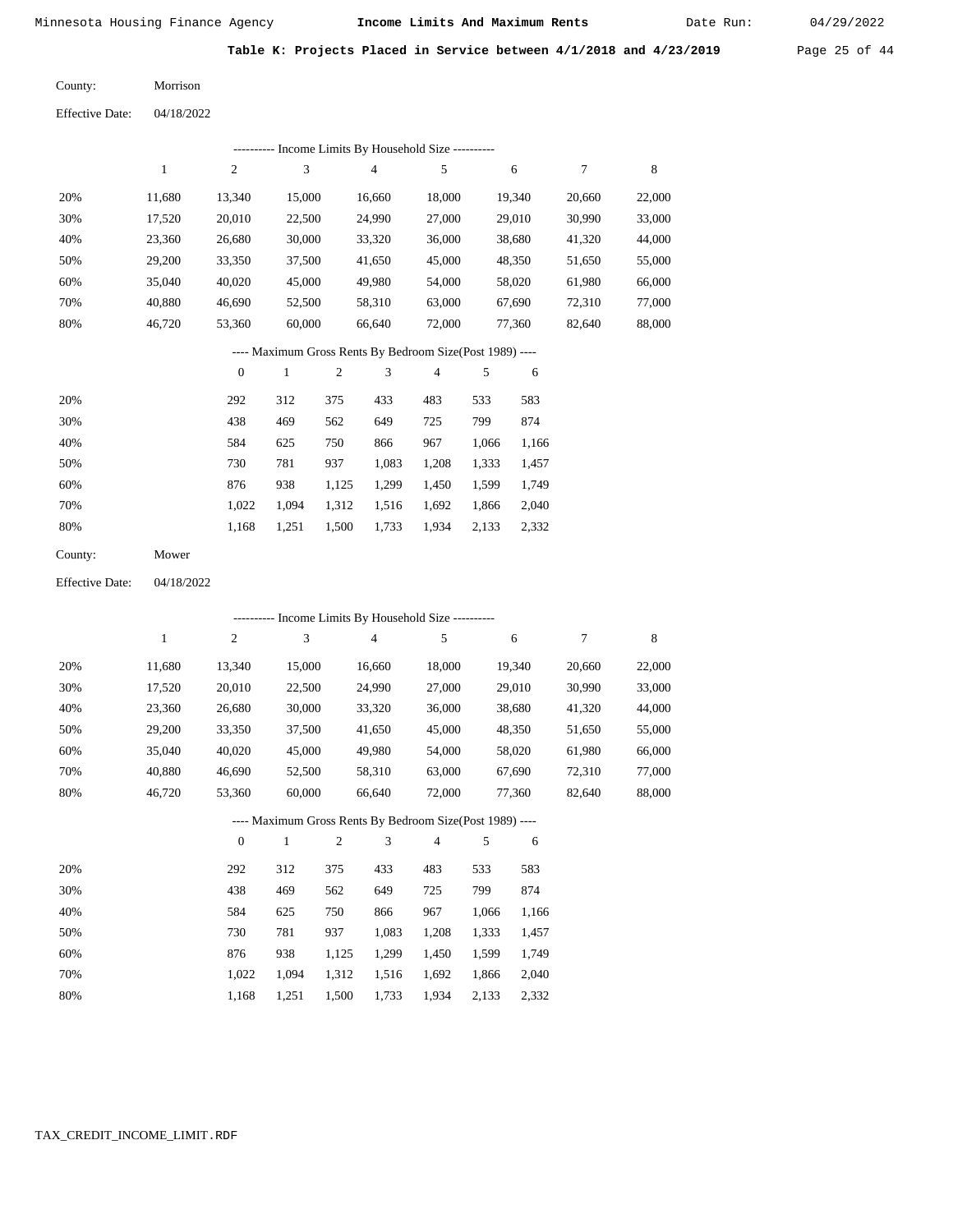Date Run:

Table K: Projects Placed in Service between 4/1/2018 and 4/23/2019 Page 26 of 44

Murray County:

04/18/2022 Effective Date:

|     |        |        |        | ---------- Income Limits By Household Size ----------                                                                                                                                                                                                                                                                              |        |        |        |        |
|-----|--------|--------|--------|------------------------------------------------------------------------------------------------------------------------------------------------------------------------------------------------------------------------------------------------------------------------------------------------------------------------------------|--------|--------|--------|--------|
|     |        | 2      | 3      | 4                                                                                                                                                                                                                                                                                                                                  | 5      | 6      | 7      | 8      |
| 20% | 11.980 | 13,680 | 15,400 | 17,100                                                                                                                                                                                                                                                                                                                             | 18.480 | 19.840 | 21.220 | 22,580 |
| 30% | 17,970 | 20,520 | 23,100 | 25,650                                                                                                                                                                                                                                                                                                                             | 27,720 | 29,760 | 31,830 | 33,870 |
| 40% | 23.960 | 27.360 | 30,800 | 34,200                                                                                                                                                                                                                                                                                                                             | 36,960 | 39,680 | 42,440 | 45,160 |
| 50% | 29.950 | 34,200 | 38,500 | 42,750                                                                                                                                                                                                                                                                                                                             | 46,200 | 49,600 | 53,050 | 56,450 |
| 60% | 35.940 | 41,040 | 46,200 | 51,300                                                                                                                                                                                                                                                                                                                             | 55.440 | 59,520 | 63.660 | 67,740 |
| 70% | 41.930 | 47,880 | 53,900 | 59,850                                                                                                                                                                                                                                                                                                                             | 64,680 | 69.440 | 74,270 | 79,030 |
| 80% | 47.920 | 54.720 | 61,600 | 68,400                                                                                                                                                                                                                                                                                                                             | 73,920 | 79.360 | 84,880 | 90,320 |
|     |        |        |        | $\mathbf{M}$ $\mathbf{A}$ $\mathbf{A}$ $\mathbf{A}$ $\mathbf{A}$ $\mathbf{A}$ $\mathbf{A}$ $\mathbf{A}$ $\mathbf{A}$ $\mathbf{A}$ $\mathbf{A}$ $\mathbf{A}$ $\mathbf{A}$ $\mathbf{A}$ $\mathbf{A}$ $\mathbf{A}$ $\mathbf{A}$ $\mathbf{A}$ $\mathbf{A}$ $\mathbf{A}$ $\mathbf{A}$ $\mathbf{A}$ $\mathbf{A}$ $\mathbf{A}$ $\mathbf{$ |        |        |        |        |

#### ---- Maximum Gross Rents By Bedroom Size(Post 1989) ----

|     | $\mathbf{0}$ |       | $\overline{c}$ | 3     | 4     | 5     | 6     |
|-----|--------------|-------|----------------|-------|-------|-------|-------|
| 20% | 299          | 320   | 385            | 444   | 496   | 547   | 598   |
| 30% | 449          | 481   | 577            | 667   | 744   | 821   | 897   |
| 40% | 599          | 641   | 770            | 889   | 992   | 1.095 | 1,197 |
| 50% | 748          | 801   | 962            | 1,111 | 1,240 | 1,368 | 1,496 |
| 60% | 898          | 962   | 1,155          | 1,334 | 1,488 | 1,642 | 1,795 |
| 70% | 1.048        | 1,122 | 1,347          | 1,556 | 1,736 | 1,916 | 2,094 |
| 80% | 1,198        | 1,283 | 1,540          | 1,779 | 1,984 | 2,190 | 2,394 |
|     |              |       |                |       |       |       |       |

| County: | Nicollet |
|---------|----------|
|---------|----------|

04/18/2022 Effective Date:

|     |        |              |              |                |                | ---------- Income Limits By Household Size ----------    |       |        |        |        |
|-----|--------|--------------|--------------|----------------|----------------|----------------------------------------------------------|-------|--------|--------|--------|
|     | 1      | 2            | 3            |                | $\overline{4}$ | 5                                                        |       | 6      | $\tau$ | 8      |
| 20% | 12,600 | 14,400       | 16,200       |                | 18,000         | 19,440                                                   |       | 20,880 | 22,320 | 23,760 |
| 30% | 18,900 | 21,600       | 24,300       |                | 27,000         | 29,160                                                   |       | 31,320 | 33,480 | 35,640 |
| 40% | 25,200 | 28,800       | 32,400       |                | 36,000         | 38,880                                                   |       | 41,760 | 44,640 | 47,520 |
| 50% | 31,500 | 36,000       | 40,500       |                | 45,000         | 48,600                                                   |       | 52,200 | 55,800 | 59,400 |
| 60% | 37,800 | 43,200       | 48,600       |                | 54,000         | 58,320                                                   |       | 62,640 | 66,960 | 71,280 |
| 70% | 44,100 | 50,400       | 56,700       |                | 63,000         | 68,040                                                   |       | 73,080 | 78,120 | 83,160 |
| 80% | 50,400 | 57,600       | 64,800       |                | 72,000         | 77,760                                                   |       | 83,520 | 89,280 | 95,040 |
|     |        |              |              |                |                | ---- Maximum Gross Rents By Bedroom Size(Post 1989) ---- |       |        |        |        |
|     |        | $\mathbf{0}$ | $\mathbf{1}$ | $\mathfrak{2}$ | 3              | $\overline{4}$                                           | 5     | 6      |        |        |
| 20% |        | 315          | 337          | 405            | 468            | 522                                                      | 576   | 630    |        |        |
| 30% |        | 472          | 506          | 607            | 702            | 783                                                      | 864   | 945    |        |        |
| 40% |        | 630          | 675          | 810            | 936            | 1,044                                                    | 1,152 | 1,260  |        |        |
| 50% |        | 787          | 843          | 1,012          | 1,170          | 1,305                                                    | 1,440 | 1,575  |        |        |
| 60% |        | 945          | 1,012        | 1,215          | 1,404          | 1,566                                                    | 1,728 | 1,890  |        |        |

1,417 1,638 1,827

1,872 2,088

 2,016 2,205 2,304

2,520

1,620

 1,102 1,181 1,260 1,350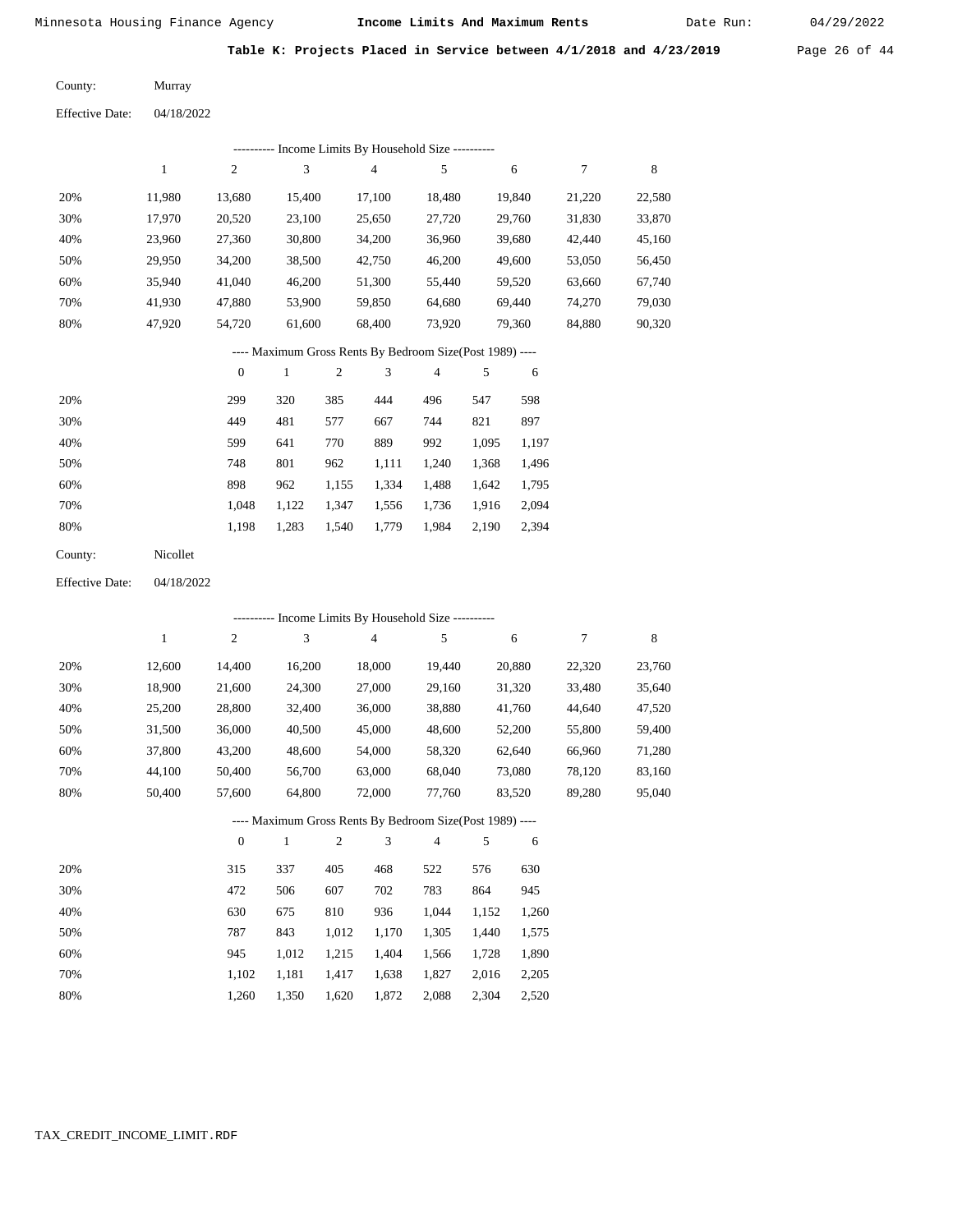Date Run:

Table K: Projects Placed in Service between 4/1/2018 and 4/23/2019 Page 27 of 44

Nobles County:

04/18/2022 Effective Date:

|     | Income Limits By Household Size ---------- |        |        |        |        |        |        |        |  |  |  |  |
|-----|--------------------------------------------|--------|--------|--------|--------|--------|--------|--------|--|--|--|--|
|     |                                            | 2      | 3      | 4      | 5      | 6      |        | 8      |  |  |  |  |
| 20% | 11,680                                     | 13,340 | 15,000 | 16,660 | 18,000 | 19,340 | 20,660 | 22,000 |  |  |  |  |
| 30% | 17.520                                     | 20,010 | 22,500 | 24,990 | 27,000 | 29,010 | 30,990 | 33,000 |  |  |  |  |
| 40% | 23,360                                     | 26,680 | 30,000 | 33,320 | 36,000 | 38,680 | 41,320 | 44,000 |  |  |  |  |
| 50% | 29,200                                     | 33,350 | 37,500 | 41,650 | 45,000 | 48,350 | 51,650 | 55,000 |  |  |  |  |
| 60% | 35,040                                     | 40,020 | 45,000 | 49,980 | 54,000 | 58,020 | 61,980 | 66,000 |  |  |  |  |
| 70% | 40,880                                     | 46,690 | 52,500 | 58,310 | 63,000 | 67,690 | 72,310 | 77,000 |  |  |  |  |
| 80% | 46,720                                     | 53,360 | 60,000 | 66,640 | 72,000 | 77,360 | 82,640 | 88,000 |  |  |  |  |
|     |                                            |        |        |        |        |        |        |        |  |  |  |  |

### ---- Maximum Gross Rents By Bedroom Size(Post 1989) ----

|     | $\overline{0}$ |       | $\overline{c}$ | 3     | 4     | 5     | 6     |
|-----|----------------|-------|----------------|-------|-------|-------|-------|
| 20% | 292            | 312   | 375            | 433   | 483   | 533   | 583   |
| 30% | 438            | 469   | 562            | 649   | 725   | 799   | 874   |
| 40% | 584            | 625   | 750            | 866   | 967   | 1,066 | 1,166 |
| 50% | 730            | 781   | 937            | 1,083 | 1,208 | 1,333 | 1,457 |
| 60% | 876            | 938   | 1,125          | 1,299 | 1,450 | 1,599 | 1,749 |
| 70% | 1.022          | 1.094 | 1,312          | 1,516 | 1,692 | 1,866 | 2,040 |
| 80% | 1,168          | 1,251 | 1,500          | 1,733 | 1,934 | 2,133 | 2,332 |

| County: | Norman |
|---------|--------|
|---------|--------|

04/18/2022 Effective Date:

|                                                          |        |                  |              |                |        | ---------- Income Limits By Household Size ---------- |       |        |        |             |
|----------------------------------------------------------|--------|------------------|--------------|----------------|--------|-------------------------------------------------------|-------|--------|--------|-------------|
|                                                          | 1      | $\boldsymbol{2}$ | 3            |                | 4      | 5                                                     |       | 6      | 7      | $\,$ 8 $\,$ |
| 20%                                                      | 11,680 | 13,340           | 15,000       |                | 16,660 | 18,000                                                |       | 19,340 | 20,660 | 22,000      |
| 30%                                                      | 17,520 | 20,010           | 22,500       |                | 24,990 | 27,000                                                |       | 29,010 | 30,990 | 33,000      |
| 40%                                                      | 23,360 | 26,680           | 30,000       |                | 33,320 | 36,000                                                |       | 38,680 | 41,320 | 44,000      |
| 50%                                                      | 29,200 | 33,350           | 37,500       |                | 41,650 | 45,000                                                |       | 48,350 | 51,650 | 55,000      |
| 60%                                                      | 35,040 | 40,020           | 45,000       |                | 49,980 | 54,000                                                |       | 58,020 | 61,980 | 66,000      |
| 70%                                                      | 40,880 | 46,690           | 52,500       |                | 58,310 | 63,000                                                |       | 67,690 | 72,310 | 77,000      |
| 80%                                                      | 46,720 | 53,360           | 60,000       |                | 66,640 | 72,000                                                |       | 77,360 | 82,640 | 88,000      |
| ---- Maximum Gross Rents By Bedroom Size(Post 1989) ---- |        |                  |              |                |        |                                                       |       |        |        |             |
|                                                          |        | $\overline{0}$   | $\mathbf{1}$ | $\overline{2}$ | 3      | $\overline{4}$                                        | 5     | 6      |        |             |
| 20%                                                      |        | 292              | 312          | 375            | 433    | 483                                                   | 533   | 583    |        |             |
| 30%                                                      |        | 438              | 469          | 562            | 649    | 725                                                   | 799   | 874    |        |             |
| 40%                                                      |        | 584              | 625          | 750            | 866    | 967                                                   | 1,066 | 1,166  |        |             |
| 50%                                                      |        | 730              | 781          | 937            | 1,083  | 1,208                                                 | 1,333 | 1,457  |        |             |
| 60%                                                      |        | 876              | 938          | 1,125          | 1,299  | 1,450                                                 | 1,599 | 1,749  |        |             |
| 70%                                                      |        | 1,022            | 1,094        | 1,312          | 1,516  | 1,692                                                 | 1,866 | 2,040  |        |             |

1,733

1,934

2,133

2,332

1,168

1,251

1,500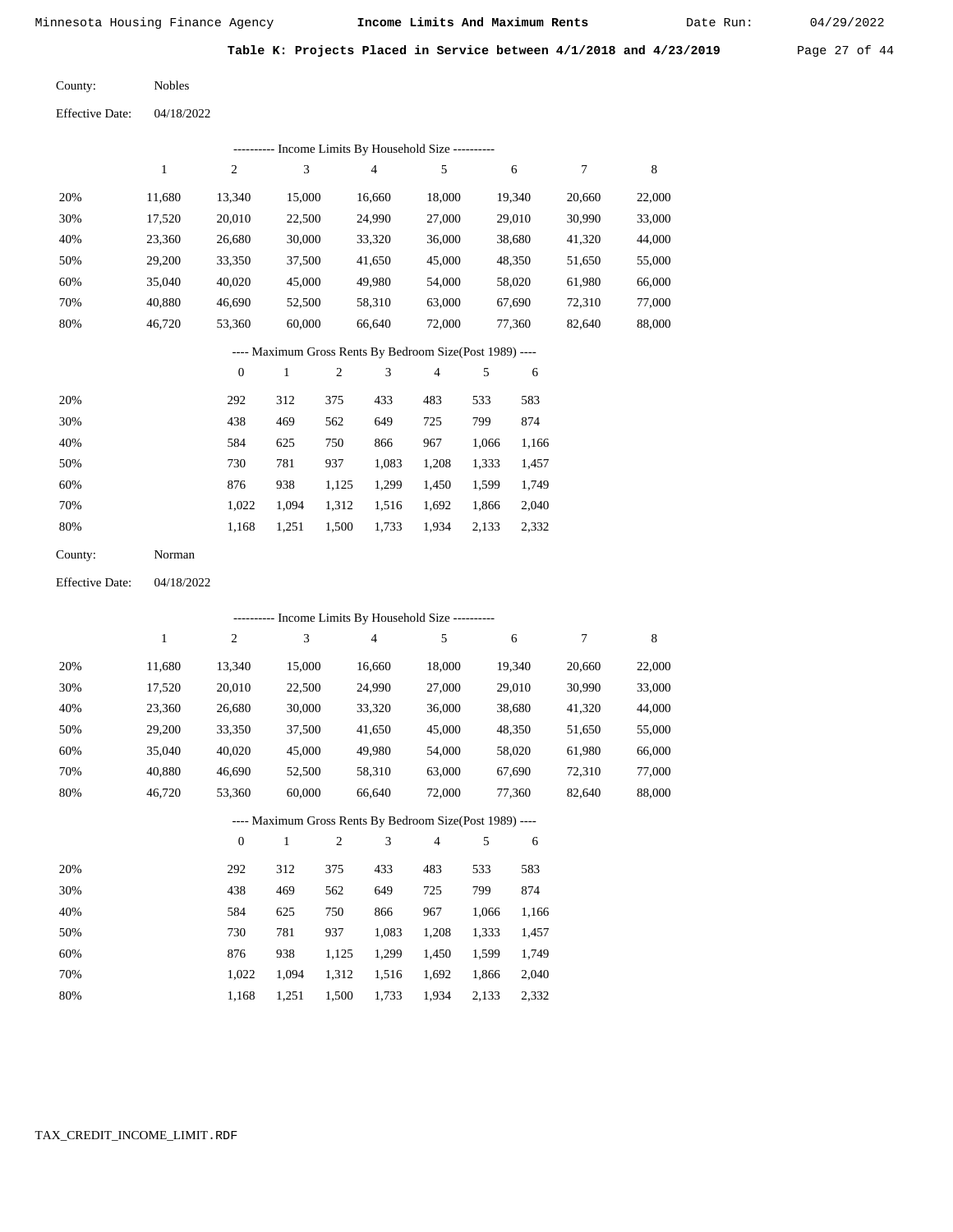Date Run:

Table K: Projects Placed in Service between  $4/1/2018$  and  $4/23/2019$  Page 28 of 44

Olmsted County:

04/18/2022 Effective Date:

|     | ---------- Income Limits By Household Size ---------- |        |        |        |        |         |         |         |  |  |  |  |  |
|-----|-------------------------------------------------------|--------|--------|--------|--------|---------|---------|---------|--|--|--|--|--|
|     |                                                       | 2      | 3      | 4      | 5      | 6       |         | 8       |  |  |  |  |  |
| 20% | 15,620                                                | 17,840 | 20,080 | 22,300 | 24,100 | 25,880  | 27.660  | 29,440  |  |  |  |  |  |
| 30% | 23,430                                                | 26,760 | 30,120 | 33,450 | 36,150 | 38,820  | 41,490  | 44,160  |  |  |  |  |  |
| 40% | 31,240                                                | 35,680 | 40,160 | 44,600 | 48,200 | 51,760  | 55,320  | 58,880  |  |  |  |  |  |
| 50% | 39,050                                                | 44,600 | 50,200 | 55,750 | 60,250 | 64,700  | 69,150  | 73,600  |  |  |  |  |  |
| 60% | 46,860                                                | 53,520 | 60,240 | 66,900 | 72,300 | 77,640  | 82,980  | 88,320  |  |  |  |  |  |
| 70% | 54.670                                                | 62,440 | 70,280 | 78,050 | 84,350 | 90,580  | 96,810  | 103,040 |  |  |  |  |  |
| 80% | 62,480                                                | 71,360 | 80,320 | 89,200 | 96,400 | 103,520 | 110,640 | 117,760 |  |  |  |  |  |
|     |                                                       |        |        |        |        |         |         |         |  |  |  |  |  |

### ---- Maximum Gross Rents By Bedroom Size(Post 1989) ----

|     | $\mathbf{0}$ |       | 2     | 3     | 4     | 5     | 6     |
|-----|--------------|-------|-------|-------|-------|-------|-------|
| 20% | 390          | 418   | 502   | 580   | 647   | 713   | 780   |
| 30% | 585          | 627   | 753   | 870   | 970   | 1,070 | 1,170 |
| 40% | 781          | 836   | 1,004 | 1,160 | 1,294 | 1,427 | 1,561 |
| 50% | 976          | 1,045 | 1,255 | 1,450 | 1,617 | 1,784 | 1,951 |
| 60% | 1,171        | 1.254 | 1,506 | 1,740 | 1,941 | 2,141 | 2,341 |
| 70% | 1,366        | 1,463 | 1,757 | 2,030 | 2,264 | 2,498 | 2,731 |
| 80% | 1,562        | 1,673 | 2,008 | 2,320 | 2,588 | 2,855 | 3,122 |
|     |              |       |       |       |       |       |       |

| County: | Otter Tail |
|---------|------------|
|---------|------------|

04/18/2022 Effective Date:

|     | ---------- Income Limits By Household Size ---------- |                |              |                |                                                          |                |       |        |        |        |  |  |
|-----|-------------------------------------------------------|----------------|--------------|----------------|----------------------------------------------------------|----------------|-------|--------|--------|--------|--|--|
|     | $\mathbf{1}$                                          | $\overline{c}$ | 3            |                | $\overline{4}$                                           | 5              |       | 6      | 7      | 8      |  |  |
| 20% | 11,680                                                | 13,340         | 15,000       |                | 16,660                                                   | 18,000         |       | 19,340 | 20,660 | 22,000 |  |  |
| 30% | 17,520                                                | 20,010         | 22,500       |                | 24,990                                                   | 27,000         |       | 29,010 | 30,990 | 33,000 |  |  |
| 40% | 23,360                                                | 26,680         | 30,000       |                | 33,320                                                   | 36,000         |       | 38,680 | 41,320 | 44,000 |  |  |
| 50% | 29,200                                                | 33,350         | 37,500       |                | 41,650                                                   | 45,000         |       | 48,350 | 51,650 | 55,000 |  |  |
| 60% | 35,040                                                | 40,020         | 45,000       |                | 49,980                                                   | 54,000         |       | 58,020 | 61,980 | 66,000 |  |  |
| 70% | 40,880                                                | 46,690         | 52,500       |                | 58,310                                                   | 63,000         |       | 67,690 | 72,310 | 77,000 |  |  |
| 80% | 46,720                                                | 53,360         | 60,000       |                | 66,640                                                   | 72,000         |       | 77,360 | 82,640 | 88,000 |  |  |
|     |                                                       |                |              |                | ---- Maximum Gross Rents By Bedroom Size(Post 1989) ---- |                |       |        |        |        |  |  |
|     |                                                       | $\mathbf{0}$   | $\mathbf{1}$ | $\mathfrak{2}$ | 3                                                        | $\overline{4}$ | 5     | 6      |        |        |  |  |
| 20% |                                                       | 292            | 312          | 375            | 433                                                      | 483            | 533   | 583    |        |        |  |  |
| 30% |                                                       | 438            | 469          | 562            | 649                                                      | 725            | 799   | 874    |        |        |  |  |
| 40% |                                                       | 584            | 625          | 750            | 866                                                      | 967            | 1,066 | 1,166  |        |        |  |  |
| 50% |                                                       | 730            | 781          | 937            | 1,083                                                    | 1,208          | 1,333 | 1,457  |        |        |  |  |
| 60% |                                                       | 876            | 938          | 1,125          | 1,299                                                    | 1,450          | 1,599 | 1,749  |        |        |  |  |

 1,022 1,168  1,094 1,251  1,312 1,500  1,516 1,733

 1,692 1,934  1,866 2,133

 2,040 2,332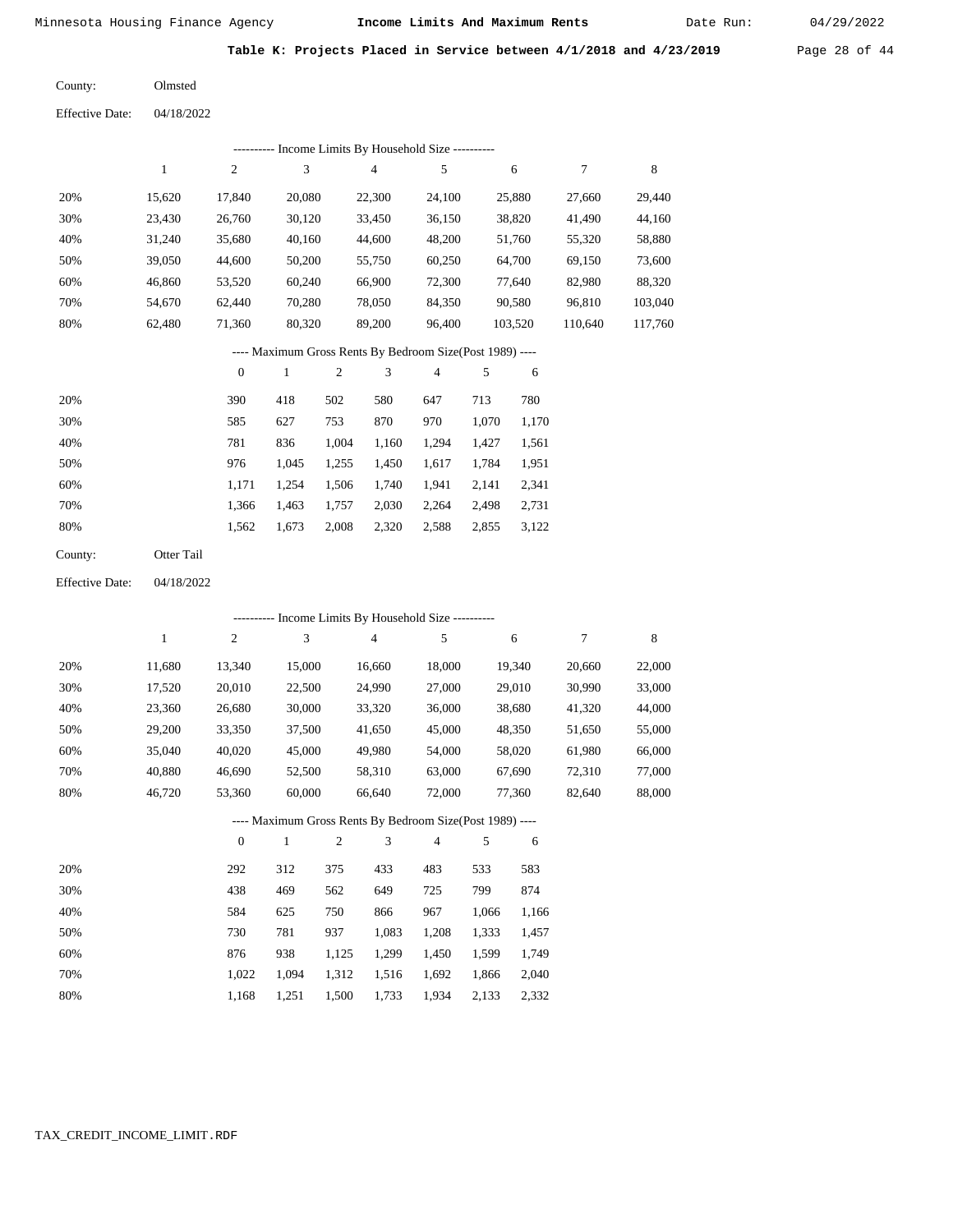Date Run:

Table K: Projects Placed in Service between 4/1/2018 and 4/23/2019 Page 29 of 44

Pennington County:

04/18/2022 Effective Date:

|     | Income Limits By Household Size ---------- |        |        |        |        |        |        |        |  |  |  |  |  |
|-----|--------------------------------------------|--------|--------|--------|--------|--------|--------|--------|--|--|--|--|--|
|     |                                            | 2      | 3      | 4      |        | 6      |        | 8      |  |  |  |  |  |
| 20% | 11.720                                     | 13,380 | 15,060 | 16,720 | 18.060 | 19.400 | 20,740 | 22,080 |  |  |  |  |  |
| 30% | 17,580                                     | 20,070 | 22,590 | 25,080 | 27,090 | 29,100 | 31,110 | 33,120 |  |  |  |  |  |
| 40% | 23,440                                     | 26,760 | 30,120 | 33,440 | 36,120 | 38,800 | 41,480 | 44,160 |  |  |  |  |  |
| 50% | 29,300                                     | 33,450 | 37,650 | 41,800 | 45,150 | 48,500 | 51,850 | 55,200 |  |  |  |  |  |
| 60% | 35,160                                     | 40,140 | 45,180 | 50,160 | 54,180 | 58,200 | 62,220 | 66,240 |  |  |  |  |  |
| 70% | 41.020                                     | 46.830 | 52,710 | 58,520 | 63,210 | 67,900 | 72.590 | 77,280 |  |  |  |  |  |
| 80% | 46.880                                     | 53,520 | 60,240 | 66,880 | 72,240 | 77,600 | 82,960 | 88,320 |  |  |  |  |  |

### ---- Maximum Gross Rents By Bedroom Size(Post 1989) ----

|     | $\mathbf{0}$ |       | $\overline{c}$ | 3     | $\overline{4}$ | 5     | 6     |
|-----|--------------|-------|----------------|-------|----------------|-------|-------|
| 20% | 293          | 313   | 376            | 434   | 485            | 535   | 585   |
| 30% | 439          | 470   | 564            | 652   | 727            | 802   | 877   |
| 40% | 586          | 627   | 753            | 869   | 970            | 1,070 | 1,170 |
| 50% | 732          | 784   | 941            | 1,086 | 1,212          | 1,338 | 1,463 |
| 60% | 879          | 941   | 1,129          | 1,304 | 1,455          | 1,605 | 1,755 |
| 70% | 1,025        | 1,098 | 1,317          | 1,521 | 1,697          | 1,873 | 2,048 |
| 80% | 1,172        | 1,255 | 1,506          | 1,739 | 1,940          | 2,141 | 2,340 |
|     |              |       |                |       |                |       |       |

| County:<br>Pine |  |
|-----------------|--|
|-----------------|--|

04/18/2022 Effective Date:

|     |              |                  |        |                |                | ---------- Income Limits By Household Size ----------    |       |        |        |        |
|-----|--------------|------------------|--------|----------------|----------------|----------------------------------------------------------|-------|--------|--------|--------|
|     | $\mathbf{1}$ | $\boldsymbol{2}$ | 3      |                | $\overline{4}$ | 5                                                        |       | 6      | 7      | 8      |
| 20% | 11,680       | 13,340           | 15,000 |                | 16,660         | 18,000                                                   |       | 19,340 | 20,660 | 22,000 |
| 30% | 17,520       | 20,010           | 22,500 |                | 24,990         | 27,000                                                   |       | 29,010 | 30,990 | 33,000 |
| 40% | 23,360       | 26,680           | 30,000 |                | 33,320         | 36,000                                                   |       | 38,680 | 41,320 | 44,000 |
| 50% | 29,200       | 33,350           | 37,500 |                | 41,650         | 45,000                                                   |       | 48,350 | 51,650 | 55,000 |
| 60% | 35,040       | 40,020           | 45,000 |                | 49,980         | 54,000                                                   |       | 58,020 | 61,980 | 66,000 |
| 70% | 40,880       | 46,690           | 52,500 |                | 58,310         | 63,000                                                   |       | 67,690 | 72,310 | 77,000 |
| 80% | 46,720       | 53,360           | 60,000 |                | 66,640         | 72,000                                                   |       | 77,360 | 82,640 | 88,000 |
|     |              |                  |        |                |                | ---- Maximum Gross Rents By Bedroom Size(Post 1989) ---- |       |        |        |        |
|     |              | $\overline{0}$   | 1      | $\overline{2}$ | 3              | 4                                                        | 5     | 6      |        |        |
| 20% |              | 292              | 312    | 375            | 433            | 483                                                      | 533   | 583    |        |        |
| 30% |              | 438              | 469    | 562            | 649            | 725                                                      | 799   | 874    |        |        |
| 40% |              | 584              | 625    | 750            | 866            | 967                                                      | 1,066 | 1,166  |        |        |
| 50% |              | 730              | 781    | 937            | 1,083          | 1,208                                                    | 1,333 | 1,457  |        |        |
| 60% |              | 876              | 938    | 1,125          | 1,299          | 1,450                                                    | 1,599 | 1,749  |        |        |
| 70% |              | 1,022            | 1,094  | 1,312          | 1,516          | 1,692                                                    | 1,866 | 2,040  |        |        |

1,168

1,251

1,500

1,733

1,934 2,133

2,332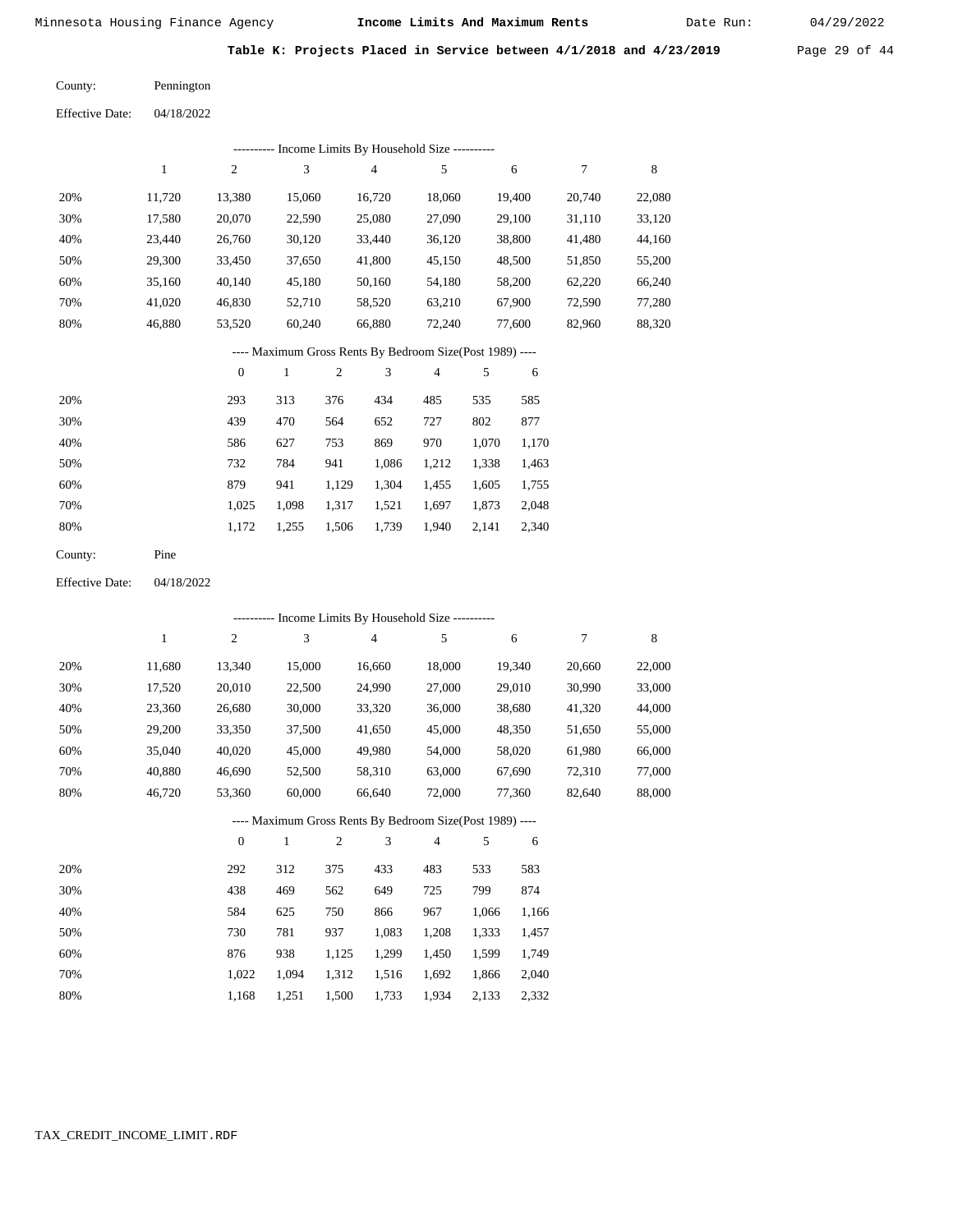Date Run:

Table K: Projects Placed in Service between  $4/1/2018$  and  $4/23/2019$  Page 30 of 44

Pipestone County:

| <b>Effective Date:</b> | 04/18/2022 |
|------------------------|------------|
|------------------------|------------|

|     | ---------- Income Limits By Household Size ---------- |        |        |                |        |        |        |        |  |  |  |  |  |
|-----|-------------------------------------------------------|--------|--------|----------------|--------|--------|--------|--------|--|--|--|--|--|
|     | 1                                                     | 2      | 3      | $\overline{4}$ | 5      | 6      | 7      | 8      |  |  |  |  |  |
| 20% | 11,680                                                | 13,340 | 15,000 | 16,660         | 18,000 | 19,340 | 20,660 | 22,000 |  |  |  |  |  |
| 30% | 17,520                                                | 20,010 | 22,500 | 24,990         | 27,000 | 29,010 | 30,990 | 33,000 |  |  |  |  |  |
| 40% | 23,360                                                | 26,680 | 30,000 | 33,320         | 36,000 | 38,680 | 41,320 | 44,000 |  |  |  |  |  |
| 50% | 29,200                                                | 33,350 | 37,500 | 41,650         | 45,000 | 48,350 | 51,650 | 55,000 |  |  |  |  |  |
| 60% | 35,040                                                | 40,020 | 45,000 | 49,980         | 54,000 | 58,020 | 61,980 | 66,000 |  |  |  |  |  |
| 70% | 40,880                                                | 46,690 | 52,500 | 58,310         | 63,000 | 67,690 | 72,310 | 77,000 |  |  |  |  |  |
| 80% | 46,720                                                | 53,360 | 60,000 | 66,640         | 72,000 | 77,360 | 82,640 | 88,000 |  |  |  |  |  |
|     |                                                       |        |        |                |        |        |        |        |  |  |  |  |  |

### ---- Maximum Gross Rents By Bedroom Size(Post 1989) ----

|     | $\mathbf{0}$ |       | 2     | 3     | 4     | 5     | 6     |
|-----|--------------|-------|-------|-------|-------|-------|-------|
| 20% | 292          | 312   | 375   | 433   | 483   | 533   | 583   |
| 30% | 438          | 469   | 562   | 649   | 725   | 799   | 874   |
| 40% | 584          | 625   | 750   | 866   | 967   | 1,066 | 1,166 |
| 50% | 730          | 781   | 937   | 1,083 | 1,208 | 1,333 | 1,457 |
| 60% | 876          | 938   | 1,125 | 1,299 | 1,450 | 1,599 | 1,749 |
| 70% | 1.022        | 1.094 | 1,312 | 1,516 | 1,692 | 1,866 | 2,040 |
| 80% | 1,168        | 1,251 | 1,500 | 1,733 | 1,934 | 2,133 | 2,332 |
|     |              |       |       |       |       |       |       |

Polk County:

04/18/2022 Effective Date:

|     |        |                  |        |                |        | ---------- Income Limits By Household Size ----------    |       |        |        |        |
|-----|--------|------------------|--------|----------------|--------|----------------------------------------------------------|-------|--------|--------|--------|
|     | 1      | $\boldsymbol{2}$ | 3      |                | 4      | 5                                                        |       | 6      | 7      | 8      |
| 20% | 13,040 | 14,900           | 16,760 |                | 18,620 | 20,120                                                   |       | 21,600 | 23,100 | 24,580 |
| 30% | 19,560 | 22,350           | 25,140 |                | 27,930 | 30,180                                                   |       | 32,400 | 34,650 | 36,870 |
| 40% | 26,080 | 29,800           | 33,520 |                | 37,240 | 40,240                                                   |       | 43,200 | 46,200 | 49,160 |
| 50% | 32,600 | 37,250           | 41,900 |                | 46,550 | 50,300                                                   |       | 54,000 | 57,750 | 61,450 |
| 60% | 39,120 | 44,700           | 50,280 |                | 55,860 | 60,360                                                   |       | 64,800 | 69,300 | 73,740 |
| 70% | 45,640 | 52,150           | 58,660 |                | 65,170 | 70,420                                                   |       | 75,600 | 80,850 | 86,030 |
| 80% | 52,160 | 59,600           | 67,040 |                | 74,480 | 80,480                                                   |       | 86,400 | 92,400 | 98,320 |
|     |        |                  |        |                |        | ---- Maximum Gross Rents By Bedroom Size(Post 1989) ---- |       |        |        |        |
|     |        | $\overline{0}$   | 1      | $\overline{2}$ | 3      | $\overline{4}$                                           | 5     | 6      |        |        |
| 20% |        | 326              | 349    | 419            | 484    | 540                                                      | 596   | 651    |        |        |
| 30% |        | 489              | 523    | 628            | 726    | 810                                                      | 894   | 977    |        |        |
| 40% |        | 652              | 698    | 838            | 968    | 1,080                                                    | 1,192 | 1,303  |        |        |
| 50% |        | 815              | 873    | 1,047          | 1,210  | 1,350                                                    | 1,490 | 1,629  |        |        |
| 60% |        | 978              | 1,047  | 1,257          | 1,452  | 1,620                                                    | 1,788 | 1,955  |        |        |
| 70% |        | 1,141            | 1,222  | 1,466          | 1,694  | 1,890                                                    | 2,086 | 2,280  |        |        |

 1,141 1,304

 1,222 1,397

 1,466 1,676

 1,694 1,937

 1,890 2,160  2,086 2,384  2,280 2,606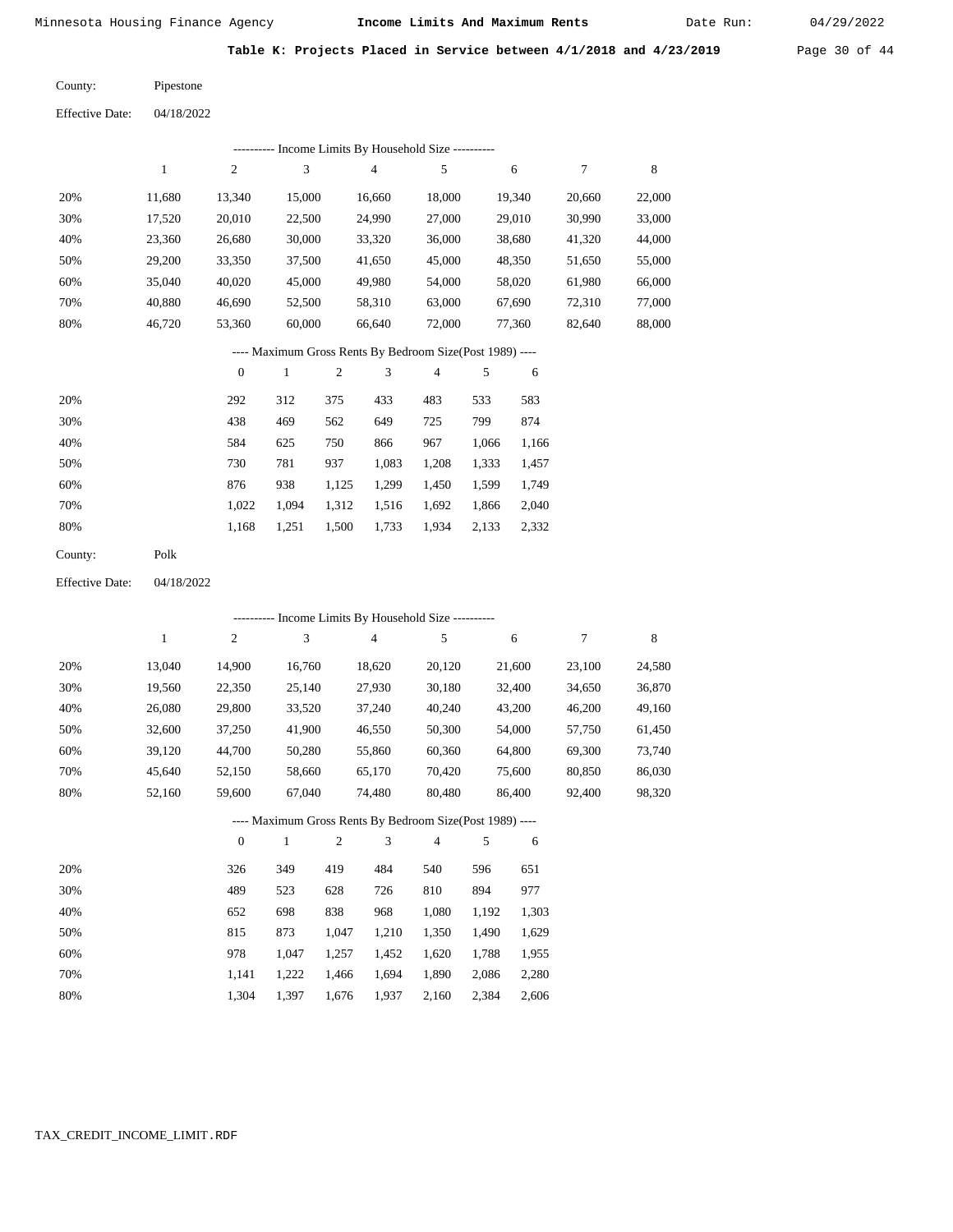Date Run:

Table K: Projects Placed in Service between  $4/1/2018$  and  $4/23/2019$  Page 31 of 44

Pope County:

Effective Date: 04/18/2022

|     |        |                  |              |                | ---------- Income Limits By Household Size ----------    |                |       |        |        |        |
|-----|--------|------------------|--------------|----------------|----------------------------------------------------------|----------------|-------|--------|--------|--------|
|     | 1      | $\overline{2}$   | 3            |                | 4                                                        | 5              |       | 6      | 7      | 8      |
| 20% | 12,140 | 13,880           | 15,620       |                | 17,340                                                   | 18,740         |       | 20,120 | 21,520 | 22,900 |
| 30% | 18,210 | 20,820           | 23,430       |                | 26,010                                                   | 28,110         |       | 30,180 | 32,280 | 34,350 |
| 40% | 24,280 | 27,760           | 31,240       |                | 34,680                                                   | 37,480         |       | 40,240 | 43,040 | 45,800 |
| 50% | 30,350 | 34,700           | 39,050       |                | 43,350                                                   | 46,850         |       | 50,300 | 53,800 | 57,250 |
| 60% | 36,420 | 41,640           | 46,860       |                | 52,020                                                   | 56,220         |       | 60,360 | 64,560 | 68,700 |
| 70% | 42,490 | 48,580           | 54,670       |                | 60,690                                                   | 65,590         |       | 70,420 | 75,320 | 80,150 |
| 80% | 48,560 | 55,520           | 62,480       |                | 69,360                                                   | 74,960         |       | 80,480 | 86,080 | 91,600 |
|     |        |                  |              |                | ---- Maximum Gross Rents By Bedroom Size(Post 1989) ---- |                |       |        |        |        |
|     |        | $\boldsymbol{0}$ | $\mathbf{1}$ | $\overline{c}$ | 3                                                        | $\overline{4}$ | 5     | 6      |        |        |
| 20% |        | 303              | 325          | 390            | 451                                                      | 503            | 555   | 606    |        |        |
| 30% |        | 455              | 487          | 585            | 676                                                      | 754            | 832   | 910    |        |        |
| 40% |        | 607              | 650          | 781            | 902                                                      | 1,006          | 1,110 | 1,213  |        |        |
| 50% |        | 758              | 813          | 976            | 1,127                                                    | 1,257          | 1,388 | 1,517  |        |        |

| 910. |  |  |                                                                                                                                           |
|------|--|--|-------------------------------------------------------------------------------------------------------------------------------------------|
|      |  |  |                                                                                                                                           |
|      |  |  |                                                                                                                                           |
|      |  |  | 975 1,171 1,353 1,509 1,665 1,820<br>1,062 1,138 1,366 1,578 1,760 1,943 2,124<br>$1,214$ $1,301$ $1,562$ $1,804$ $2,012$ $2,221$ $2,427$ |

| County: | Ramsey |
|---------|--------|
|---------|--------|

Effective Date: 04/18/2022

|     | ---------- Income Limits By Household Size ---------- |                |              |     |                |                                                          |     |         |         |         |  |  |  |
|-----|-------------------------------------------------------|----------------|--------------|-----|----------------|----------------------------------------------------------|-----|---------|---------|---------|--|--|--|
|     | 1                                                     | $\overline{c}$ | 3            |     | $\overline{4}$ | 5                                                        |     | 6       | 7       | 8       |  |  |  |
| 20% | 16,440                                                | 18,780         | 21,120       |     | 23,460         | 25,340                                                   |     | 27,220  | 29,100  | 30,980  |  |  |  |
| 30% | 24,660                                                | 28,170         | 31,680       |     | 35,190         | 38,010                                                   |     | 40,830  | 43,650  | 46,470  |  |  |  |
| 40% | 32,880                                                | 37,560         | 42,240       |     | 46,920         | 50,680                                                   |     | 54,440  | 58,200  | 61,960  |  |  |  |
| 50% | 41,100                                                | 46,950         | 52,800       |     | 58,650         | 63,350                                                   |     | 68,050  | 72,750  | 77,450  |  |  |  |
| 60% | 49,320                                                | 56,340         | 63,360       |     | 70,380         | 76,020                                                   |     | 81,660  | 87,300  | 92,940  |  |  |  |
| 70% | 57,540                                                | 65,730         | 73,920       |     | 82,110         | 88,690                                                   |     | 95,270  | 101,850 | 108,430 |  |  |  |
| 80% | 65,760                                                | 75,120         | 84,480       |     | 93,840         | 101,360                                                  |     | 108,880 | 116,400 | 123,920 |  |  |  |
|     |                                                       |                |              |     |                | ---- Maximum Gross Rents By Bedroom Size(Post 1989) ---- |     |         |         |         |  |  |  |
|     |                                                       | $\theta$       | $\mathbf{1}$ | 2   | 3              | $\overline{4}$                                           | 5   | 6       |         |         |  |  |  |
| 20% |                                                       | 411            | 440          | 528 | 610            | 680                                                      | 751 | 821     |         |         |  |  |  |

| 20% | 411   | 440   | 528   | 610   | 680   | 751   | 821   |
|-----|-------|-------|-------|-------|-------|-------|-------|
| 30% | 616   | 660   | 792   | 915   | 1.020 | 1.126 | 1,231 |
| 40% | 822   | 880   | 1.056 | 1.220 | 1.361 | 1.502 | 1,642 |
| 50% | 1.027 | 1.100 | 1.320 | 1,525 | 1,701 | 1,877 | 2,052 |
| 60% | 1.233 | 1.320 | 1.584 | 1,830 | 2.041 | 2.253 | 2,463 |
| 70% | 1.438 | 1.540 | 1.848 | 2,135 | 2.381 | 2.628 | 2,873 |
| 80% | 1.644 | 1.761 | 2,112 | 2.440 | 2,722 | 3,004 | 3.284 |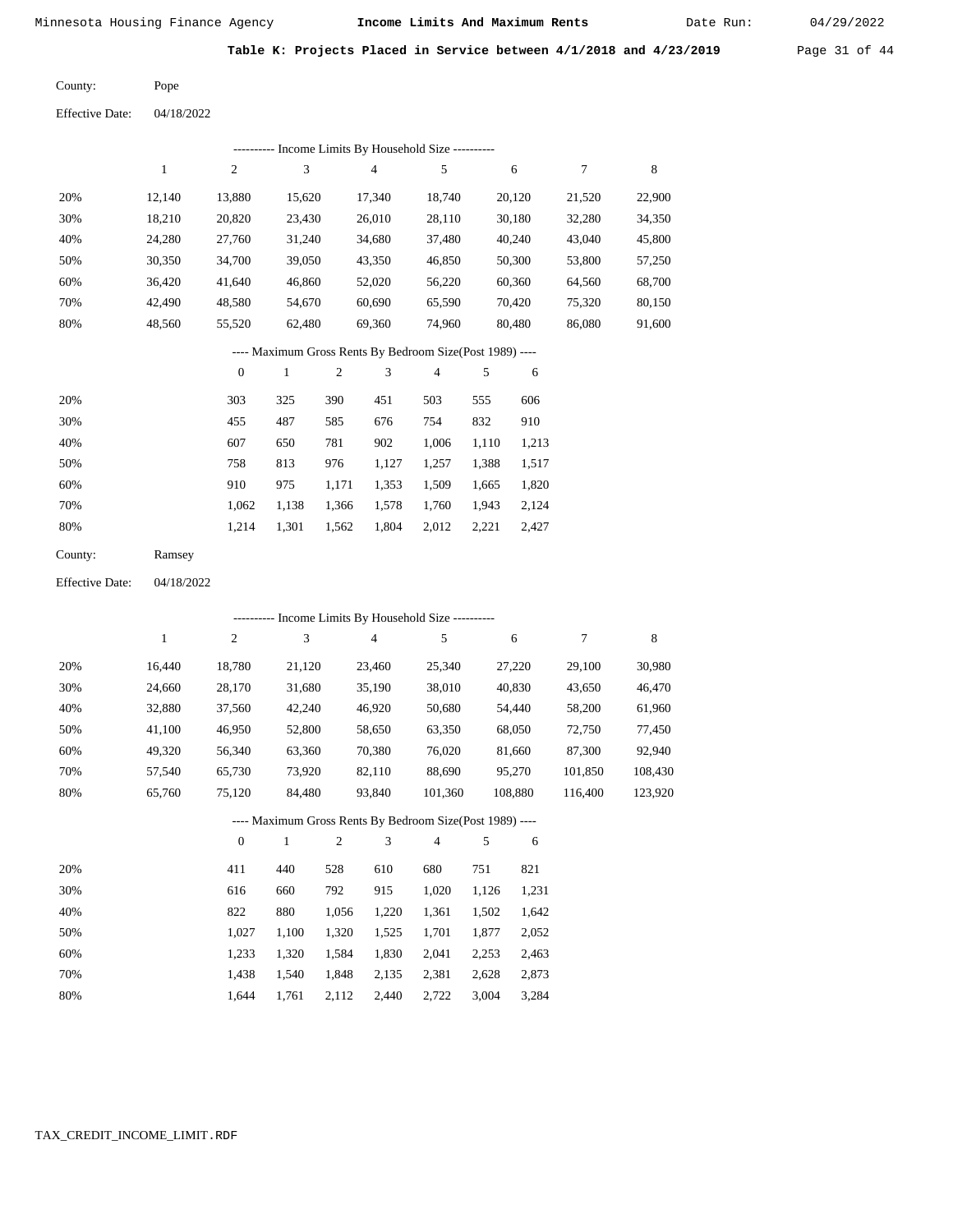Date Run:

Table K: Projects Placed in Service between 4/1/2018 and 4/23/2019 Page 32 of 44

Red Lake County:

04/18/2022 Effective Date:

| ---------- Income Limits By Household Size ---------- |        |                |        |        |        |        |        |        |  |  |  |  |
|-------------------------------------------------------|--------|----------------|--------|--------|--------|--------|--------|--------|--|--|--|--|
|                                                       |        | $\overline{c}$ | 3      | 4      | 5      | 6      |        | 8      |  |  |  |  |
| 20%                                                   | 11.960 | 13,680         | 15,380 | 17,080 | 18.460 | 19,820 | 21,180 | 22,560 |  |  |  |  |
| 30%                                                   | 17.940 | 20,520         | 23,070 | 25,620 | 27,690 | 29,730 | 31,770 | 33,840 |  |  |  |  |
| 40%                                                   | 23,920 | 27,360         | 30,760 | 34,160 | 36,920 | 39,640 | 42,360 | 45,120 |  |  |  |  |
| 50%                                                   | 29,900 | 34,200         | 38,450 | 42,700 | 46,150 | 49,550 | 52,950 | 56,400 |  |  |  |  |
| 60%                                                   | 35,880 | 41,040         | 46,140 | 51,240 | 55,380 | 59,460 | 63,540 | 67,680 |  |  |  |  |
| 70%                                                   | 41.860 | 47,880         | 53,830 | 59,780 | 64,610 | 69,370 | 74,130 | 78,960 |  |  |  |  |
| 80%                                                   | 47,840 | 54,720         | 61,520 | 68,320 | 73,840 | 79,280 | 84,720 | 90,240 |  |  |  |  |

### ---- Maximum Gross Rents By Bedroom Size(Post 1989) ----

|     | $\mathbf{0}$ |       | $\overline{c}$ | 3     | $\overline{4}$ | 5     | 6     |
|-----|--------------|-------|----------------|-------|----------------|-------|-------|
| 20% | 299          | 320   | 384            | 444   | 495            | 546   | 597   |
| 30% | 448          | 480   | 576            | 666   | 743            | 820   | 896   |
| 40% | 598          | 641   | 769            | 888   | 991            | 1,093 | 1,195 |
| 50% | 747          | 801   | 961            | 1,110 | 1,238          | 1,366 | 1,494 |
| 60% | 897          | 961   | 1,153          | 1,332 | 1,486          | 1,640 | 1,793 |
| 70% | 1.046        | 1,121 | 1,345          | 1,554 | 1,734          | 1,913 | 2,092 |
| 80% | 1,196        | 1,282 | 1,538          | 1,777 | 1,982          | 2,187 | 2,391 |
|     |              |       |                |       |                |       |       |

| County: | Redwood |
|---------|---------|
|---------|---------|

04/18/2022 Effective Date:

|     |        |                |              |                |                | - Income Limits By Household Size ----------             |       |        |        |        |
|-----|--------|----------------|--------------|----------------|----------------|----------------------------------------------------------|-------|--------|--------|--------|
|     | 1      | $\overline{c}$ | 3            |                | $\overline{4}$ | 5                                                        |       | 6      | 7      | 8      |
| 20% | 11,680 | 13,340         | 15,000       |                | 16,660         | 18,000                                                   |       | 19,340 | 20,660 | 22,000 |
| 30% | 17,520 | 20,010         | 22,500       |                | 24,990         | 27,000                                                   |       | 29,010 | 30,990 | 33,000 |
| 40% | 23,360 | 26,680         | 30,000       |                | 33,320         | 36,000                                                   |       | 38,680 | 41,320 | 44,000 |
| 50% | 29,200 | 33,350         | 37,500       |                | 41,650         | 45,000                                                   |       | 48,350 | 51,650 | 55,000 |
| 60% | 35,040 | 40,020         | 45,000       |                | 49,980         | 54,000                                                   |       | 58,020 | 61,980 | 66,000 |
| 70% | 40,880 | 46,690         | 52,500       |                | 58,310         | 63,000                                                   |       | 67,690 | 72,310 | 77,000 |
| 80% | 46,720 | 53,360         | 60,000       |                | 66,640         | 72,000                                                   |       | 77,360 | 82,640 | 88,000 |
|     |        |                |              |                |                | ---- Maximum Gross Rents By Bedroom Size(Post 1989) ---- |       |        |        |        |
|     |        | $\overline{0}$ | $\mathbf{1}$ | $\overline{c}$ | 3              | $\overline{4}$                                           | 5     | 6      |        |        |
| 20% |        | 292            | 312          | 375            | 433            | 483                                                      | 533   | 583    |        |        |
| 30% |        | 438            | 469          | 562            | 649            | 725                                                      | 799   | 874    |        |        |
| 40% |        | 584            | 625          | 750            | 866            | 967                                                      | 1,066 | 1,166  |        |        |
| 50% |        | 730            | 781          | 937            | 1,083          | 1,208                                                    | 1,333 | 1,457  |        |        |
| 60% |        | 876            | 938          | 1,125          | 1,299          | 1,450                                                    | 1,599 | 1,749  |        |        |
| 70% |        | 1,022          | 1,094        | 1,312          | 1,516          | 1,692                                                    | 1,866 | 2,040  |        |        |

1,733

1,934

2,133

2,332

1,168

1,251

1,500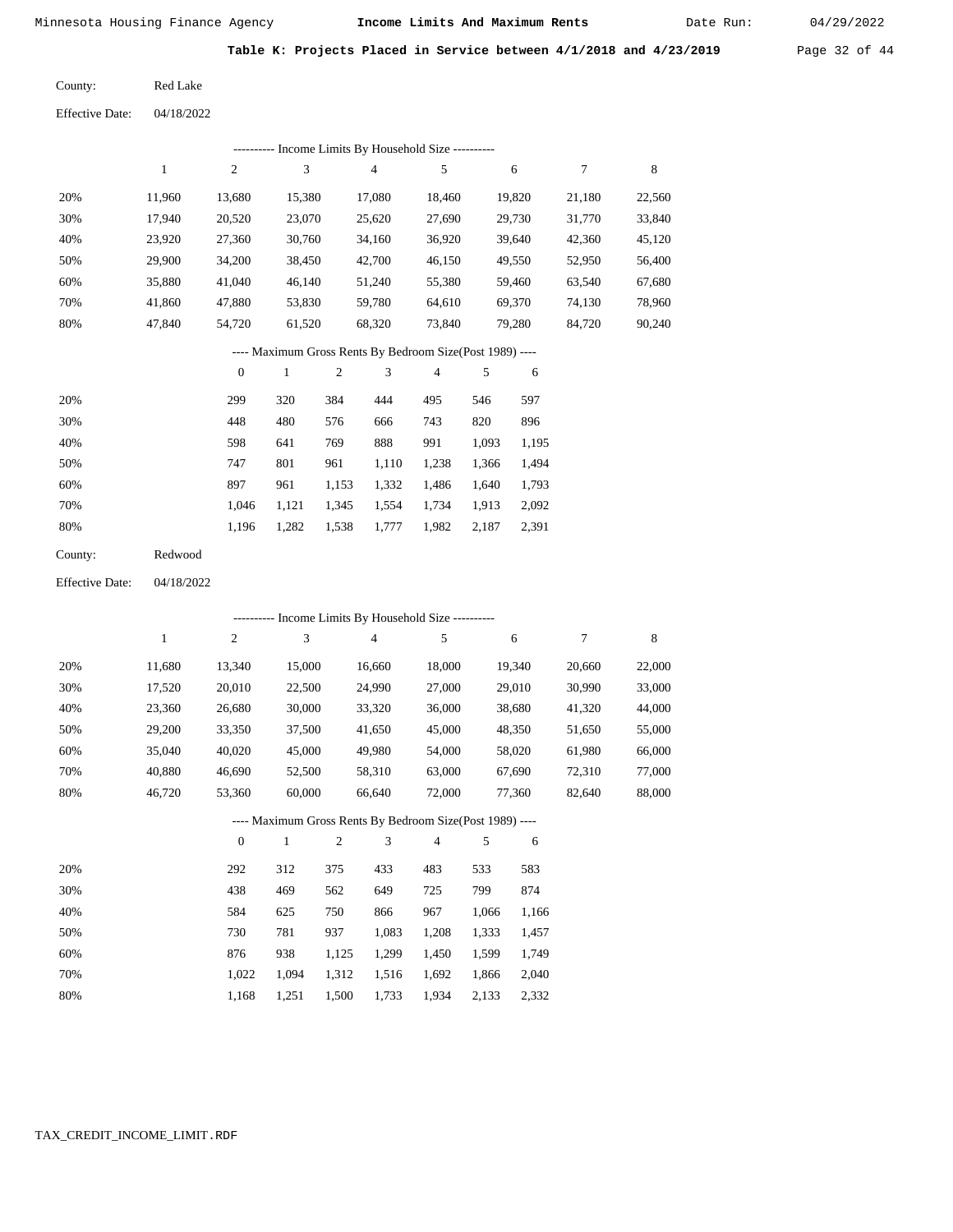Date Run:

Table K: Projects Placed in Service between 4/1/2018 and 4/23/2019 Page 33 of 44

Renville County:

04/18/2022 Effective Date:

| ---------- Income Limits By Household Size ---------- |        |                |        |        |        |        |        |        |  |  |  |
|-------------------------------------------------------|--------|----------------|--------|--------|--------|--------|--------|--------|--|--|--|
|                                                       |        | $\overline{c}$ | 3      | 4      | 5      | 6      |        | 8      |  |  |  |
| 20%                                                   | 11.720 | 13.380         | 15,060 | 16.720 | 18.060 | 19.400 | 20,740 | 22,080 |  |  |  |
| 30%                                                   | 17,580 | 20,070         | 22,590 | 25,080 | 27,090 | 29,100 | 31,110 | 33,120 |  |  |  |
| 40%                                                   | 23.440 | 26,760         | 30,120 | 33,440 | 36,120 | 38,800 | 41,480 | 44,160 |  |  |  |
| 50%                                                   | 29,300 | 33,450         | 37,650 | 41,800 | 45,150 | 48,500 | 51,850 | 55,200 |  |  |  |
| 60%                                                   | 35.160 | 40,140         | 45,180 | 50,160 | 54,180 | 58,200 | 62,220 | 66,240 |  |  |  |
| 70%                                                   | 41,020 | 46,830         | 52,710 | 58,520 | 63,210 | 67,900 | 72,590 | 77,280 |  |  |  |
| 80%                                                   | 46.880 | 53,520         | 60,240 | 66,880 | 72,240 | 77,600 | 82,960 | 88,320 |  |  |  |

### ---- Maximum Gross Rents By Bedroom Size(Post 1989) ----

|     | $\mathbf{0}$ |       | $\overline{2}$ | 3     | 4     | 5     | 6     |
|-----|--------------|-------|----------------|-------|-------|-------|-------|
| 20% | 293          | 313   | 376            | 434   | 485   | 535   | 585   |
| 30% | 439          | 470   | 564            | 652   | 727   | 802   | 877   |
| 40% | 586          | 627   | 753            | 869   | 970   | 1,070 | 1,170 |
| 50% | 732          | 784   | 941            | 1,086 | 1,212 | 1,338 | 1,463 |
| 60% | 879          | 941   | 1,129          | 1,304 | 1,455 | 1,605 | 1,755 |
| 70% | 1,025        | 1,098 | 1,317          | 1,521 | 1,697 | 1,873 | 2,048 |
| 80% | 1,172        | 1,255 | 1,506          | 1,739 | 1,940 | 2,141 | 2,340 |
|     |              |       |                |       |       |       |       |

| County: | Rice |
|---------|------|
|---------|------|

04/18/2022 Effective Date:

|     |        |                  | ---------- Income Limits By Household Size ----------    |                |        |                |       |        |        |         |
|-----|--------|------------------|----------------------------------------------------------|----------------|--------|----------------|-------|--------|--------|---------|
|     | 1      | $\overline{c}$   | 3                                                        |                | 4      | 5              |       | 6      | 7      | 8       |
| 20% | 13,540 | 15,480           | 17,420                                                   |                | 19,340 | 20,900         |       | 22,440 | 24,000 | 25,540  |
| 30% | 20,310 | 23,220           | 26,130                                                   |                | 29,010 | 31,350         |       | 33,660 | 36,000 | 38,310  |
| 40% | 27,080 | 30,960           | 34,840                                                   |                | 38,680 | 41,800         |       | 44,880 | 48,000 | 51,080  |
| 50% | 33,850 | 38,700           | 43,550                                                   |                | 48,350 | 52,250         |       | 56,100 | 60,000 | 63,850  |
| 60% | 40,620 | 46,440           | 52,260                                                   |                | 58,020 | 62,700         |       | 67,320 | 72,000 | 76,620  |
| 70% | 47,390 | 54,180           | 60,970                                                   |                | 67,690 | 73,150         |       | 78,540 | 84,000 | 89,390  |
| 80% | 54,160 | 61,920           | 69,680                                                   |                | 77,360 | 83,600         |       | 89,760 | 96,000 | 102,160 |
|     |        |                  | ---- Maximum Gross Rents By Bedroom Size(Post 1989) ---- |                |        |                |       |        |        |         |
|     |        | $\boldsymbol{0}$ | $\mathbf{1}$                                             | $\overline{2}$ | 3      | $\overline{4}$ | 5     | 6      |        |         |
| 20% |        | 338              | 362                                                      | 435            | 503    | 561            | 619   | 676    |        |         |
| 30% |        | 507              | 544                                                      | 653            | 754    | 841            | 928   | 1,015  |        |         |
| 40% |        | 677              | 725                                                      | 871            | 1,006  | 1,122          | 1,238 | 1,353  |        |         |
| 50% |        | 846              | 906                                                      | 1,088          | 1,257  | 1,402          | 1,548 | 1,692  |        |         |

| 70% |  |  | 1,184 1,269 1,524 1,760 1,963 2,167 2,369 |  |
|-----|--|--|-------------------------------------------|--|
| 80% |  |  | 1,354 1,451 1,742 2,012 2,244 2,477 2,707 |  |

1,306

1,509

1,683

1,857

2,030

1,088

1,015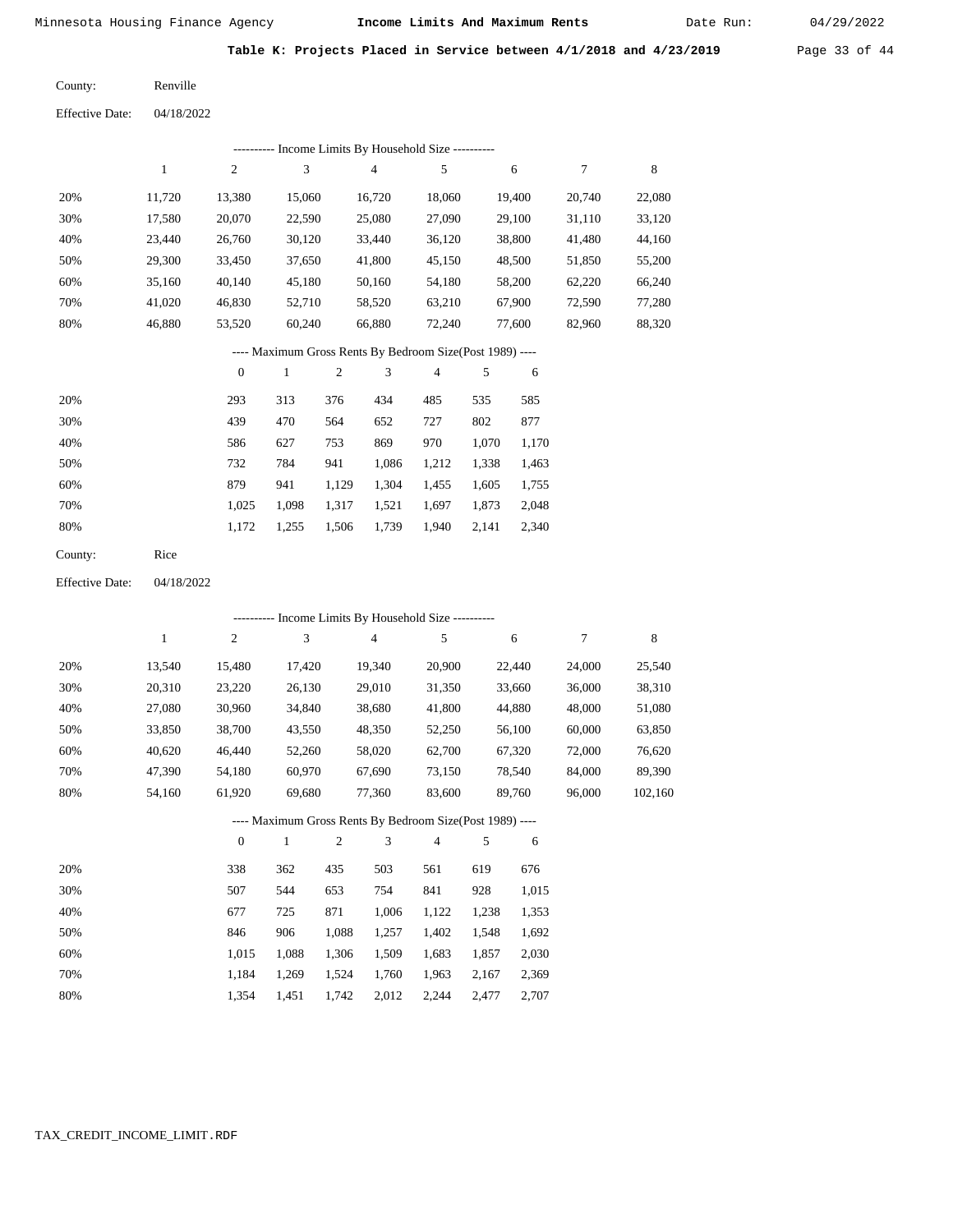Date Run:

Table K: Projects Placed in Service between  $4/1/2018$  and  $4/23/2019$  Page 34 of 44

Rock County:

04/18/2022 Effective Date:

|     | ---------- Income Limits By Household Size ---------- |              |        |     |        |                                                          |      |        |        |        |  |  |
|-----|-------------------------------------------------------|--------------|--------|-----|--------|----------------------------------------------------------|------|--------|--------|--------|--|--|
|     | 1                                                     | 2            | 3      |     | 4      | 5                                                        |      | 6      | 7      | 8      |  |  |
| 20% | 11.680                                                | 13,340       | 15,000 |     | 16,660 | 18,000                                                   |      | 19,340 | 20,660 | 22,000 |  |  |
| 30% | 17,520                                                | 20,010       | 22,500 |     | 24,990 | 27,000                                                   |      | 29,010 | 30,990 | 33,000 |  |  |
| 40% | 23,360                                                | 26,680       | 30,000 |     | 33,320 | 36,000                                                   |      | 38,680 | 41,320 | 44,000 |  |  |
| 50% | 29,200                                                | 33,350       | 37,500 |     | 41,650 | 45,000                                                   |      | 48,350 | 51,650 | 55,000 |  |  |
| 60% | 35,040                                                | 40,020       | 45,000 |     | 49,980 | 54,000                                                   |      | 58,020 | 61,980 | 66,000 |  |  |
| 70% | 40,880                                                | 46,690       | 52,500 |     | 58,310 | 63,000                                                   |      | 67,690 | 72,310 | 77,000 |  |  |
| 80% | 46,720                                                | 53,360       | 60,000 |     | 66,640 | 72,000                                                   |      | 77,360 | 82,640 | 88,000 |  |  |
|     |                                                       |              |        |     |        | ---- Maximum Gross Rents By Bedroom Size(Post 1989) ---- |      |        |        |        |  |  |
|     |                                                       | $\mathbf{0}$ | 1      | 2   | 3      | $\overline{4}$                                           | 5    | 6      |        |        |  |  |
| 20% |                                                       | 292          | 312    | 375 | 433    | 483                                                      | 533. | 583    |        |        |  |  |

| 20% | 292   | 312   | 375   | 433   | 483   | 533   | 583   |
|-----|-------|-------|-------|-------|-------|-------|-------|
| 30% | 438   | 469   | 562   | 649   | 725   | 799   | 874   |
| 40% | 584   | 625   | 750   | 866   | 967   | 1.066 | 1,166 |
| 50% | 730   | 781   | 937   | 1,083 | 1,208 | 1,333 | 1,457 |
| 60% | 876   | 938   | 1,125 | 1.299 | 1,450 | 1,599 | 1,749 |
| 70% | 1.022 | 1.094 | 1.312 | 1,516 | 1,692 | 1.866 | 2,040 |
| 80% | 1.168 | 1.251 | 1,500 | 1,733 | 1,934 | 2,133 | 2,332 |

| County: | Roseau |
|---------|--------|
|---------|--------|

04/18/2022 Effective Date:

|     | ---------- Income Limits By Household Size ---------- |                |              |                |                                                          |                |       |        |        |        |  |  |
|-----|-------------------------------------------------------|----------------|--------------|----------------|----------------------------------------------------------|----------------|-------|--------|--------|--------|--|--|
|     | 1                                                     | $\overline{c}$ | 3            |                | $\overline{4}$                                           | 5              |       | 6      | 7      | 8      |  |  |
| 20% | 11,760                                                | 13,440         | 15,120       |                | 16,800                                                   | 18,160         |       | 19,500 | 20,840 | 22,180 |  |  |
| 30% | 17,640                                                | 20,160         | 22,680       |                | 25,200                                                   | 27,240         |       | 29,250 | 31,260 | 33,270 |  |  |
| 40% | 23,520                                                | 26,880         | 30,240       |                | 33,600                                                   | 36,320         |       | 39,000 | 41,680 | 44,360 |  |  |
| 50% | 29,400                                                | 33,600         | 37,800       |                | 42,000                                                   | 45,400         |       | 48,750 | 52,100 | 55,450 |  |  |
| 60% | 35,280                                                | 40,320         | 45,360       |                | 50,400                                                   | 54,480         |       | 58,500 | 62,520 | 66,540 |  |  |
| 70% | 41,160                                                | 47,040         | 52,920       |                | 58,800                                                   | 63,560         |       | 68,250 | 72,940 | 77,630 |  |  |
| 80% | 47,040                                                | 53,760         | 60,480       |                | 67,200                                                   | 72,640         |       | 78,000 | 83,360 | 88,720 |  |  |
|     |                                                       |                |              |                | ---- Maximum Gross Rents By Bedroom Size(Post 1989) ---- |                |       |        |        |        |  |  |
|     |                                                       | $\theta$       | $\mathbf{1}$ | $\mathfrak{2}$ | 3                                                        | $\overline{4}$ | 5     | 6      |        |        |  |  |
| 20% |                                                       | 294            | 315          | 378            | 437                                                      | 487            | 537   | 588    |        |        |  |  |
| 30% |                                                       | 441            | 472          | 567            | 655                                                      | 731            | 806   | 882    |        |        |  |  |
| 40% |                                                       | 588            | 630          | 756            | 874                                                      | 975            | 1,075 | 1,176  |        |        |  |  |
| 50% |                                                       | 735            | 787          | 945            | 1,092                                                    | 1,218          | 1,344 | 1,470  |        |        |  |  |
| 60% |                                                       | 882            | 945          | 1,134          | 1,311                                                    | 1,462          | 1,613 | 1,764  |        |        |  |  |

1,029 1,102 1,323 1,529 1,706 1,882 2,058

1,260 1,512 1,748 1,950 2,151 2,352

1,176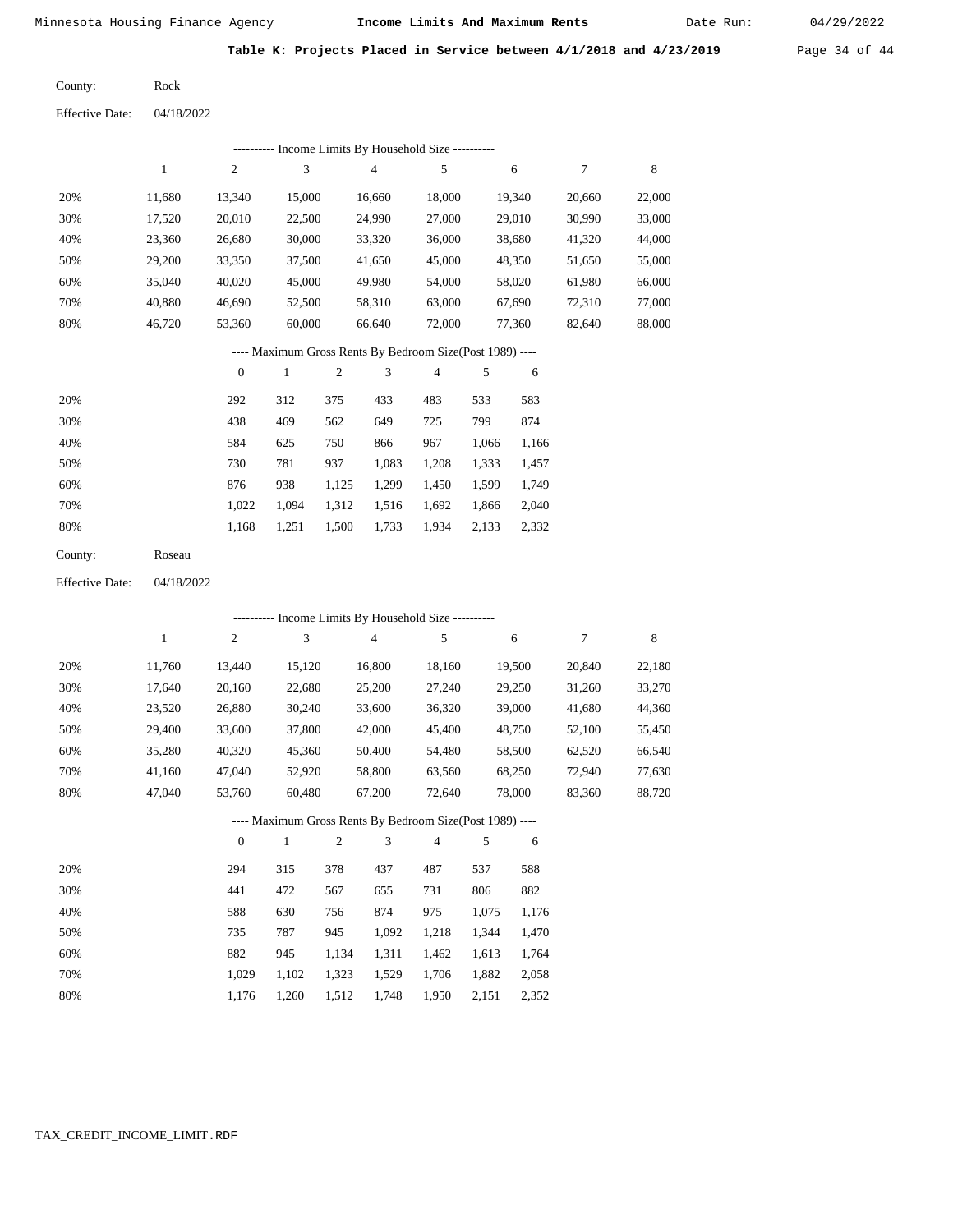Date Run:

Table K: Projects Placed in Service between  $4/1/2018$  and  $4/23/2019$  Page 35 of 44

Saint Louis County:

04/18/2022 Effective Date:

|     |        |                  |        |                | ---------- Income Limits By Household Size ----------    |                |       |        |        |        |
|-----|--------|------------------|--------|----------------|----------------------------------------------------------|----------------|-------|--------|--------|--------|
|     | 1      | $\overline{c}$   | 3      |                | 4                                                        | 5              |       | 6      | 7      | 8      |
| 20% | 11,960 | 13,660           | 15,360 |                | 17,060                                                   | 18,440         |       | 19,800 | 21,160 | 22,520 |
| 30% | 17,940 | 20,490           | 23,040 |                | 25,590                                                   | 27,660         |       | 29,700 | 31,740 | 33,780 |
| 40% | 23,920 | 27,320           | 30,720 |                | 34,120                                                   | 36,880         |       | 39,600 | 42,320 | 45,040 |
| 50% | 29,900 | 34,150           | 38,400 |                | 42,650                                                   | 46,100         |       | 49,500 | 52,900 | 56,300 |
| 60% | 35,880 | 40,980           | 46,080 |                | 51,180                                                   | 55,320         |       | 59,400 | 63,480 | 67,560 |
| 70% | 41,860 | 47,810           | 53,760 |                | 59,710                                                   | 64,540         |       | 69,300 | 74,060 | 78,820 |
| 80% | 47,840 | 54,640           | 61,440 |                | 68,240                                                   | 73,760         |       | 79,200 | 84,640 | 90,080 |
|     |        |                  |        |                | ---- Maximum Gross Rents By Bedroom Size(Post 1989) ---- |                |       |        |        |        |
|     |        | $\boldsymbol{0}$ | 1      | $\overline{c}$ | 3                                                        | $\overline{4}$ | 5     | 6      |        |        |
| 20% |        | 299              | 320    | 384            | 443                                                      | 495            | 546   | 597    |        |        |
| 30% |        | 448              | 480    | 576            | 665                                                      | 742            | 819   | 895    |        |        |
| 40% |        | 598              | 640    | 768            | 887                                                      | 990            | 1,092 | 1,194  |        |        |
| 50% |        | 747              | 800    | 960            | 1,109                                                    | 1,237          | 1,365 | 1,492  |        |        |
| 60% |        | 897              | 960    | 1,152          | 1,331                                                    | 1,485          | 1,638 | 1,791  |        |        |

 1,046 1,120 1,344 1,553 1,732 1,911 2,089 1,196 1,281 1,536 1,775 1,980 2,184 2,388

Scott County:

 70% 80%

04/18/2022 Effective Date:

|     |        |                |        | ---------- Income Limits By Household Size ----------    |                |         |         |         |
|-----|--------|----------------|--------|----------------------------------------------------------|----------------|---------|---------|---------|
|     |        | $\overline{2}$ | 3      | 4                                                        | 5              | 6       | 7       | 8       |
| 20% | 16.440 | 18.780         | 21,120 | 23.460                                                   | 25,340         | 27,220  | 29.100  | 30,980  |
| 30% | 24,660 | 28,170         | 31,680 | 35,190                                                   | 38,010         | 40,830  | 43,650  | 46,470  |
| 40% | 32,880 | 37,560         | 42,240 | 46,920                                                   | 50,680         | 54,440  | 58,200  | 61,960  |
| 50% | 41,100 | 46,950         | 52,800 | 58,650                                                   | 63,350         | 68,050  | 72,750  | 77,450  |
| 60% | 49,320 | 56,340         | 63,360 | 70,380                                                   | 76,020         | 81,660  | 87.300  | 92,940  |
| 70% | 57,540 | 65,730         | 73,920 | 82,110                                                   | 88,690         | 95,270  | 101,850 | 108,430 |
| 80% | 65,760 | 75,120         | 84,480 | 93,840                                                   | 101,360        | 108,880 | 116,400 | 123,920 |
|     |        |                |        | ---- Maximum Gross Rents By Bedroom Size(Post 1989) ---- |                |         |         |         |
|     |        | $\theta$       |        | 3<br>2                                                   | $\overline{4}$ | 5<br>6  |         |         |

|     | $\mathbf{u}$ |       | ∠     |       |       |       | .     |
|-----|--------------|-------|-------|-------|-------|-------|-------|
| 20% | 411          | 440   | 528   | 610   | 680   | 751   | 821   |
| 30% | 616          | 660   | 792   | 915   | 1,020 | 1.126 | 1,231 |
| 40% | 822          | 880   | 1.056 | 1,220 | 1,361 | 1,502 | 1,642 |
| 50% | 1.027        | 1.100 | 1,320 | 1,525 | 1,701 | 1,877 | 2,052 |
| 60% | 1.233        | 1.320 | 1,584 | 1,830 | 2,041 | 2,253 | 2,463 |
| 70% | 1.438        | 1.540 | 1,848 | 2,135 | 2,381 | 2,628 | 2,873 |
| 80% | 1.644        | 1,761 | 2,112 | 2,440 | 2,722 | 3,004 | 3,284 |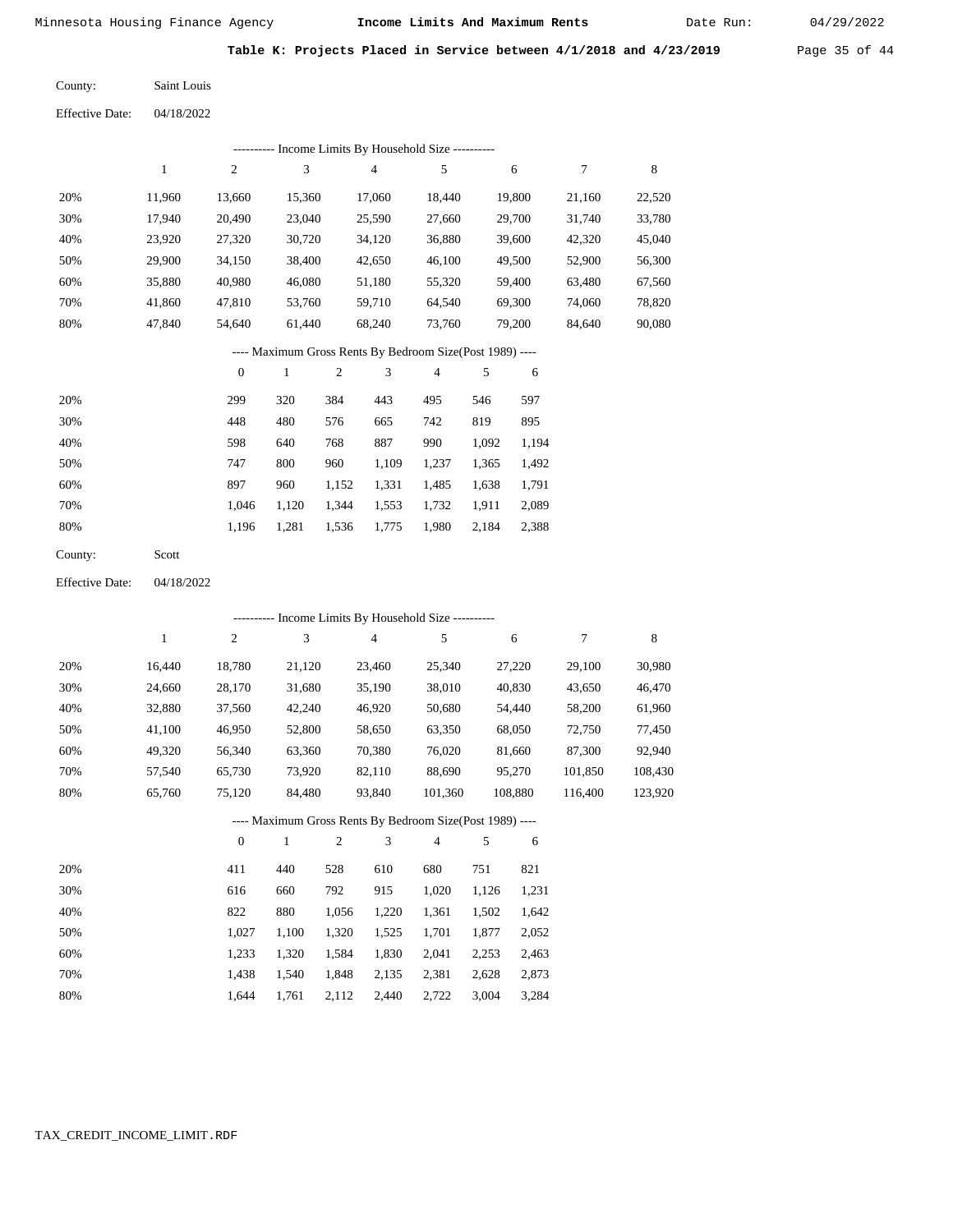Date Run:

Table K: Projects Placed in Service between 4/1/2018 and 4/23/2019 Page 36 of 44

Sherburne County:

|     | ---------- Income Limits By Household Size ---------- |        |        |        |         |         |         |         |  |  |  |  |  |
|-----|-------------------------------------------------------|--------|--------|--------|---------|---------|---------|---------|--|--|--|--|--|
|     |                                                       | 2      | 3      | 4      | 5       | 6       |         | 8       |  |  |  |  |  |
| 20% | 16.440                                                | 18,780 | 21,120 | 23,460 | 25,340  | 27,220  | 29,100  | 30,980  |  |  |  |  |  |
| 30% | 24,660                                                | 28,170 | 31,680 | 35,190 | 38,010  | 40,830  | 43,650  | 46,470  |  |  |  |  |  |
| 40% | 32,880                                                | 37,560 | 42,240 | 46,920 | 50,680  | 54,440  | 58,200  | 61,960  |  |  |  |  |  |
| 50% | 41.100                                                | 46,950 | 52,800 | 58,650 | 63,350  | 68,050  | 72,750  | 77,450  |  |  |  |  |  |
| 60% | 49,320                                                | 56,340 | 63,360 | 70,380 | 76,020  | 81,660  | 87,300  | 92,940  |  |  |  |  |  |
| 70% | 57.540                                                | 65,730 | 73,920 | 82,110 | 88,690  | 95,270  | 101,850 | 108,430 |  |  |  |  |  |
| 80% | 65,760                                                | 75,120 | 84,480 | 93,840 | 101,360 | 108,880 | 116,400 | 123,920 |  |  |  |  |  |

# ---- Maximum Gross Rents By Bedroom Size(Post 1989) ----

|     | $\mathbf{0}$ |       | $\overline{c}$ | 3     | 4     | 5     | 6     |
|-----|--------------|-------|----------------|-------|-------|-------|-------|
| 20% | 411          | 440   | 528            | 610   | 680   | 751   | 821   |
| 30% | 616          | 660   | 792            | 915   | 1,020 | 1,126 | 1,231 |
| 40% | 822          | 880   | 1,056          | 1,220 | 1,361 | 1,502 | 1,642 |
| 50% | 1,027        | 1,100 | 1,320          | 1,525 | 1,701 | 1,877 | 2,052 |
| 60% | 1,233        | 1,320 | 1,584          | 1,830 | 2,041 | 2,253 | 2,463 |
| 70% | 1.438        | 1,540 | 1,848          | 2,135 | 2,381 | 2,628 | 2,873 |
| 80% | 1,644        | 1,761 | 2,112          | 2,440 | 2,722 | 3,004 | 3.284 |
|     |              |       |                |       |       |       |       |

| County: | Sibley |
|---------|--------|
|---------|--------|

04/18/2022 Effective Date:

|     |              |                |              |                |                | ---------- Income Limits By Household Size ----------    |       |        |        |        |
|-----|--------------|----------------|--------------|----------------|----------------|----------------------------------------------------------|-------|--------|--------|--------|
|     | $\mathbf{1}$ | $\overline{c}$ | 3            |                | $\overline{4}$ | 5                                                        |       | 6      | $\tau$ | 8      |
| 20% | 11,900       | 13,600         | 15,300       |                | 17,000         | 18,360                                                   |       | 19,720 | 21,080 | 22,440 |
| 30% | 17,850       | 20,400         | 22,950       |                | 25,500         | 27,540                                                   |       | 29,580 | 31,620 | 33,660 |
| 40% | 23,800       | 27,200         | 30,600       |                | 34,000         | 36,720                                                   |       | 39,440 | 42,160 | 44,880 |
| 50% | 29,750       | 34,000         | 38,250       |                | 42,500         | 45,900                                                   |       | 49,300 | 52,700 | 56,100 |
| 60% | 35,700       | 40,800         | 45,900       |                | 51,000         | 55,080                                                   |       | 59,160 | 63,240 | 67,320 |
| 70% | 41,650       | 47,600         | 53,550       |                | 59,500         | 64,260                                                   |       | 69,020 | 73,780 | 78,540 |
| 80% | 47,600       | 54,400         | 61,200       |                | 68,000         | 73,440                                                   |       | 78,880 | 84,320 | 89,760 |
|     |              |                |              |                |                | ---- Maximum Gross Rents By Bedroom Size(Post 1989) ---- |       |        |        |        |
|     |              | $\overline{0}$ | $\mathbf{1}$ | $\mathfrak{2}$ | 3              | 4                                                        | 5     | 6      |        |        |
| 20% |              | 297            | 318          | 382            | 442            | 493                                                      | 544   | 595    |        |        |
| 30% |              | 446            | 478          | 573            | 663            | 739                                                      | 816   | 892    |        |        |
| 40% |              | 595            | 637          | 765            | 884            | 986                                                      | 1,088 | 1,190  |        |        |
| 50% |              | 743            | 796          | 956            | 1,105          | 1,232                                                    | 1,360 | 1,487  |        |        |
| 60% |              | 892            | 956          | 1,147          | 1,326          | 1,479                                                    | 1,632 | 1,785  |        |        |
| 70% |              | 1,041          | 1,115        | 1,338          | 1,547          | 1,725                                                    | 1,904 | 2,082  |        |        |

1,768 1,972 2,176 2,380

1,190

1,275 1,530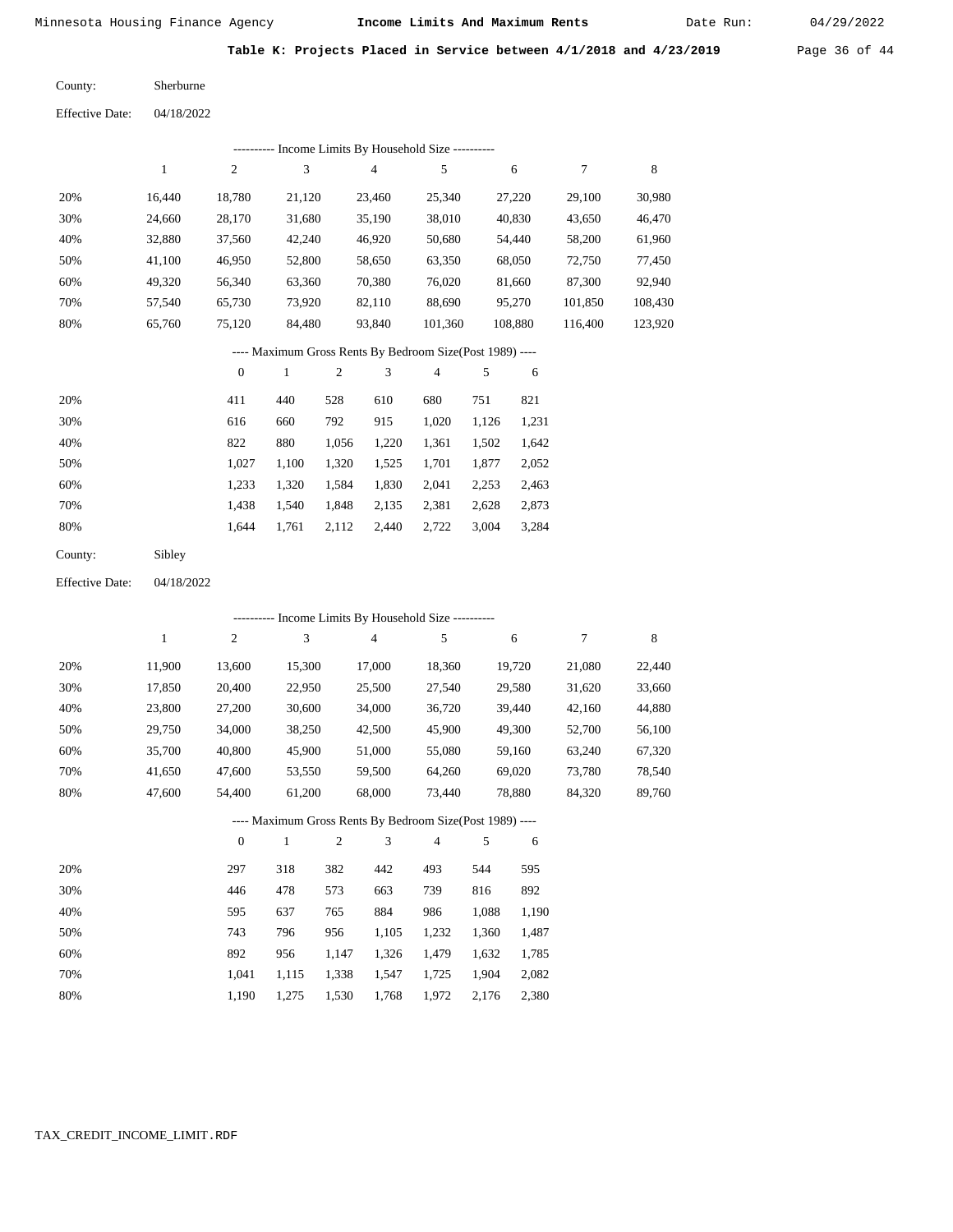Date Run:

Table K: Projects Placed in Service between 4/1/2018 and 4/23/2019 Page 37 of 44

Stearns County:

04/18/2022 Effective Date:

|     | ---------- Income Limits By Household Size ---------- |                |        |        |        |        |        |        |  |  |  |  |  |
|-----|-------------------------------------------------------|----------------|--------|--------|--------|--------|--------|--------|--|--|--|--|--|
|     |                                                       | $\overline{c}$ | 3      | 4      | 5      | 6      | 7      | 8      |  |  |  |  |  |
| 20% | 12.380                                                | 14.140         | 15,900 | 17.660 | 19.080 | 20,500 | 21,900 | 23,320 |  |  |  |  |  |
| 30% | 18,570                                                | 21,210         | 23,850 | 26,490 | 28,620 | 30,750 | 32,850 | 34,980 |  |  |  |  |  |
| 40% | 24.760                                                | 28,280         | 31,800 | 35,320 | 38,160 | 41,000 | 43,800 | 46,640 |  |  |  |  |  |
| 50% | 30,950                                                | 35,350         | 39,750 | 44,150 | 47,700 | 51,250 | 54,750 | 58,300 |  |  |  |  |  |
| 60% | 37.140                                                | 42,420         | 47,700 | 52,980 | 57,240 | 61,500 | 65,700 | 69,960 |  |  |  |  |  |
| 70% | 43,330                                                | 49.490         | 55.650 | 61,810 | 66,780 | 71,750 | 76,650 | 81,620 |  |  |  |  |  |
| 80% | 49,520                                                | 56,560         | 63,600 | 70,640 | 76,320 | 82,000 | 87,600 | 93,280 |  |  |  |  |  |
|     |                                                       |                |        |        |        |        |        |        |  |  |  |  |  |

### ---- Maximum Gross Rents By Bedroom Size(Post 1989) ----

|     | $\mathbf{0}$ |       | 2     | 3     | 4     | 5     | 6     |
|-----|--------------|-------|-------|-------|-------|-------|-------|
| 20% | 309          | 331   | 397   | 459   | 512   | 565   | 618   |
| 30% | 464          | 497   | 596   | 688   | 768   | 847   | 927   |
| 40% | 619          | 663   | 795   | 918   | 1,025 | 1,130 | 1,236 |
| 50% | 773          | 828   | 993   | 1,148 | 1,281 | 1,413 | 1,545 |
| 60% | 928          | 994   | 1,192 | 1,377 | 1,537 | 1,695 | 1,854 |
| 70% | 1,083        | 1,160 | 1,391 | 1,607 | 1,793 | 1,978 | 2,163 |
| 80% | 1,238        | 1,326 | 1,590 | 1,837 | 2,050 | 2,261 | 2,472 |
|     |              |       |       |       |       |       |       |

Steele County:

04/18/2022 Effective Date:

|     |        |                | ---------- Income Limits By Household Size ----------    |                |                |                |       |        |        |        |
|-----|--------|----------------|----------------------------------------------------------|----------------|----------------|----------------|-------|--------|--------|--------|
|     | 1      | $\overline{c}$ | 3                                                        |                | $\overline{4}$ | 5              |       | 6      | 7      | 8      |
| 20% | 12,700 | 14,520         | 16,340                                                   |                | 18,140         | 19,600         |       | 21,060 | 22,500 | 23,960 |
| 30% | 19,050 | 21,780         | 24,510                                                   |                | 27,210         | 29,400         |       | 31,590 | 33,750 | 35,940 |
| 40% | 25,400 | 29,040         | 32,680                                                   |                | 36,280         | 39,200         |       | 42,120 | 45,000 | 47,920 |
| 50% | 31,750 | 36,300         | 40,850                                                   |                | 45,350         | 49,000         |       | 52,650 | 56,250 | 59,900 |
| 60% | 38,100 | 43,560         | 49,020                                                   |                | 54,420         | 58,800         |       | 63,180 | 67,500 | 71,880 |
| 70% | 44,450 | 50,820         | 57,190                                                   |                | 63,490         | 68,600         |       | 73,710 | 78,750 | 83,860 |
| 80% | 50,800 | 58,080         | 65,360                                                   |                | 72,560         | 78,400         |       | 84,240 | 90,000 | 95,840 |
|     |        |                | ---- Maximum Gross Rents By Bedroom Size(Post 1989) ---- |                |                |                |       |        |        |        |
|     |        | $\overline{0}$ | $\mathbf{1}$                                             | $\overline{c}$ | 3              | $\overline{4}$ | 5     | 6      |        |        |
| 20% |        | 317            | 340                                                      | 408            | 471            | 526            | 580   | 634    |        |        |
| 30% |        | 476            | 510                                                      | 612            | 707            | 789            | 871   | 952    |        |        |
| 40% |        | 635            | 680                                                      | 817            | 943            | 1,053          | 1,161 | 1,269  |        |        |
| 50% |        | 793            | 850                                                      | 1,021          | 1,179          | 1,316          | 1,451 | 1,587  |        |        |

1,020 1,225 1,415 1,579 1,742 1,904

 2,222 2,539

| 70% |  | 1.111 1.190 1.429 1.651 1.842 2.032 |  |  |
|-----|--|-------------------------------------|--|--|
| 80% |  | 1.270 1.361 1.634 1.887 2.106 2.323 |  |  |

952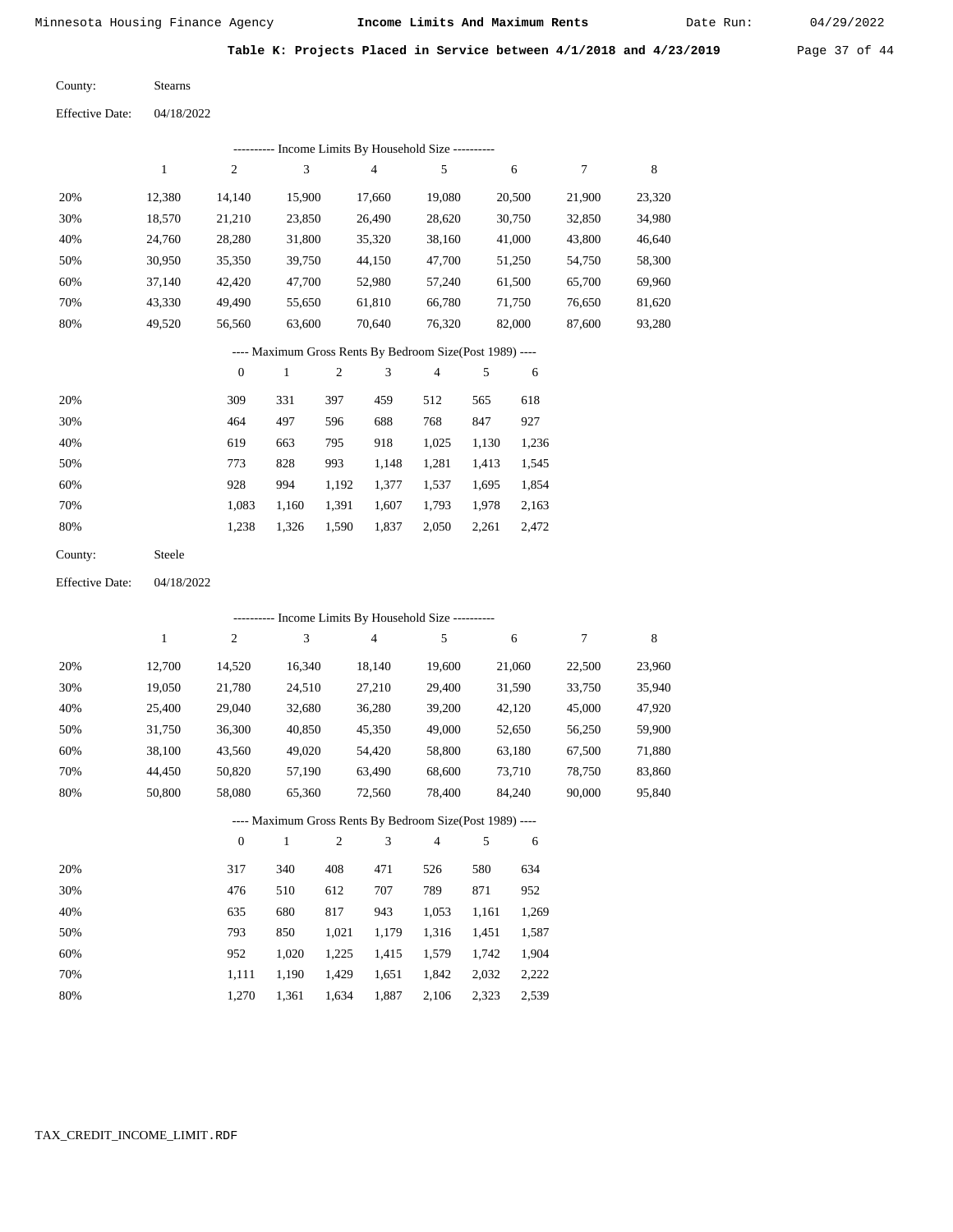Date Run:

Table K: Projects Placed in Service between 4/1/2018 and 4/23/2019 Page 38 of 44

Stevens County:

04/18/2022 Effective Date:

| Income Limits By Household Size ---------- |        |        |        |        |        |        |        |        |  |
|--------------------------------------------|--------|--------|--------|--------|--------|--------|--------|--------|--|
|                                            |        | 2      | 3      | 4      | 5      | 6      |        | 8      |  |
| 20%                                        | 13.080 | 14,940 | 16.800 | 18.660 | 20,160 | 21,660 | 23.140 | 24,640 |  |
| 30%                                        | 19,620 | 22,410 | 25,200 | 27,990 | 30,240 | 32,490 | 34,710 | 36,960 |  |
| 40%                                        | 26.160 | 29,880 | 33,600 | 37,320 | 40,320 | 43,320 | 46,280 | 49,280 |  |
| 50%                                        | 32.700 | 37,350 | 42,000 | 46,650 | 50,400 | 54,150 | 57,850 | 61,600 |  |
| 60%                                        | 39.240 | 44,820 | 50,400 | 55,980 | 60,480 | 64,980 | 69,420 | 73.920 |  |
| 70%                                        | 45.780 | 52,290 | 58,800 | 65,310 | 70,560 | 75,810 | 80,990 | 86,240 |  |
| 80%                                        | 52,320 | 59,760 | 67,200 | 74,640 | 80,640 | 86,640 | 92,560 | 98,560 |  |
|                                            |        |        |        |        |        |        |        |        |  |

### ---- Maximum Gross Rents By Bedroom Size(Post 1989) ----

|     | $\mathbf{0}$ |       | $\overline{c}$ | 3     | 4     | 5     | 6     |
|-----|--------------|-------|----------------|-------|-------|-------|-------|
| 20% | 327          | 350   | 420            | 485   | 541   | 597   | 653   |
| 30% | 490          | 525   | 630            | 727   | 812   | 895   | 979   |
| 40% | 654          | 700   | 840            | 970   | 1,083 | 1,194 | 1,306 |
| 50% | 817          | 875   | 1,050          | 1,213 | 1,353 | 1,493 | 1,632 |
| 60% | 981          | 1,050 | 1,260          | 1,455 | 1,624 | 1,791 | 1,959 |
| 70% | 1.144        | 1,225 | 1,470          | 1,698 | 1,895 | 2,090 | 2,285 |
| 80% | 1,308        | 1,401 | 1,680          | 1,941 | 2,166 | 2,389 | 2,612 |
|     |              |       |                |       |       |       |       |

| County: | Swift |
|---------|-------|
|---------|-------|

04/18/2022 Effective Date:

|     |              |                  |              |                | ---------- Income Limits By Household Size ----------    |                |       |        |        |        |
|-----|--------------|------------------|--------------|----------------|----------------------------------------------------------|----------------|-------|--------|--------|--------|
|     | $\mathbf{1}$ | $\boldsymbol{2}$ | 3            |                | $\overline{4}$                                           | 5              |       | 6      | 7      | 8      |
| 20% | 11,680       | 13,340           | 15,000       |                | 16,660                                                   | 18,000         |       | 19,340 | 20,660 | 22,000 |
| 30% | 17,520       | 20,010           | 22,500       |                | 24,990                                                   | 27,000         |       | 29,010 | 30,990 | 33,000 |
| 40% | 23,360       | 26,680           | 30,000       |                | 33,320                                                   | 36,000         |       | 38,680 | 41,320 | 44,000 |
| 50% | 29,200       | 33,350           | 37,500       |                | 41,650                                                   | 45,000         |       | 48,350 | 51,650 | 55,000 |
| 60% | 35,040       | 40,020           | 45,000       |                | 49,980                                                   | 54,000         |       | 58,020 | 61,980 | 66,000 |
| 70% | 40,880       | 46,690           | 52,500       |                | 58,310                                                   | 63,000         |       | 67,690 | 72,310 | 77,000 |
| 80% | 46,720       | 53,360           | 60,000       |                | 66,640                                                   | 72,000         |       | 77,360 | 82,640 | 88,000 |
|     |              |                  |              |                | ---- Maximum Gross Rents By Bedroom Size(Post 1989) ---- |                |       |        |        |        |
|     |              | $\overline{0}$   | $\mathbf{1}$ | $\overline{2}$ | 3                                                        | $\overline{4}$ | 5     | 6      |        |        |
| 20% |              | 292              | 312          | 375            | 433                                                      | 483            | 533   | 583    |        |        |
| 30% |              | 438              | 469          | 562            | 649                                                      | 725            | 799   | 874    |        |        |
| 40% |              | 584              | 625          | 750            | 866                                                      | 967            | 1,066 | 1,166  |        |        |
| 50% |              | 730              | 781          | 937            | 1,083                                                    | 1,208          | 1,333 | 1,457  |        |        |
| 60% |              | 876              | 938          | 1,125          | 1,299                                                    | 1,450          | 1,599 | 1,749  |        |        |
| 70% |              | 1,022            | 1,094        | 1,312          | 1,516                                                    | 1,692          | 1,866 | 2,040  |        |        |

1,168

1,251

1,500

1,733

1,934

2,133

2,332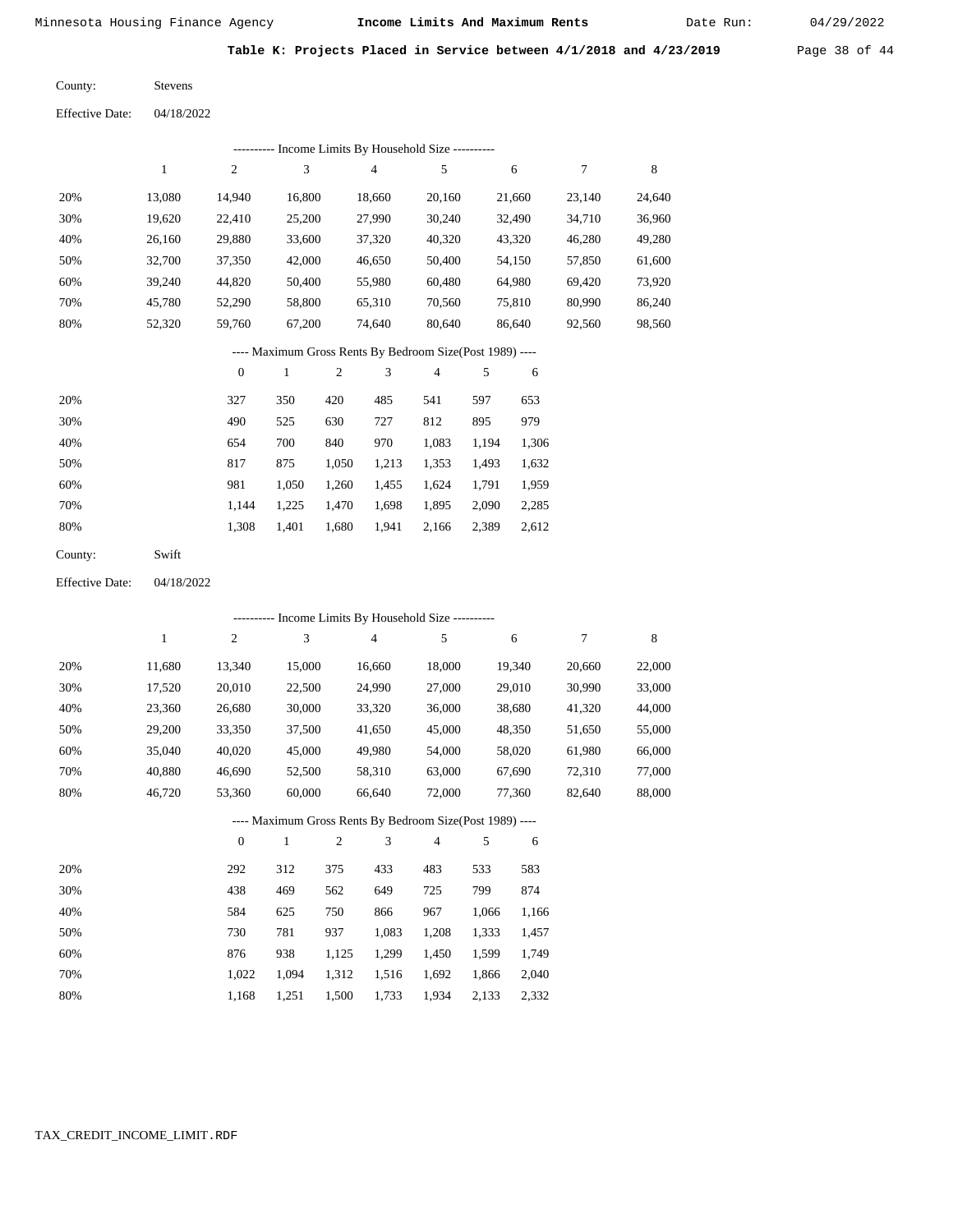Date Run:

Table K: Projects Placed in Service between  $4/1/2018$  and  $4/23/2019$  Page 39 of 44

Todd County:

04/18/2022 Effective Date:

|                        |            |                  | --------- Income Limits By Household Size ---------      |            |                |            |               |            |        |         |
|------------------------|------------|------------------|----------------------------------------------------------|------------|----------------|------------|---------------|------------|--------|---------|
|                        | $\,1$      | $\overline{c}$   | 3                                                        |            | $\overline{4}$ | 5          |               | $\sqrt{6}$ | $\tau$ | $\,8\,$ |
| 20%                    | 11,680     | 13,340           | 15,000                                                   |            | 16,660         | 18,000     |               | 19,340     | 20,660 | 22,000  |
| 30%                    | 17,520     | 20,010           | 22,500                                                   |            | 24,990         | 27,000     |               | 29,010     | 30,990 | 33,000  |
| 40%                    | 23,360     | 26,680           | 30,000                                                   |            | 33,320         | 36,000     |               | 38,680     | 41,320 | 44,000  |
| 50%                    | 29,200     | 33,350           | 37,500                                                   |            | 41,650         | 45,000     |               | 48,350     | 51,650 | 55,000  |
| 60%                    | 35,040     | 40,020           | 45,000                                                   |            | 49,980         | 54,000     |               | 58,020     | 61,980 | 66,000  |
| 70%                    | 40,880     | 46,690           | 52,500                                                   |            | 58,310         | 63,000     |               | 67,690     | 72,310 | 77,000  |
| 80%                    | 46,720     | 53,360           | 60,000                                                   |            | 66,640         | 72,000     |               | 77,360     | 82,640 | 88,000  |
|                        |            |                  | ---- Maximum Gross Rents By Bedroom Size(Post 1989) ---- |            |                |            |               |            |        |         |
|                        |            | $\boldsymbol{0}$ | $\,1\,$                                                  | $\sqrt{2}$ | 3              | $\sqrt{4}$ | $\mathfrak s$ | 6          |        |         |
| 20%                    |            | 292              | 312                                                      | 375        | 433            | 483        | 533           | 583        |        |         |
| 30%                    |            | 438              | 469                                                      | 562        | 649            | 725        | 799           | 874        |        |         |
| 40%                    |            | 584              | 625                                                      | 750        | 866            | 967        | 1,066         | 1,166      |        |         |
| 50%                    |            | 730              | 781                                                      | 937        | 1,083          | 1,208      | 1,333         | 1,457      |        |         |
| 60%                    |            | 876              | 938                                                      | 1,125      | 1,299          | 1,450      | 1,599         | 1,749      |        |         |
| 70%                    |            | 1,022            | 1,094                                                    | 1,312      | 1,516          | 1,692      | 1,866         | 2,040      |        |         |
| 80%                    |            | 1,168            | 1,251                                                    | 1,500      | 1,733          | 1,934      | 2,133         | 2,332      |        |         |
| County:                | Traverse   |                  |                                                          |            |                |            |               |            |        |         |
| <b>Effective Date:</b> | 04/18/2022 |                  |                                                          |            |                |            |               |            |        |         |
|                        |            |                  | --------- Income Limits By Household Size ---------      |            |                |            |               |            |        |         |
|                        | $\,1$      | $\mathbf{2}$     | $\ensuremath{\mathfrak{Z}}$                              |            | $\overline{4}$ | 5          |               | 6          | 7      | 8       |
| 20%                    | 11,680     | 13,340           | 15,000                                                   |            | 16,660         | 18,000     |               | 19,340     | 20,660 | 22,000  |
| 30%                    | 17,520     | 20,010           | 22,500                                                   |            | 24,990         | 27,000     |               | 29,010     | 30,990 | 33,000  |
| 40%                    | 23,360     | 26,680           | 30,000                                                   |            | 33,320         | 36,000     |               | 38,680     | 41,320 | 44,000  |
| 50%                    | 29,200     | 33,350           | 37,500                                                   |            | 41,650         | 45,000     |               | 48,350     | 51,650 | 55,000  |
| 60%                    | 35,040     | 40,020           | 45,000                                                   |            | 49,980         | 54,000     |               | 58,020     | 61,980 | 66,000  |
| 70%                    | 40,880     | 46,690           | 52,500                                                   |            | 58,310         | 63,000     |               | 67,690     | 72,310 | 77,000  |
| 80%                    | 46,720     | 53,360           | 60,000                                                   |            | 66,640         | 72,000     |               | 77,360     | 82,640 | 88,000  |
|                        |            |                  | ---- Maximum Gross Rents By Bedroom Size(Post 1989) ---- |            |                |            |               |            |        |         |

|     | $\mathbf{0}$ |       | $\overline{c}$ | 3     | 4     | 5     | 6     |
|-----|--------------|-------|----------------|-------|-------|-------|-------|
| 20% | 292          | 312   | 375            | 433   | 483   | 533   | 583   |
| 30% | 438          | 469   | 562            | 649   | 725   | 799   | 874   |
| 40% | 584          | 625   | 750            | 866   | 967   | 1,066 | 1,166 |
| 50% | 730          | 781   | 937            | 1,083 | 1,208 | 1,333 | 1,457 |
| 60% | 876          | 938   | 1,125          | 1,299 | 1,450 | 1,599 | 1,749 |
| 70% | 1.022        | 1.094 | 1,312          | 1,516 | 1,692 | 1,866 | 2,040 |
| 80% | 1,168        | 1,251 | 1,500          | 1,733 | 1,934 | 2,133 | 2,332 |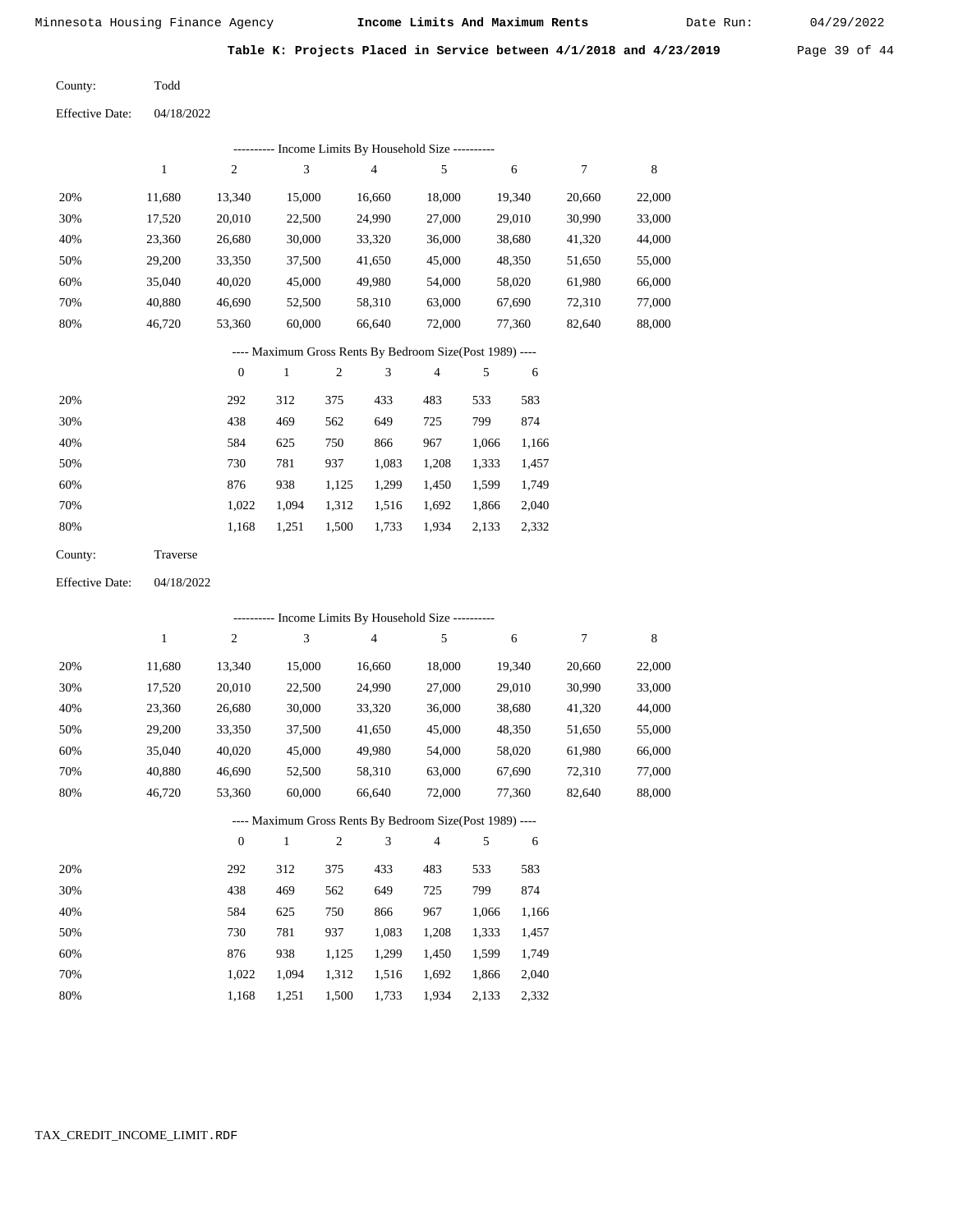Date Run:

Table K: Projects Placed in Service between  $4/1/2018$  and  $4/23/2019$  Page 40 of 44

Wabasha County:

04/18/2022 Effective Date:

|     |        |                |        | --------- Income Limits By Household Size --------- |        |        |        |        |
|-----|--------|----------------|--------|-----------------------------------------------------|--------|--------|--------|--------|
|     |        | $\overline{c}$ | 3      | 4                                                   | 5      | 6      |        | 8      |
| 20% | 12,520 | 14,320         | 16,100 | 17,880                                              | 19,320 | 20,760 | 22,180 | 23,620 |
| 30% | 18,780 | 21,480         | 24,150 | 26,820                                              | 28,980 | 31,140 | 33,270 | 35,430 |
| 40% | 25,040 | 28,640         | 32,200 | 35,760                                              | 38,640 | 41,520 | 44,360 | 47,240 |
| 50% | 31,300 | 35,800         | 40,250 | 44,700                                              | 48,300 | 51,900 | 55,450 | 59,050 |
| 60% | 37.560 | 42,960         | 48,300 | 53,640                                              | 57,960 | 62,280 | 66,540 | 70,860 |
| 70% | 43.820 | 50,120         | 56,350 | 62,580                                              | 67,620 | 72,660 | 77,630 | 82,670 |
| 80% | 50.080 | 57,280         | 64,400 | 71,520                                              | 77,280 | 83,040 | 88,720 | 94,480 |
|     |        |                |        |                                                     |        |        |        |        |

---- Maximum Gross Rents By Bedroom Size(Post 1989) ----

|     | $\mathbf{0}$ |       | 2     | 3     | 4     | 5     | 6     |
|-----|--------------|-------|-------|-------|-------|-------|-------|
| 20% | 313          | 335   | 402   | 465   | 519   | 572   | 625   |
| 30% | 469          | 503   | 603   | 697   | 778   | 858   | 938   |
| 40% | 626          | 671   | 805   | 930   | 1,038 | 1,145 | 1,251 |
| 50% | 782          | 838   | 1,006 | 1,162 | 1,297 | 1,431 | 1,564 |
| 60% | 939          | 1,006 | 1,207 | 1,395 | 1,557 | 1,717 | 1,877 |
| 70% | 1.095        | 1.174 | 1,408 | 1,627 | 1,816 | 2,003 | 2,190 |
| 80% | 1,252        | 1,342 | 1,610 | 1,860 | 2,076 | 2,290 | 2,503 |
|     |              |       |       |       |       |       |       |

Wadena County:

04/18/2022 Effective Date:

|     |              |                |              |                | ---------- Income Limits By Household Size ----------    |        |       |        |        |        |
|-----|--------------|----------------|--------------|----------------|----------------------------------------------------------|--------|-------|--------|--------|--------|
|     | $\mathbf{1}$ | $\overline{c}$ | 3            |                | $\overline{4}$                                           | 5      |       | 6      | 7      | 8      |
| 20% | 11,680       | 13,340         | 15,000       |                | 16,660                                                   | 18,000 |       | 19,340 | 20,660 | 22,000 |
| 30% | 17,520       | 20,010         | 22,500       |                | 24,990                                                   | 27,000 |       | 29,010 | 30,990 | 33,000 |
| 40% | 23,360       | 26,680         | 30,000       |                | 33,320                                                   | 36,000 |       | 38,680 | 41,320 | 44,000 |
| 50% | 29,200       | 33,350         | 37,500       |                | 41,650                                                   | 45,000 |       | 48,350 | 51,650 | 55,000 |
| 60% | 35,040       | 40,020         | 45,000       |                | 49,980                                                   | 54,000 |       | 58,020 | 61,980 | 66,000 |
| 70% | 40,880       | 46,690         | 52,500       |                | 58,310                                                   | 63,000 |       | 67,690 | 72,310 | 77,000 |
| 80% | 46,720       | 53,360         | 60,000       |                | 66,640                                                   | 72,000 |       | 77,360 | 82,640 | 88,000 |
|     |              |                |              |                | ---- Maximum Gross Rents By Bedroom Size(Post 1989) ---- |        |       |        |        |        |
|     |              | $\overline{0}$ | $\mathbf{1}$ | $\mathfrak{2}$ | 3                                                        | 4      | 5     | 6      |        |        |
| 20% |              | 292            | 312          | 375            | 433                                                      | 483    | 533   | 583    |        |        |
| 30% |              | 438            | 469          | 562            | 649                                                      | 725    | 799   | 874    |        |        |
| 40% |              | 584            | 625          | 750            | 866                                                      | 967    | 1,066 | 1,166  |        |        |
| 50% |              | 730            | 781          | 937            | 1,083                                                    | 1,208  | 1,333 | 1,457  |        |        |
| 60% |              | 876            | 938          | 1,125          | 1,299                                                    | 1,450  | 1,599 | 1,749  |        |        |
| 70% |              | 1,022          | 1,094        | 1,312          | 1,516                                                    | 1,692  | 1,866 | 2,040  |        |        |

1,500 1,733

1,934 2,133 2,332

1,168

1,251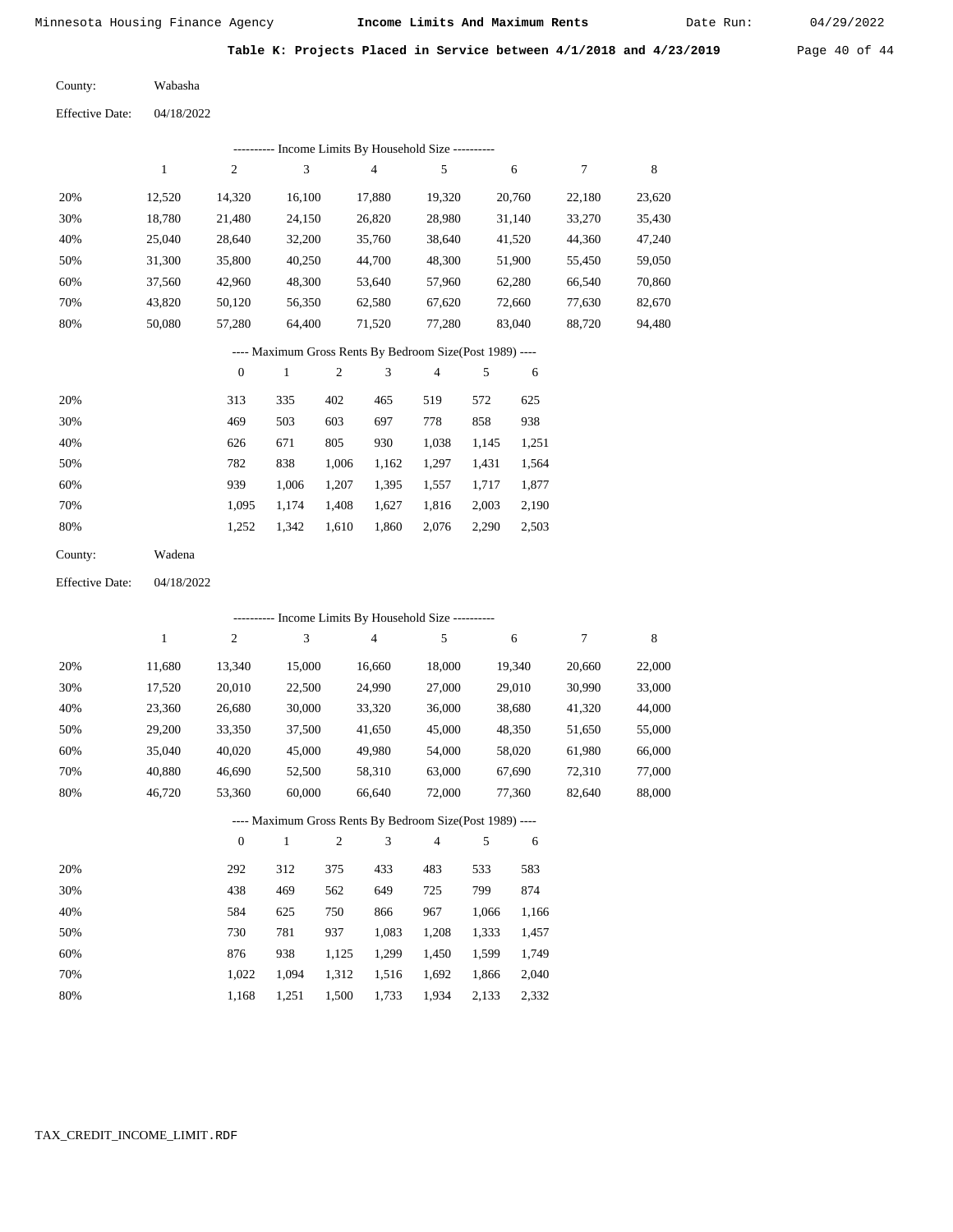Date Run:

Table K: Projects Placed in Service between  $4/1/2018$  and  $4/23/2019$  Page 41 of 44

Waseca County:

04/18/2022 Effective Date:

|     |        |        |        |        | Income Limits By Household Size ---------- |        |        |        |
|-----|--------|--------|--------|--------|--------------------------------------------|--------|--------|--------|
|     |        | 2      | 3      | 4      | 5                                          | 6      |        | 8      |
| 20% | 11,720 | 13,380 | 15,060 | 16,720 | 18,060                                     | 19,400 | 20,740 | 22,080 |
| 30% | 17,580 | 20,070 | 22,590 | 25,080 | 27,090                                     | 29,100 | 31,110 | 33,120 |
| 40% | 23.440 | 26,760 | 30,120 | 33.440 | 36,120                                     | 38,800 | 41.480 | 44,160 |
| 50% | 29,300 | 33,450 | 37,650 | 41,800 | 45,150                                     | 48,500 | 51,850 | 55,200 |
| 60% | 35,160 | 40,140 | 45,180 | 50,160 | 54,180                                     | 58,200 | 62,220 | 66,240 |
| 70% | 41.020 | 46,830 | 52,710 | 58,520 | 63,210                                     | 67,900 | 72,590 | 77,280 |
| 80% | 46.880 | 53,520 | 60,240 | 66,880 | 72,240                                     | 77,600 | 82,960 | 88,320 |

# ---- Maximum Gross Rents By Bedroom Size(Post 1989) ----

|     | $\mathbf{0}$ |       | $\overline{c}$ | 3     | 4     | 5     | 6     |
|-----|--------------|-------|----------------|-------|-------|-------|-------|
| 20% | 293          | 313   | 376            | 434   | 485   | 535   | 585   |
| 30% | 439          | 470   | 564            | 652   | 727   | 802   | 877   |
| 40% | 586          | 627   | 753            | 869   | 970   | 1,070 | 1,170 |
| 50% | 732          | 784   | 941            | 1,086 | 1,212 | 1,338 | 1,463 |
| 60% | 879          | 941   | 1,129          | 1,304 | 1,455 | 1,605 | 1,755 |
| 70% | 1.025        | 1,098 | 1,317          | 1,521 | 1,697 | 1,873 | 2,048 |
| 80% | 1,172        | 1,255 | 1,506          | 1,739 | 1,940 | 2,141 | 2,340 |

| County: | Washington |
|---------|------------|
|         |            |

04/18/2022 Effective Date:

|     |        |                |        |                |        | ---------- Income Limits By Household Size ----------    |     |         |         |         |
|-----|--------|----------------|--------|----------------|--------|----------------------------------------------------------|-----|---------|---------|---------|
|     | 1      | $\mathfrak{2}$ | 3      |                | 4      | 5                                                        |     | 6       | 7       | 8       |
| 20% | 16,440 | 18,780         | 21,120 |                | 23,460 | 25,340                                                   |     | 27,220  | 29,100  | 30,980  |
| 30% | 24.660 | 28,170         | 31,680 |                | 35,190 | 38,010                                                   |     | 40,830  | 43,650  | 46,470  |
| 40% | 32,880 | 37,560         | 42,240 |                | 46,920 | 50,680                                                   |     | 54,440  | 58,200  | 61,960  |
| 50% | 41,100 | 46,950         | 52,800 |                | 58,650 | 63,350                                                   |     | 68,050  | 72,750  | 77,450  |
| 60% | 49,320 | 56,340         | 63,360 |                | 70,380 | 76,020                                                   |     | 81,660  | 87,300  | 92,940  |
| 70% | 57,540 | 65,730         | 73,920 |                | 82,110 | 88,690                                                   |     | 95,270  | 101,850 | 108,430 |
| 80% | 65,760 | 75,120         | 84,480 |                | 93,840 | 101,360                                                  |     | 108,880 | 116,400 | 123,920 |
|     |        |                |        |                |        | ---- Maximum Gross Rents By Bedroom Size(Post 1989) ---- |     |         |         |         |
|     |        | $\mathbf{0}$   | 1      | $\overline{c}$ | 3      | $\overline{4}$                                           | 5   | 6       |         |         |
| 20% |        | 411            | 440    | 528            | 610    | 680                                                      | 751 | 821     |         |         |

| --- |       |       |       |       |       |       |       |
|-----|-------|-------|-------|-------|-------|-------|-------|
| 30% | 616   | 660   | 792   | 915   | 1.020 | 1.126 | 1,231 |
| 40% | 822   | 880   | 1.056 | 1.220 | 1.361 | 1.502 | 1,642 |
| 50% | 1.027 | 1.100 | 1.320 | 1.525 | 1,701 | 1.877 | 2,052 |
| 60% | 1.233 | 1.320 | 1.584 | 1.830 | 2,041 | 2.253 | 2,463 |
| 70% | 1.438 | 1.540 | 1.848 | 2,135 | 2,381 | 2.628 | 2,873 |
| 80% | 1.644 | 1.761 | 2,112 | 2,440 | 2,722 | 3,004 | 3,284 |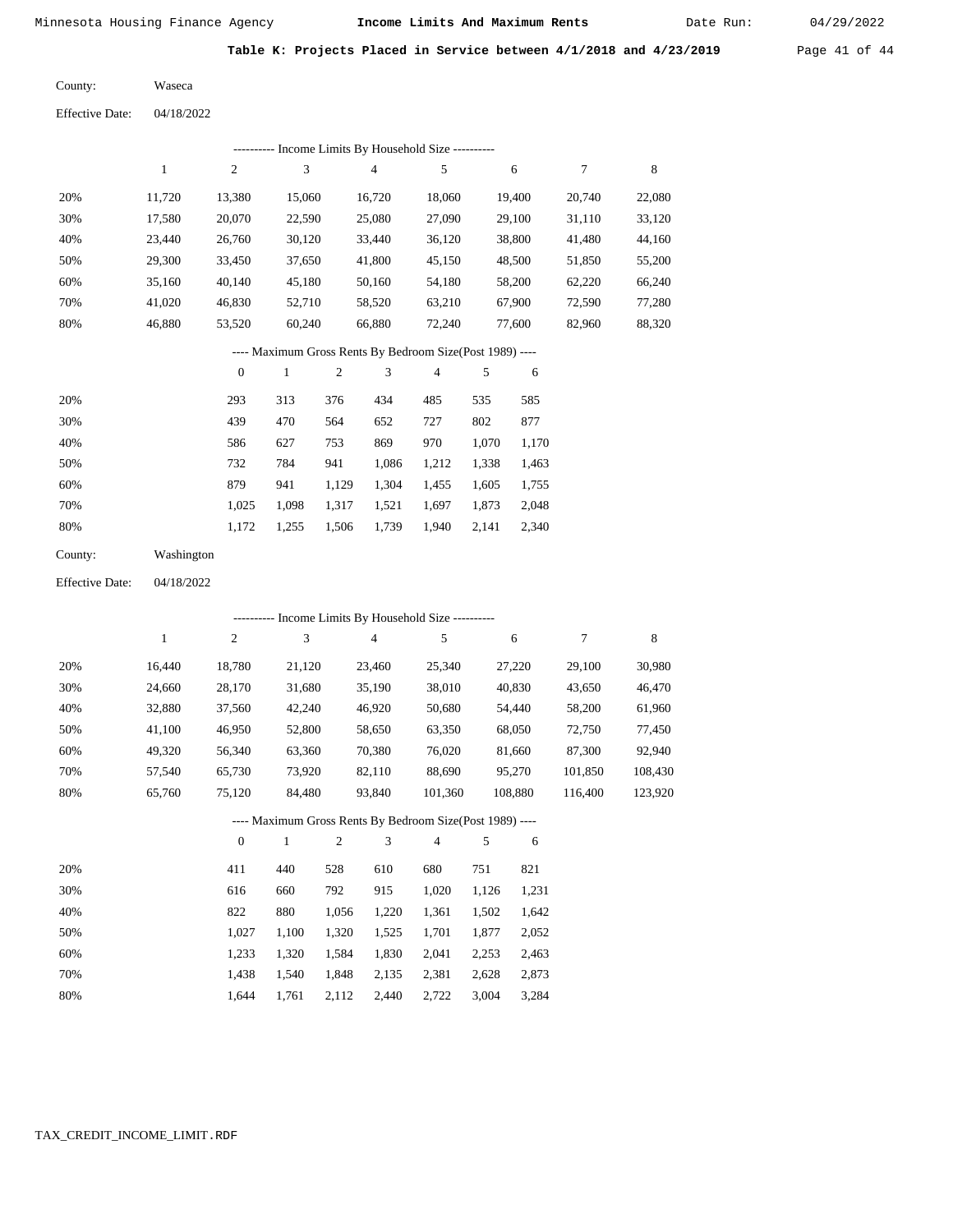Date Run:

Table K: Projects Placed in Service between 4/1/2018 and 4/23/2019 Page 42 of 44

Watonwan County:

04/18/2022 Effective Date:

|     | ---------- Income Limits By Household Size ---------- |        |        |        |                                           |        |        |        |  |  |  |  |
|-----|-------------------------------------------------------|--------|--------|--------|-------------------------------------------|--------|--------|--------|--|--|--|--|
|     |                                                       | 2      | 3      | 4      | 5                                         | 6      | 7      | 8      |  |  |  |  |
| 20% | 11.680                                                | 13.340 | 15.000 | 16.660 | 18.000                                    | 19.340 | 20,660 | 22,000 |  |  |  |  |
| 30% | 17.520                                                | 20,010 | 22,500 | 24,990 | 27,000                                    | 29,010 | 30,990 | 33,000 |  |  |  |  |
| 40% | 23,360                                                | 26,680 | 30,000 | 33,320 | 36,000                                    | 38,680 | 41,320 | 44,000 |  |  |  |  |
| 50% | 29,200                                                | 33,350 | 37,500 | 41,650 | 45,000                                    | 48,350 | 51,650 | 55,000 |  |  |  |  |
| 60% | 35,040                                                | 40,020 | 45,000 | 49,980 | 54,000                                    | 58,020 | 61,980 | 66,000 |  |  |  |  |
| 70% | 40,880                                                | 46.690 | 52,500 | 58,310 | 63,000                                    | 67,690 | 72,310 | 77,000 |  |  |  |  |
| 80% | 46,720                                                | 53,360 | 60,000 | 66.640 | 72,000                                    | 77.360 | 82,640 | 88,000 |  |  |  |  |
|     |                                                       |        | $\sim$ | .      | $\alpha$ , $\alpha$ , $\alpha$ , $\alpha$ |        |        |        |  |  |  |  |

---- Maximum Gross Rents By Bedroom Size(Post 1989) ----

|     | $\mathbf{0}$ |       | $\overline{c}$ | 3     | 4     | 5     | 6     |
|-----|--------------|-------|----------------|-------|-------|-------|-------|
| 20% | 292          | 312   | 375            | 433   | 483   | 533   | 583   |
| 30% | 438          | 469   | 562            | 649   | 725   | 799   | 874   |
| 40% | 584          | 625   | 750            | 866   | 967   | 1,066 | 1,166 |
| 50% | 730          | 781   | 937            | 1,083 | 1,208 | 1,333 | 1,457 |
| 60% | 876          | 938   | 1,125          | 1,299 | 1,450 | 1,599 | 1,749 |
| 70% | 1,022        | 1,094 | 1,312          | 1,516 | 1,692 | 1,866 | 2,040 |
| 80% | 1,168        | 1,251 | 1,500          | 1,733 | 1,934 | 2,133 | 2,332 |
|     |              |       |                |       |       |       |       |

Wilkin County:

04/18/2022 Effective Date:

|     |        |                  |              |                |        | ---------- Income Limits By Household Size ----------    |       |        |        |             |
|-----|--------|------------------|--------------|----------------|--------|----------------------------------------------------------|-------|--------|--------|-------------|
|     | 1      | $\boldsymbol{2}$ | 3            |                | 4      | 5                                                        |       | 6      | 7      | $\,$ 8 $\,$ |
| 20% | 11,680 | 13,340           | 15,000       |                | 16,660 | 18,000                                                   |       | 19,340 | 20,660 | 22,000      |
| 30% | 17,520 | 20,010           | 22,500       |                | 24,990 | 27,000                                                   |       | 29,010 | 30,990 | 33,000      |
| 40% | 23,360 | 26,680           | 30,000       |                | 33,320 | 36,000                                                   |       | 38,680 | 41,320 | 44,000      |
| 50% | 29,200 | 33,350           | 37,500       |                | 41,650 | 45,000                                                   |       | 48,350 | 51,650 | 55,000      |
| 60% | 35,040 | 40,020           | 45,000       |                | 49,980 | 54,000                                                   |       | 58,020 | 61,980 | 66,000      |
| 70% | 40,880 | 46,690           | 52,500       |                | 58,310 | 63,000                                                   |       | 67,690 | 72,310 | 77,000      |
| 80% | 46,720 | 53,360           | 60,000       |                | 66,640 | 72,000                                                   |       | 77,360 | 82,640 | 88,000      |
|     |        |                  |              |                |        | ---- Maximum Gross Rents By Bedroom Size(Post 1989) ---- |       |        |        |             |
|     |        | $\overline{0}$   | $\mathbf{1}$ | $\overline{2}$ | 3      | $\overline{4}$                                           | 5     | 6      |        |             |
| 20% |        | 292              | 312          | 375            | 433    | 483                                                      | 533   | 583    |        |             |
| 30% |        | 438              | 469          | 562            | 649    | 725                                                      | 799   | 874    |        |             |
| 40% |        | 584              | 625          | 750            | 866    | 967                                                      | 1,066 | 1,166  |        |             |
| 50% |        | 730              | 781          | 937            | 1,083  | 1,208                                                    | 1,333 | 1,457  |        |             |
| 60% |        | 876              | 938          | 1,125          | 1,299  | 1,450                                                    | 1,599 | 1,749  |        |             |
| 70% |        | 1,022            | 1,094        | 1,312          | 1,516  | 1,692                                                    | 1,866 | 2,040  |        |             |

1,168

1,251

1,500

1,733

1,934

2,133

2,332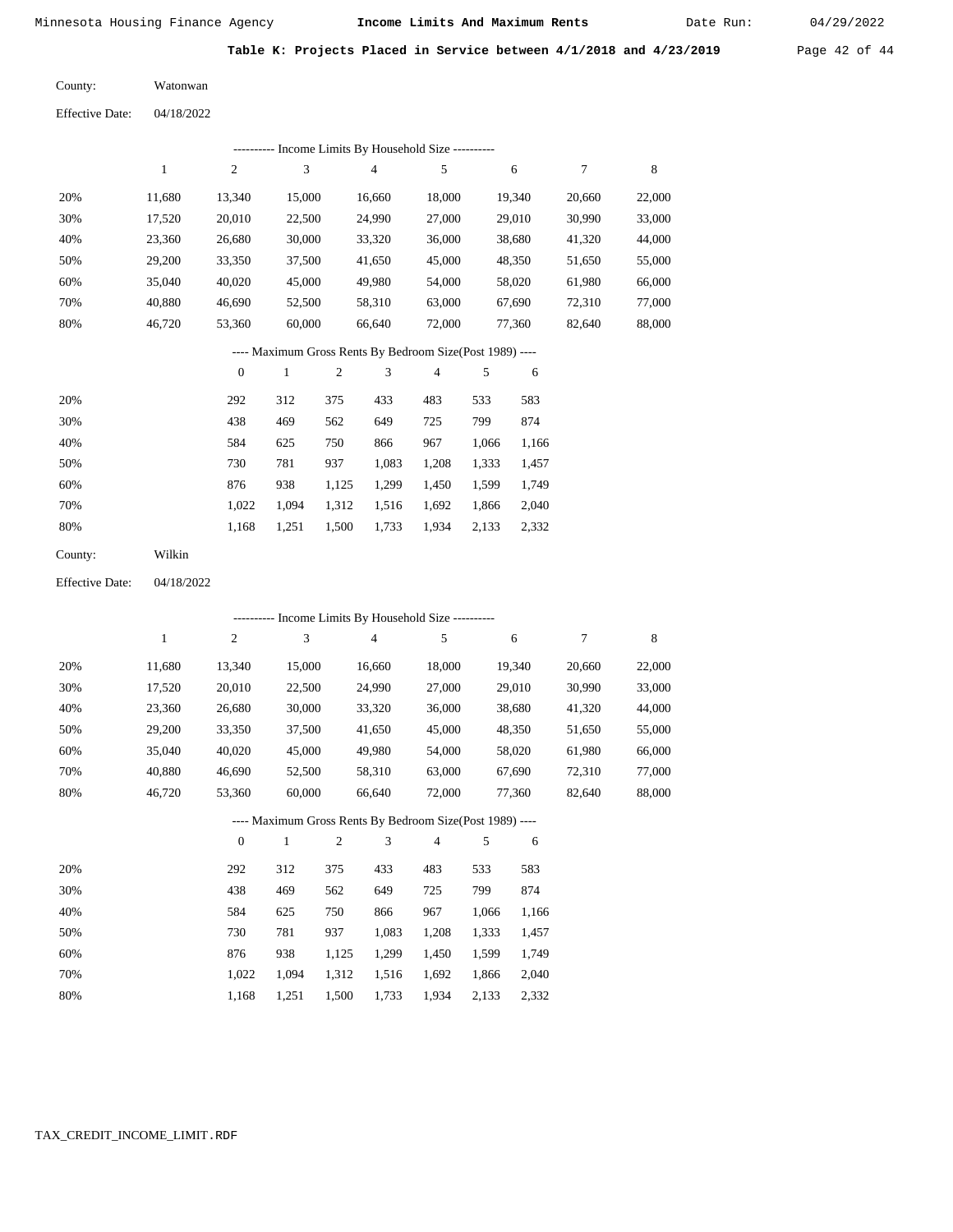Date Run:

Table K: Projects Placed in Service between  $4/1/2018$  and  $4/23/2019$  Page 43 of 44

Winona County:

04/18/2022 Effective Date:

|     |        |        |        | ---------- Income Limits By Household Size ---------- |        |        |        |        |
|-----|--------|--------|--------|-------------------------------------------------------|--------|--------|--------|--------|
|     | 1      | 2      | 3      | 4                                                     | 5      | 6      | 7      | 8      |
| 20% | 12.240 | 14.000 | 15.740 | 17.480                                                | 18,880 | 20,280 | 21,680 | 23,080 |
| 30% | 18.360 | 21,000 | 23,610 | 26,220                                                | 28,320 | 30,420 | 32,520 | 34,620 |
| 40% | 24.480 | 28,000 | 31,480 | 34,960                                                | 37,760 | 40,560 | 43,360 | 46,160 |
| 50% | 30,600 | 35,000 | 39,350 | 43,700                                                | 47.200 | 50,700 | 54,200 | 57,700 |
| 60% | 36,720 | 42,000 | 47,220 | 52,440                                                | 56,640 | 60,840 | 65,040 | 69,240 |
| 70% | 42,840 | 49,000 | 55,090 | 61,180                                                | 66,080 | 70,980 | 75,880 | 80,780 |
| 80% | 48,960 | 56,000 | 62,960 | 69,920                                                | 75,520 | 81,120 | 86,720 | 92,320 |
|     |        |        | $\sim$ | .                                                     | $\sim$ |        |        |        |

---- Maximum Gross Rents By Bedroom Size(Post 1989) ----

|     | $\theta$ |       | $\overline{c}$ | 3     | $\overline{4}$ | 5     | 6     |
|-----|----------|-------|----------------|-------|----------------|-------|-------|
| 20% | 306      | 328   | 393            | 454   | 507            | 559   | 611   |
| 30% | 459      | 492   | 590            | 681   | 760            | 839   | 917   |
| 40% | 612      | 656   | 787            | 909   | 1,014          | 1,119 | 1,223 |
| 50% | 765      | 820   | 983            | 1,136 | 1,267          | 1,398 | 1,529 |
| 60% | 918      | 984   | 1,180          | 1,363 | 1,521          | 1,678 | 1,835 |
| 70% | 1.071    | 1.148 | 1,377          | 1,590 | 1,774          | 1,958 | 2,141 |
| 80% | 1,224    | 1,312 | 1,574          | 1,818 | 2,028          | 2,238 | 2,447 |
|     |          |       |                |       |                |       |       |

Wright County:

04/18/2022 Effective Date:

|     |        |                  |        |     |        | ---------- Income Limits By Household Size ----------    |       |         |         |         |
|-----|--------|------------------|--------|-----|--------|----------------------------------------------------------|-------|---------|---------|---------|
|     | 1      | $\overline{c}$   | 3      |     | 4      | 5                                                        |       | 6       | 7       | 8       |
| 20% | 16,440 | 18,780           | 21,120 |     | 23,460 | 25,340                                                   |       | 27,220  | 29,100  | 30,980  |
| 30% | 24,660 | 28,170           | 31,680 |     | 35,190 | 38,010                                                   |       | 40,830  | 43,650  | 46,470  |
| 40% | 32,880 | 37,560           | 42,240 |     | 46,920 | 50,680                                                   |       | 54,440  | 58,200  | 61,960  |
| 50% | 41,100 | 46,950           | 52,800 |     | 58,650 | 63,350                                                   |       | 68,050  | 72,750  | 77,450  |
| 60% | 49,320 | 56,340           | 63,360 |     | 70,380 | 76,020                                                   |       | 81,660  | 87,300  | 92,940  |
| 70% | 57,540 | 65,730           | 73,920 |     | 82,110 | 88,690                                                   |       | 95,270  | 101,850 | 108,430 |
| 80% | 65,760 | 75,120           | 84,480 |     | 93,840 | 101,360                                                  |       | 108,880 | 116,400 | 123,920 |
|     |        |                  |        |     |        | ---- Maximum Gross Rents By Bedroom Size(Post 1989) ---- |       |         |         |         |
|     |        | $\boldsymbol{0}$ | 1      | 2   | 3      | $\overline{4}$                                           | 5     | 6       |         |         |
| 20% |        | 411              | 440    | 528 | 610    | 680                                                      | 751   | 821     |         |         |
| 30% |        | 616              | 660    | 792 | 915    | 1,020                                                    | 1,126 | 1,231   |         |         |

| 40% | 822 | 880 | 1,056 1,220 1,361 1,502 1,642             |             |  |
|-----|-----|-----|-------------------------------------------|-------------|--|
| 50% |     |     | 1,027 1,100 1,320 1,525 1,701 1,877 2,052 |             |  |
| 60% |     |     | 1,233 1,320 1,584 1,830 2,041 2,253 2,463 |             |  |
| 70% |     |     | 1,438 1,540 1,848 2,135 2,381 2,628 2,873 |             |  |
| 80% |     |     | $1,644$ $1,761$ $2,112$ $2,440$ $2,722$   | 3,004 3,284 |  |